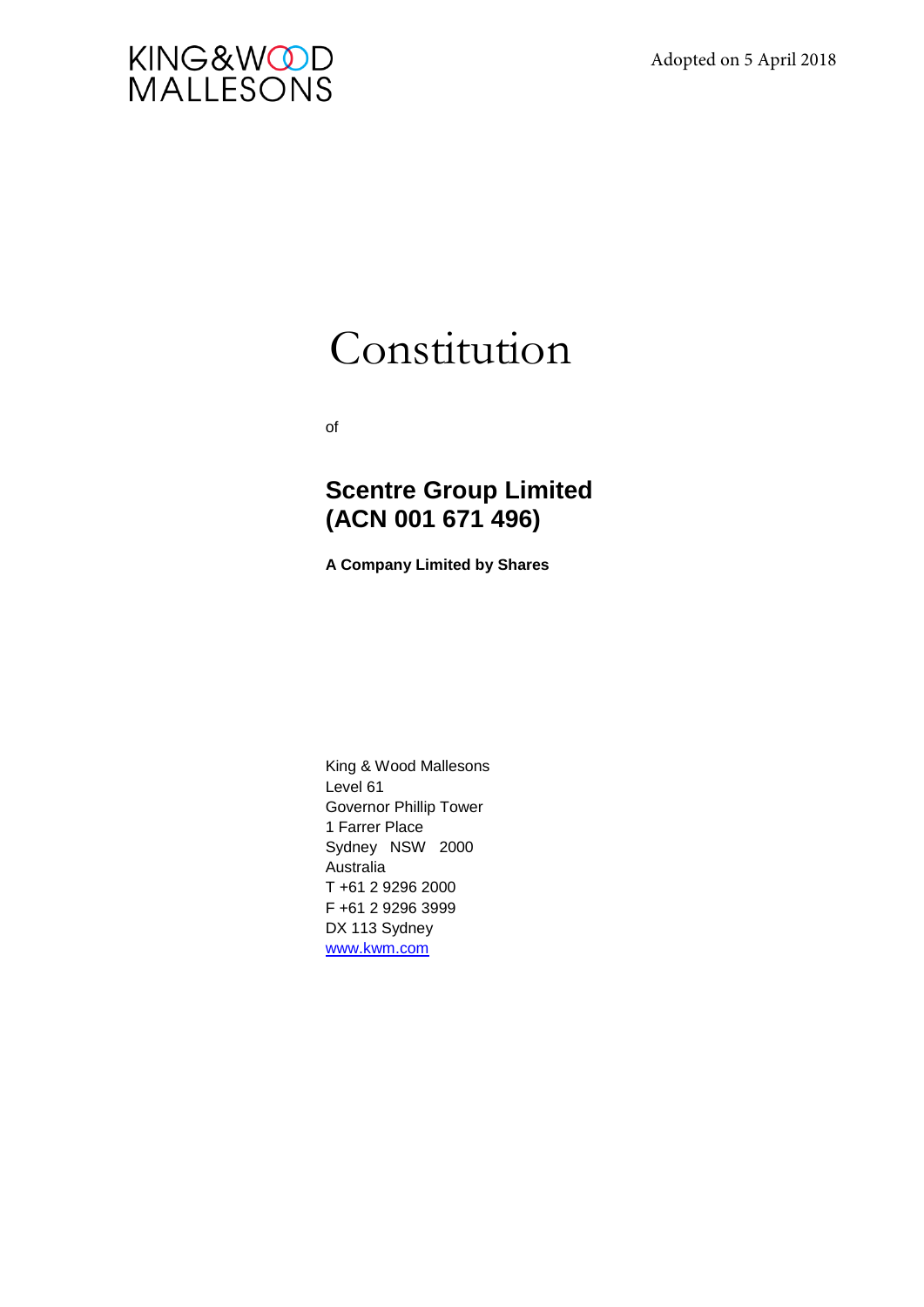## **Constitution**

| 1            | Share capital and variation of rights                               | 6              |
|--------------|---------------------------------------------------------------------|----------------|
| 1.1          | Power of Directors to issue shares                                  | 6              |
| 1.2          | Preference shares                                                   | 6              |
| 1.3          | Issue of further shares - no variation                              | 6              |
| 1.4          | Class meetings                                                      | $\overline{7}$ |
| 1.5          | Non-recognition of interests                                        | $\overline{7}$ |
| 1.6          | Joint holders of shares                                             | $\overline{7}$ |
| $\mathbf{2}$ | <b>Stapling</b>                                                     | 7              |
| 2.1          | Definitions                                                         | 7              |
| 2.2          | <b>Stapling Proposals</b>                                           | $\overline{7}$ |
| 2.3          | <b>Stapling Provisions</b>                                          | 8              |
| 2.4          | Power to enter into Stapling Proposals                              | 8              |
| 2.5          | Power to give effect to Stapling Proposals                          | 8              |
| 2.6          | Appointment of Company as agent and attorney                        | 8              |
| 2.7          | <b>Liability of Directors</b>                                       | 8              |
| 3            | Lien                                                                | 8              |
| 3.1          | Lien on share                                                       | 8              |
| 3.2          | Lien on loans under employee incentive schemes                      | 9              |
| 3.3          | Lien on distributions                                               | 9              |
| 3.4          | Exemption from article 3.1 or 3.2                                   | 9              |
| 3.5          | Extinguishment of lien                                              | 9              |
| 3.6          | Company's rights to recover payments<br>Reimbursement is a debt due | 9<br>9         |
| 3.7<br>3.8   | Sale under lien                                                     | 9              |
| 3.9          | Limitations on sale under lien                                      | 10             |
| 3.10         | Transfer on sale under lien                                         | 10             |
| 3.11         | Irregularity or invalidity                                          | 10             |
| 3.12         | Proceeds of sale                                                    | 10             |
| 4            | <b>Calls on shares</b>                                              | 10             |
| 4.1          | Directors to make calls                                             | 10             |
| 4.2          | Time of call                                                        | 10             |
| 4.3          | Members' liability                                                  | 10             |
| 4.4          | Joint holders' liability                                            | 11             |
| 4.5          | Non-receipt of notice                                               | 11             |
| 4.6          | Interest on default                                                 | 11             |
| 4.7          | <b>Fixed instalments</b>                                            | 11             |
| 4.8          | Differentiation between holders as to calls                         | 11             |
| 4.9          | Prepayment of calls and interest                                    | 11             |
| 5            | <b>Transfer of shares</b>                                           | 11             |
| 5.1          | Forms of instrument of transfer                                     | 11             |
| 5.2          | Execution and delivery of transfer                                  | 11             |
| 5.3          | Effect of registration                                              | 12             |
| 5.4          | Company to register forms without charge                            | 12             |
| 5.5<br>5.6   | Power to refuse to register<br>Obligation to refuse to register     | 12<br>12       |
| 5.7          | Written notice to Member of holding lock or refusal                 | 12             |
| 5.8          | Company to retain instrument of transfer                            | 13             |
| 5.9          | Refusal to register                                                 | 13             |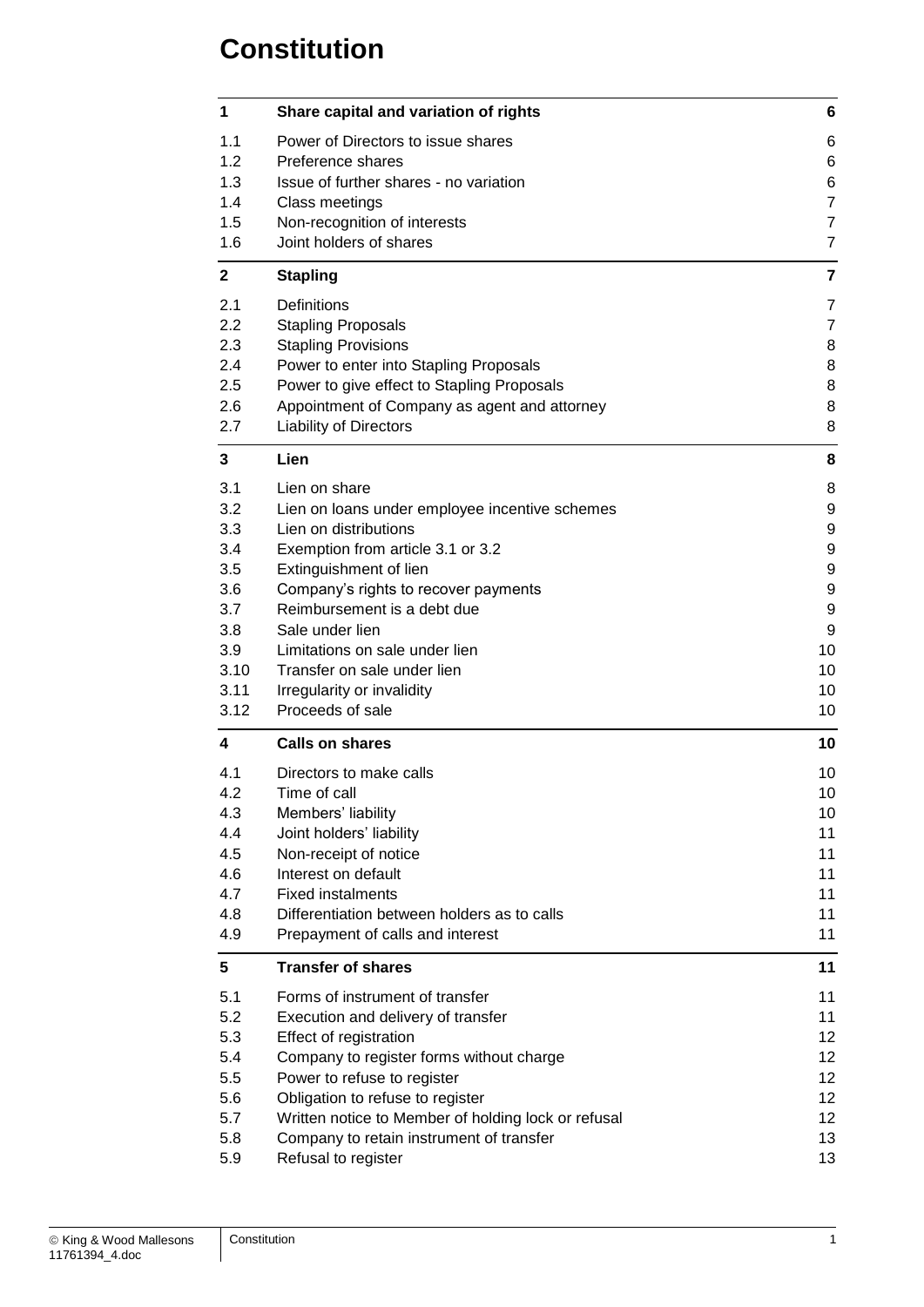| 6              | <b>Transmission of shares</b>                                                     | 13       |
|----------------|-----------------------------------------------------------------------------------|----------|
| 6.1            | Transmission of shares on death of holder                                         | 13       |
| 6.2            | Information given by personal representative                                      | 13       |
| 6.3            | Death of joint owner                                                              | 13       |
| 6.4            | Transmission of shares on bankruptcy                                              | 13       |
| 6.5            | Transmission of shares on mental incapacity                                       | 14       |
| $\overline{7}$ | <b>Forfeiture of shares</b>                                                       | 14       |
| 7.1            | Notice requiring payment of call                                                  | 14       |
| 7.2            | Contents of notice                                                                | 14       |
| 7.3            | Forfeiture for failure to comply with notice                                      | 14       |
| 7.4            | Dividends and distributions included in forfeiture                                | 15       |
| 7.5            | Sale or re-issue of forfeited shares                                              | 15       |
| 7.6            | Notice of forfeiture                                                              | 15       |
| 7.7            | Surrender instead of forfeiture                                                   | 15       |
| 7.8            | Cancellation of forfeiture                                                        | 15       |
| 7.9            | Effect of forfeiture on former holder's liability                                 | 15       |
| 7.10           | Evidence of forfeiture                                                            | 15       |
| 7.11           | Transfer of forfeited share                                                       | 16       |
| 7.12<br>7.13   | Registration of transferee                                                        | 16       |
| 7.14           | Irregularity or invalidity                                                        | 16<br>16 |
|                | Forfeiture applies to non-payment of instalment                                   |          |
| 8              | <b>General meetings</b>                                                           | 16       |
| 8.1            | Annual general meeting                                                            | 16       |
| 8.2            | Convening general meeting                                                         | 16       |
| 8.3            | Notice of general meeting                                                         | 16       |
| 8.4            | Calculation of period of notice                                                   | 16       |
| 8.5            | Cancellation or postponement of a meeting                                         | 16       |
| 8.6            | Notice of cancellation or postponement of a meeting                               | 17       |
| 8.7<br>8.8     | Contents of notice of postponement of meeting                                     | 17<br>17 |
| 8.9            | Number of clear days for postponement of meeting<br>Business at postponed meeting | 17       |
| 8.10           | Proxy, attorney or Representative at postponed meeting                            | 17       |
| 8.11           | Non-receipt of or defective notice                                                | 18       |
| 8.12           | Director entitled to notice of meeting                                            | 18       |
| 8.13           | Proxy, attorney or Representative appointments                                    | 18       |
| 9              | Proceedings at general meetings                                                   | 19       |
| 9.1            | Reference to a Member                                                             | 19       |
| 9.2            | Membership at a specified time                                                    | 19       |
| 9.3            | Number for a quorum                                                               | 19       |
| 9.4            | Requirement for a quorum                                                          | 19       |
| 9.5            | Quorum and time                                                                   | 20       |
| 9.6            | Adjourned meeting                                                                 | 20       |
| 9.7            | Appointment and powers of chairman of general meeting                             | 20       |
| 9.8            | Absence of chairman at general meeting                                            | 20       |
| 9.9            | Conduct of general meetings                                                       | 21       |
| 9.10           | Multiple venues                                                                   | 21       |
| 9.11           | Adjournment of general meeting                                                    | 22       |
| 9.12           | Notice of adjourned meeting                                                       | 22       |
| 9.13           | Questions decided by majority                                                     | 22       |
| 9.14           | Poll                                                                              | 22       |
| 9.15           | Equality of votes - no casting vote for chairman                                  | 23       |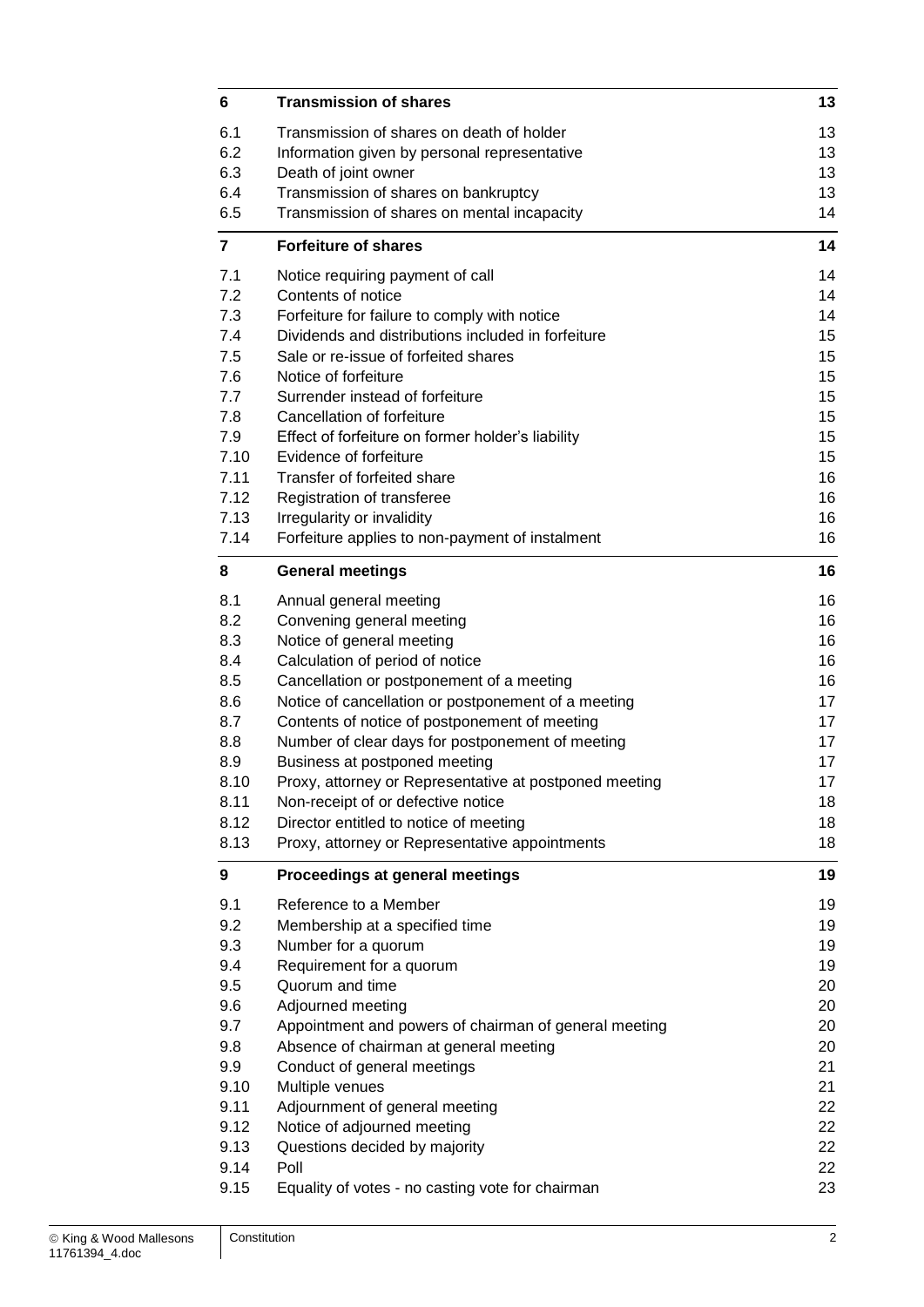| 9.16           | Voting on show of hands                                                 | 23       |
|----------------|-------------------------------------------------------------------------|----------|
| 9.17           | Entitlement to vote                                                     | 23       |
| 9.18           | Voting on a poll for partly paid shares                                 | 24       |
| 9.19           | Fractions disregarded for a poll                                        | 24       |
| 9.20           | Joint shareholders' vote                                                | 24       |
| 9.21           | Effect of unpaid call                                                   | 24       |
| 9.22           | Validity of vote in certain circumstances                               | 24       |
| 9.23           | Objection to voting qualification                                       | 25       |
| 9.24           | Direct voting                                                           | 25       |
| 9.25           | Treatment of direct votes                                               | 25       |
| 9.26           | Multiple votes                                                          | 25       |
| 10             | <b>The Directors</b>                                                    | 26       |
| 10.1           | <b>Number of Directors</b>                                              | 26       |
| 10.2           | Change of number of Directors                                           | 26       |
| 10.3           | Retirement and election of Directors                                    | 26       |
| 10.4           | Office held until conclusion of meeting                                 | 27       |
| 10.5           |                                                                         | 27       |
| 10.6           | Director elected at general meeting                                     | 27       |
|                | Eligibility for election as Director                                    |          |
| 10.7           | Casual vacancy or additional Director                                   | 27       |
| 10.8           | Directors' remuneration                                                 | 27       |
| 10.9           | Superannuation contributions                                            | 28       |
| 10.10          | Additional or special duties                                            | 28       |
| 10.11          | <b>Retirement benefit</b>                                               | 28       |
| 10.12          | <b>Expenses</b>                                                         | 28       |
| 10.13          | Director's interests                                                    | 28       |
| 10.14          | Signing documents                                                       | 29       |
|                |                                                                         |          |
| 10.15          | Vacation of office of Director                                          | 29       |
| 10.16          | Share qualification of Directors                                        | 30       |
| 11             | <b>Powers and duties of Directors</b>                                   | 30       |
| 11.1           | Directors to manage Company                                             | 30       |
| 11.2           |                                                                         | 30       |
| 11.3           | Specific powers of Directors<br>Appointment of attorney                 | 30       |
| 11.4           |                                                                         |          |
| 11.5           | Provisions in power of attorney<br><b>Minutes</b>                       | 30       |
| 11.6           |                                                                         | 30<br>30 |
| 12             | Signing of cheques<br><b>Proceedings of Directors</b>                   | 30       |
|                |                                                                         |          |
| 12.1           | Directors' meetings                                                     | 30       |
| 12.2           | Director may convene a meeting                                          | 31       |
| 12.3           | Questions decided by majority                                           | 31       |
| 12.4           | Alternate Director or proxy and voting                                  | 31       |
| 12.5           | Chairman's casting vote                                                 | 31       |
| 12.6           | Appointment of Alternate Director                                       | 31       |
| 12.7           | Alternate Director and meetings                                         | 31       |
| 12.8           | Alternate Director's powers                                             | 31       |
| 12.9           | Alternate Director responsible for own acts and defaults                | 31       |
| 12.10          | Alternate Director and remuneration                                     | 31       |
| 12.11          | Termination of appointment of Alternate Director                        | 32       |
| 12.12          | Appointment or termination                                              | 32       |
| 12.13          | Alternate Director and number of Directors                              | 32       |
| 12.14<br>12.15 | Director attending and voting by proxy<br>Quorum for Directors' meeting | 32<br>32 |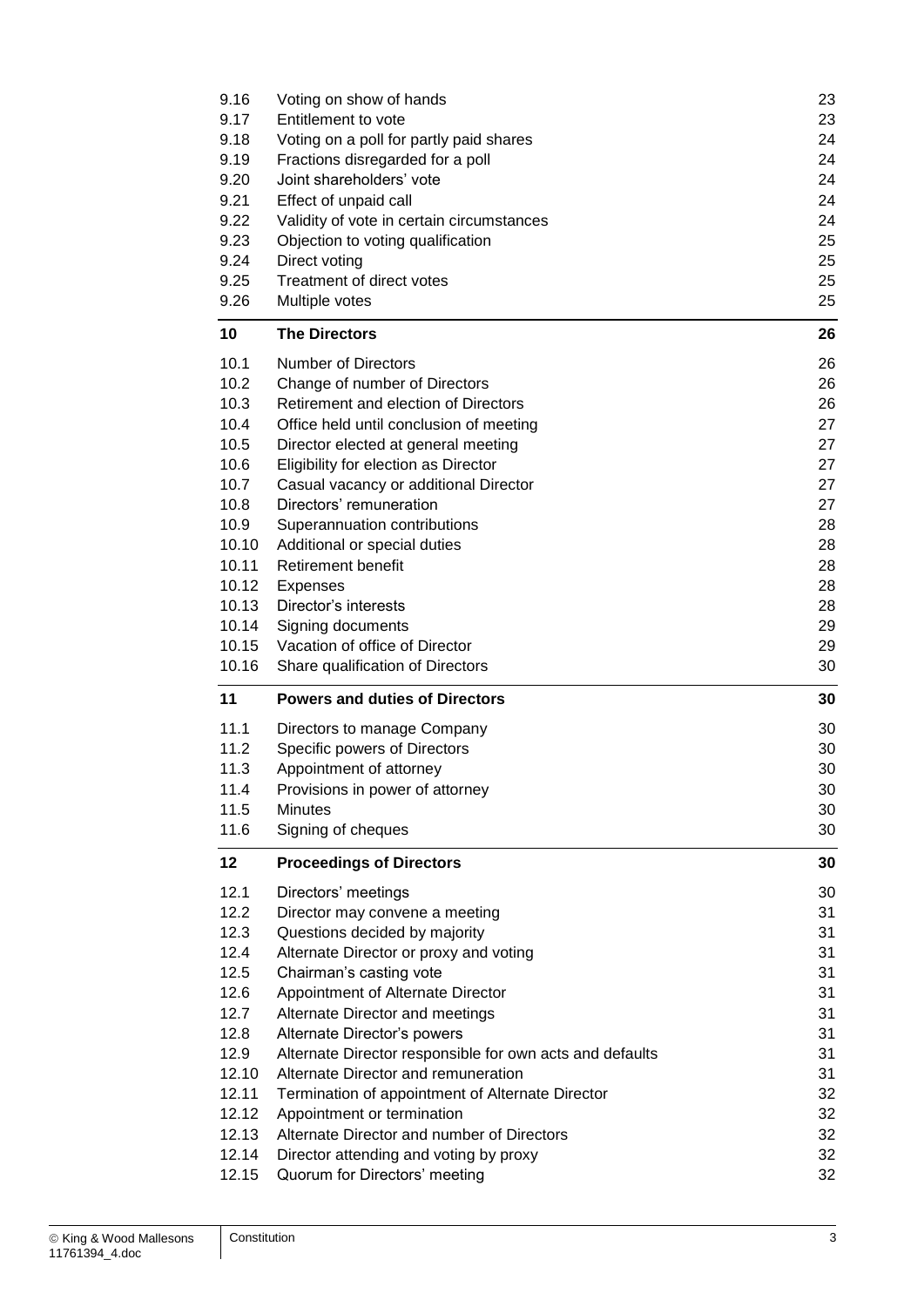| 12.16 | Remaining Directors may act                               | 32 |
|-------|-----------------------------------------------------------|----|
| 12.17 | <b>Chairman of Directors</b>                              | 32 |
| 12.18 | Absence of chairman at Directors' meeting                 | 32 |
| 12.19 | Committees                                                | 33 |
| 12.20 | Powers delegated to Committees                            | 33 |
| 12.21 | <b>Chairman of Committee</b>                              | 33 |
| 12.22 | <b>Meetings of Committee</b>                              | 33 |
| 12.23 | Determination of questions                                | 33 |
| 12.24 | Delegation of Directors' powers                           | 33 |
| 12.25 | <b>Circulating resolutions</b>                            | 33 |
| 12.26 | Validity of acts of Directors                             | 34 |
| 12.27 | Appointment of Managing and Executive Directors           | 34 |
| 12.28 | Ceasing to be Managing or Executive Director              | 34 |
| 12.29 | One Managing Director exempt from retirement by rotation  | 35 |
| 12.30 | Remuneration of Managing and Executive Directors          | 35 |
| 12.31 | Powers of Managing and Executive Directors                | 35 |
| 12.32 | Powers of delegation                                      | 35 |
|       |                                                           |    |
| 13    | <b>Secretary</b>                                          | 35 |
| 13.1  | Appointment of Secretary                                  | 35 |
| 13.2  | Suspension and removal of Secretary                       | 35 |
| 13.3  | Powers, duties and authorities of Secretary               | 35 |
| 14    | <b>Seals</b>                                              | 35 |
| 14.1  | Safe custody of common seals                              | 35 |
| 14.2  | Use of common seal                                        | 35 |
|       |                                                           |    |
| 15    | <b>Inspection of records</b>                              | 36 |
| 15.1  | Inspection by Members                                     | 36 |
| 15.2  | Right of a Member to inspect                              | 36 |
| 16    | <b>Dividends and reserves</b>                             | 36 |
| 16.1  | Payment of dividend                                       | 36 |
| 16.2  | No interest on dividends                                  | 36 |
| 16.3  | Calculation and apportionment of dividends                | 36 |
| 16.4  | Deductions from dividends                                 | 37 |
| 16.5  | Distribution of specific assets                           | 37 |
| 16.6  | Ancillary powers regarding distributions                  | 37 |
| 16.7  | Payment by cheque and receipts from joint holders         | 38 |
| 16.8  | Unclaimed dividends or other distributions                | 39 |
| 16.9  | Effectual receipt from one joint holder                   | 39 |
| 16.10 | Election to reinvest dividend                             | 39 |
| 16.11 | Election to accept shares or payments in lieu of dividend | 39 |
| 17    | <b>Capitalisation of profits</b>                          | 39 |
| 17.1  | Capitalisation of reserves and profits                    | 39 |
| 17.2  | Applying a sum for the benefit of Members                 | 40 |
| 17.3  | Effecting the resolution                                  | 40 |
| 18    | <b>Service of documents</b>                               | 40 |
| 18.1  | Document includes notice                                  | 40 |
| 18.2  | Methods of service                                        | 40 |
| 18.3  | Post                                                      | 41 |
| 18.4  | Fax or other electronic means                             | 41 |
|       |                                                           |    |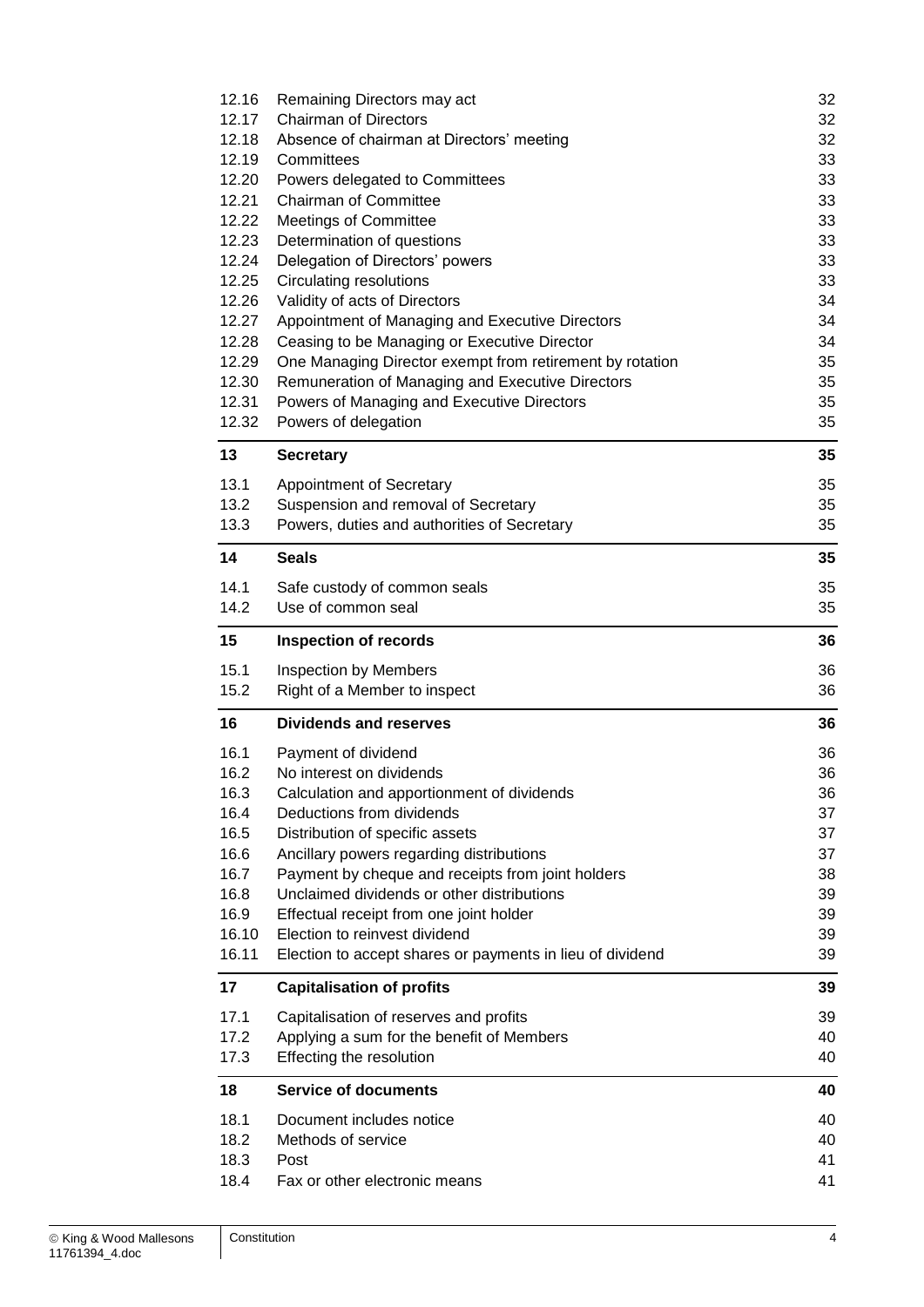| 18.5                                    | Deemed notice to uncontactable Members           | 41 |  |
|-----------------------------------------|--------------------------------------------------|----|--|
| 18.6                                    | Evidence of service                              | 41 |  |
| 18.7                                    | Joint holders                                    | 41 |  |
| 18.8                                    | Persons entitled to shares                       | 41 |  |
| 18.9                                    | Service on the Company                           | 42 |  |
| 19                                      | <b>Winding up</b>                                | 42 |  |
| 19.1                                    | Distribution of assets                           | 42 |  |
| 19.2                                    | Powers of liquidator to vest property            | 42 |  |
| 19.3                                    | Shares issued on special terms                   | 42 |  |
| 20                                      | <b>Indemnity and insurance</b>                   | 42 |  |
| 20.1                                    | Indemnity                                        | 42 |  |
| 20.2                                    | Insurance                                        | 43 |  |
| 20.3                                    | Contract                                         | 43 |  |
| 21                                      | <b>Restricted Securities</b>                     | 43 |  |
| 21.1                                    | Disposal during Escrow Period                    | 43 |  |
| 21.2                                    | Breach of Restriction Agreement or Listing Rules | 43 |  |
| 21.3                                    | <b>Interpretation - Restricted Securities</b>    | 43 |  |
| 22                                      | <b>Small Holdings</b>                            | 43 |  |
| 22.1                                    | <b>Divestment Notice</b>                         | 43 |  |
| 22.2                                    | <b>Relevant Period</b>                           | 44 |  |
| 22.3                                    | Company can sell Relevant Shares                 | 44 |  |
| 22.4                                    | No obligation to sell                            | 44 |  |
| 22.5                                    | Company as Member's attorney                     | 45 |  |
| 22.6                                    | Conclusive evidence                              | 45 |  |
| 22.7                                    | Registering the purchaser                        | 45 |  |
| 22.8                                    | Payment of proceeds                              | 45 |  |
| 22.9                                    | Costs                                            | 45 |  |
| 22.10                                   | Remedy limited to damages                        | 46 |  |
| 22.11                                   | Dividends and voting suspended                   | 46 |  |
| 22.12                                   | Twelve month limit                               | 46 |  |
| 22.13                                   | Effect of takeover bid                           | 46 |  |
| 22.14                                   | Definitions                                      | 46 |  |
| 23                                      | <b>Definitions and Interpretation</b>            | 47 |  |
| 23.1                                    | Definitions                                      | 47 |  |
| 23.2                                    | Interpretation                                   | 49 |  |
| 23.3                                    | <b>Corporations Act</b>                          | 49 |  |
| 23.4                                    | Headings                                         | 50 |  |
| 23.5                                    | Replaceable rules not to apply                   | 50 |  |
| 23.6                                    | Currency                                         | 50 |  |
| 23.7                                    | <b>Application of Listing Rules</b>              | 50 |  |
| Schedule 1 - Terms of preference shares |                                                  |    |  |
| <b>Schedule 2 - Stapling provisions</b> |                                                  |    |  |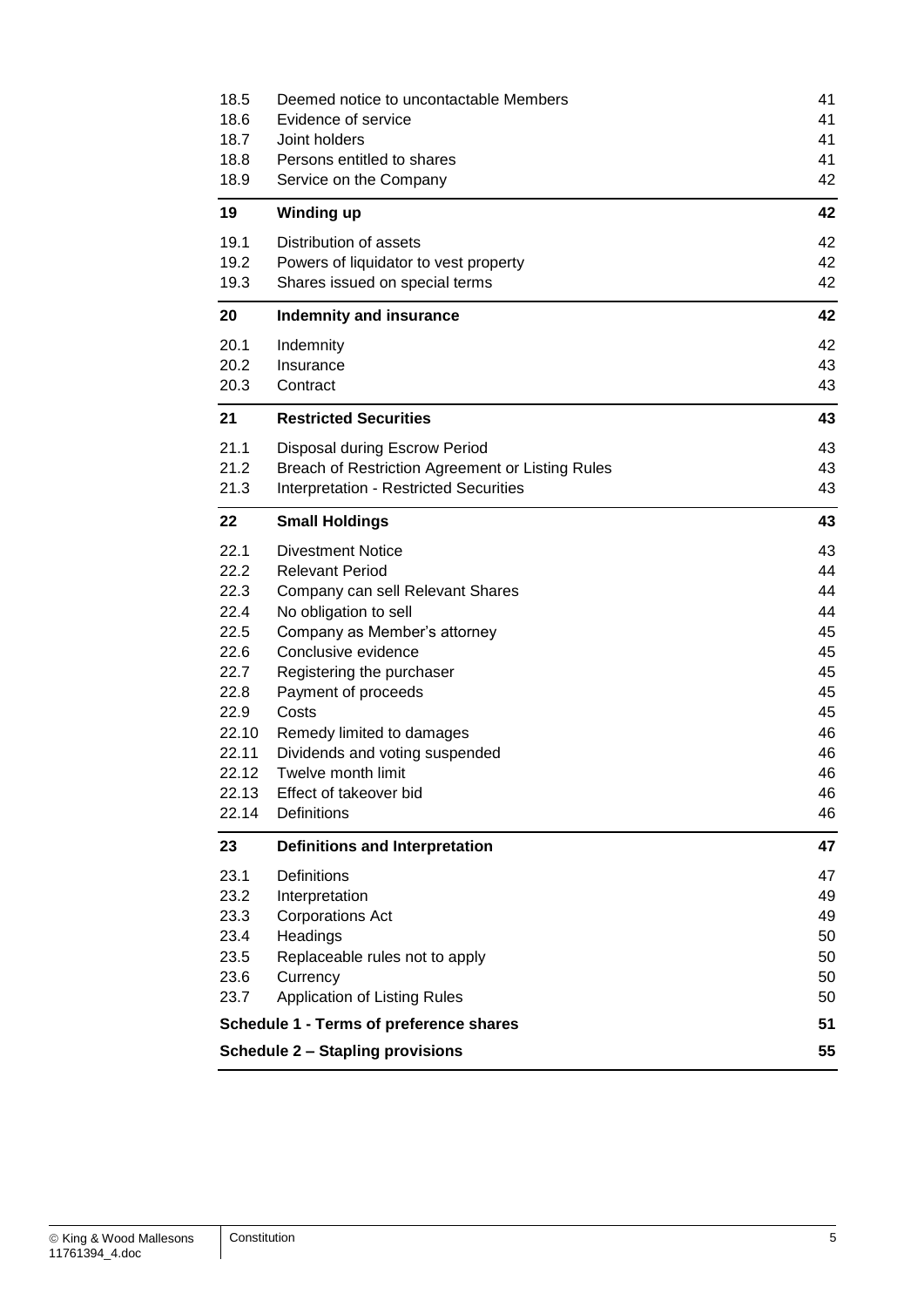## **1 Share capital and variation of rights**

#### **1.1 Power of Directors to issue shares**

The issue of shares in the Company is under the control of the Directors who:

- (a) may issue or cancel shares at any time and on any terms and conditions;
- (b) may grant options over unissued shares in the Company; and
- (c) have the right to settle the manner in which fractions of a share, however arising, are to be dealt with,

subject to the Corporations Act, the Listing Rules and any special rights conferred on the holders of any shares or class of shares.

#### <span id="page-6-0"></span>**1.2 Preference shares**

The Company may issue preference shares and issued shares may be converted into preference shares provided that the rights of the holders of the preference shares with respect to the repayment of capital, participation in surplus assets and profits, cumulative or non-cumulative dividends, voting and priority of payment of capital and dividends in relation to other shares or other classes of preference shares are:

- (a) as set out in schedule 1; or
- (b) as approved by a resolution of the Company in accordance with the Corporations Act.

The rights of holders of preference shares issued by the Company other than pursuant to schedule 1, but in accordance with the Corporations Act, are determined by the terms of issue of those preference shares and the relevant resolution of the Company, and are not determined by or affected by the rights set out in schedule 1.

Subject to the Corporations Act and the Listing Rules, the Company may issue preference shares which are, or are at the option of the Company to be liable, to be redeemed or to be converted into other shares on such conditions and in such a manner as the Directors decide under the terms of issue of the preference shares.

Subject to the Corporations Act and the Listing Rules, the Company may issue any combination of fully paid, partly paid or unpaid preference shares.

Despite this article [1.2](#page-6-0) and schedule 1, the Company may not issue a preference share that confers on the holder rights that are inconsistent with those specified in the Listing Rules, except to the extent of any waiver or modification of the Listing Rules by ASX.

#### **1.3 Issue of further shares - no variation**

The rights conferred on the holders of the shares of any class are not to be taken as varied by the issue of further shares ranking equally with the first-mentioned shares unless:

- (a) expressly provided by the terms of issue of the first-mentioned shares; or
- (b) required by the Corporations Act or, while the Company remains on the official list of ASX, the Listing Rules.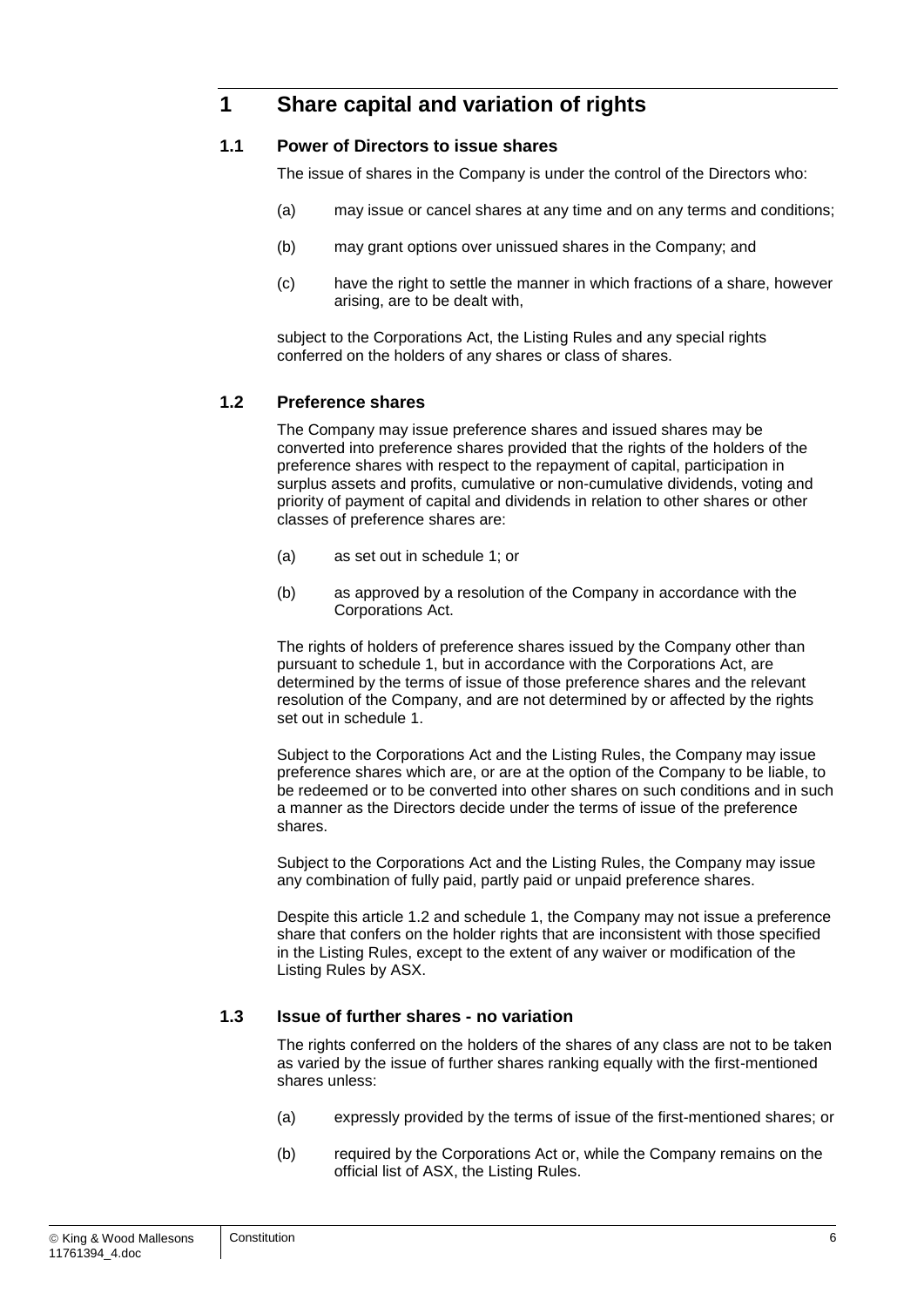#### **1.4 Class meetings**

The provisions of this Constitution relating to general meetings apply so far as they are capable of application and with any necessary changes to every separate meeting of the holders of a class of shares except that:

- (a) a quorum is constituted by at least two persons who, between them, hold or represent one-third of the issued shares of the class (unless only one person holds all of the shares of the class, in which case that person constitutes a quorum); and
- (b) any holder of shares of the class, present in person or by proxy, or attorney or Representative, may demand a poll.

#### **1.5 Non-recognition of interests**

Except as required by law, the Company is not required to recognise:

- (a) a person as holding a share on any trust; or
- (b) any other interest in any share or any other right in respect of a share except an absolute right of ownership in the registered holder.

whether or not it has notice of the trust, interest or right.

#### **1.6 Joint holders of shares**

Where two or more persons are registered as the joint holders of shares then they are taken to hold the shares as joint tenants with rights of survivorship, but the Company is not bound:

- (a) to register more than three persons as joint holders of a share; or
- (b) to issue more than one certificate or holding statement in respect of shares jointly held.

The Company is not required to recognise any different addresses for joint holders and may enter a single address on the Register for all joint holders.

## <span id="page-7-0"></span>**2 Stapling**

#### **2.1 Definitions**

Capitalised terms used in this article [2](#page-7-0) but not defined in article [23.1](#page-47-0) have the meaning given to those terms in paragraph [1.1](#page-55-0) of schedule 2.

#### <span id="page-7-1"></span>**2.2 Stapling Proposals**

The Directors may, without reference to or approval from Members, determine to carry out and give effect to a Stapling Proposal, including:

- (a) that the Stapling Provisions will take effect from the Stapling Commencement Time;
- (b) that a Security is a New Attached Security (subject to complying with paragraph [5](#page-60-0) of schedule 2);
- (c) to Unstaple one or more Attached Securities (subject to complying with paragraph [6](#page-61-0) of schedule 2); and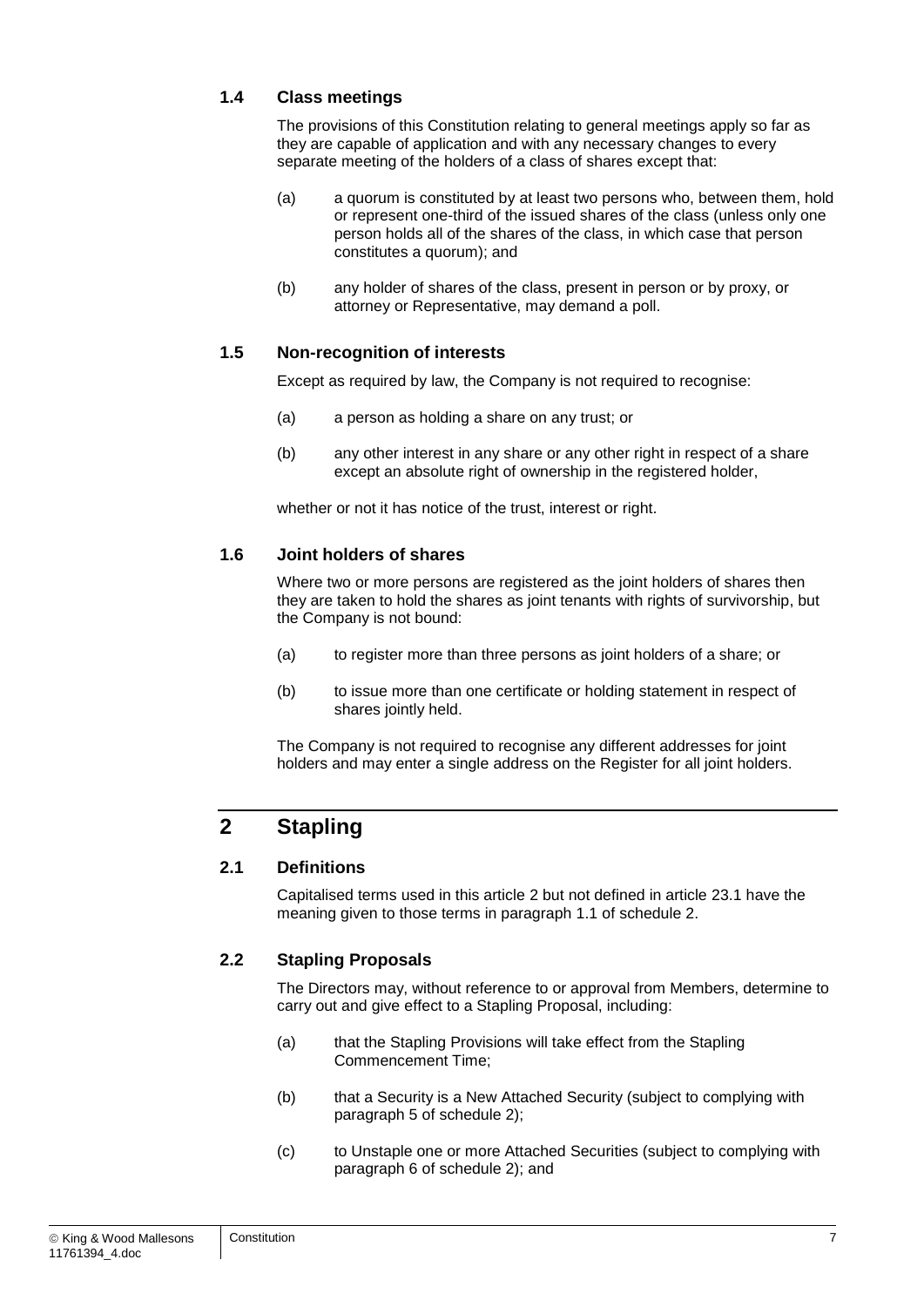(d) determining the Stapling Commencement Time.

#### **2.3 Stapling Provisions**

On and from the Stapling Commencement Time:

- (a) the Stapling Provisions apply and this Constitution is to be read subject to the Stapling Provisions; and
- (b) subject to articles [23.5](#page-50-0) and [23.7,](#page-50-1) the Stapling Provisions prevail over all other provisions of this Constitution including any that are expressed to prevail over others, except where this would result in a breach of the Corporations Act, the Listing Rules or any other law.

#### **2.4 Power to enter into Stapling Proposals**

Unless the Directors agree otherwise, it is a term of issue of each share, option, debenture and other security issued by the Company that the share, option, debenture or other security may be subject to a Stapling Proposal. Each person, by subscribing for or taking a transfer of, or otherwise acquiring a share, option, debenture or other security issued by the Company, is taken to have consented to these Stapling Proposals.

#### **2.5 Power to give effect to Stapling Proposals**

If the Directors determine to carry out a Stapling Proposal, then the Directors have power to do all things which the Directors consider necessary, desirable or reasonably incidental to give effect to the Stapling Proposal (including, if applicable, anything the Directors have power to do under the Stapling Provisions).

#### **2.6 Appointment of Company as agent and attorney**

To give effect to a Stapling Proposal, the Company and the Directors are each irrevocably appointed the agent and attorney of each Member to do all things which the Directors consider necessary, desirable or reasonably incidental to give effect to the Stapling Proposal.

#### **2.7 Liability of Directors**

To the maximum extent permitted by law, the Directors have no liability of any nature whatsoever to the Company or Members arising, directly or indirectly, from the Directors' doing or refraining from doing any act (including the execution of a document) pursuant to or in connection with the implementation of a Stapling Proposal.

### **3 Lien**

#### <span id="page-8-0"></span>**3.1 Lien on share**

To the extent permitted by law, the Company has a first and paramount lien on every share for:

- (a) all due and unpaid calls and instalments in respect of that share;
- (b) all money which the Company has been called on by law to pay, and has paid, in respect of that share;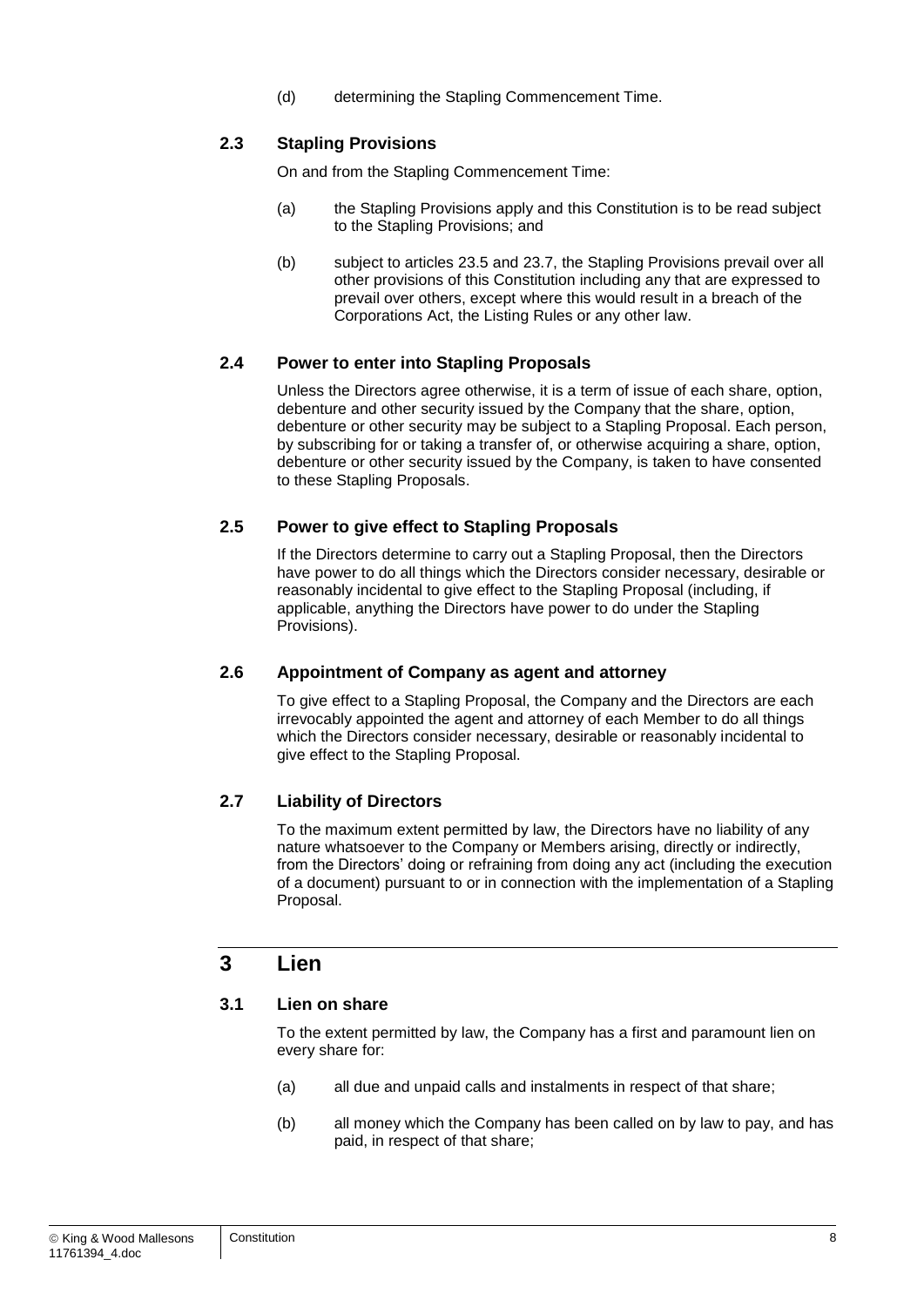- (c) interest at the Prescribed Interest Rate on the amount due from the date it becomes due until payment; and
- (d) reasonable expenses of the Company in respect of the default on payment.

#### <span id="page-9-0"></span>**3.2 Lien on loans under employee incentive schemes**

The Company also has a first and paramount lien on each share registered in the name of the Member for all money payable to the Company by the Member under loans made under an employee incentive scheme.

#### **3.3 Lien on distributions**

A lien on a share under article [3.1](#page-8-0) or [3.2](#page-9-0) extends to all distributions in respect of that share, including dividends.

#### **3.4 Exemption from article [3.1](#page-8-0) or [3.2](#page-9-0)**

The Directors may at any time exempt a share wholly or in part from the provisions of article [3.1](#page-8-0) or [3.2.](#page-9-0)

#### **3.5 Extinguishment of lien**

The Company's lien on a share is extinguished if a transfer of the share is registered without the Company giving notice of the lien to the transferee.

#### **3.6 Company's rights to recover payments**

A Member must reimburse the Company on demand in writing for all payments the Company makes to a government or taxing authority in respect of the Member, the death of a Member or the Member's shares or any distributions on the Member's shares, including dividends, where the Company is either:

- (a) obliged by law to make the relevant payment; or
- (b) advised by a lawyer qualified to practice in the jurisdiction of the relevant government or taxing authority that the Company is obliged by law to make the relevant payment.

The Company is not obliged to advise the Member in advance of its intention to make the payment.

#### **3.7 Reimbursement is a debt due**

The obligation of the Member to reimburse the Company is a debt due to the Company as if it were a call on all the Member's shares, duly made at the time when the written demand for reimbursement is given by the Company to the Member. The provisions of this Constitution relating to non-payment of calls, including payment of interest and sale of the Member's shares under lien, apply to the debt.

#### <span id="page-9-1"></span>**3.8 Sale under lien**

Subject to article [3.9,](#page-10-0) the Company may sell or cause to be sold, in any manner the Directors think fit, any share on which the Company has a lien.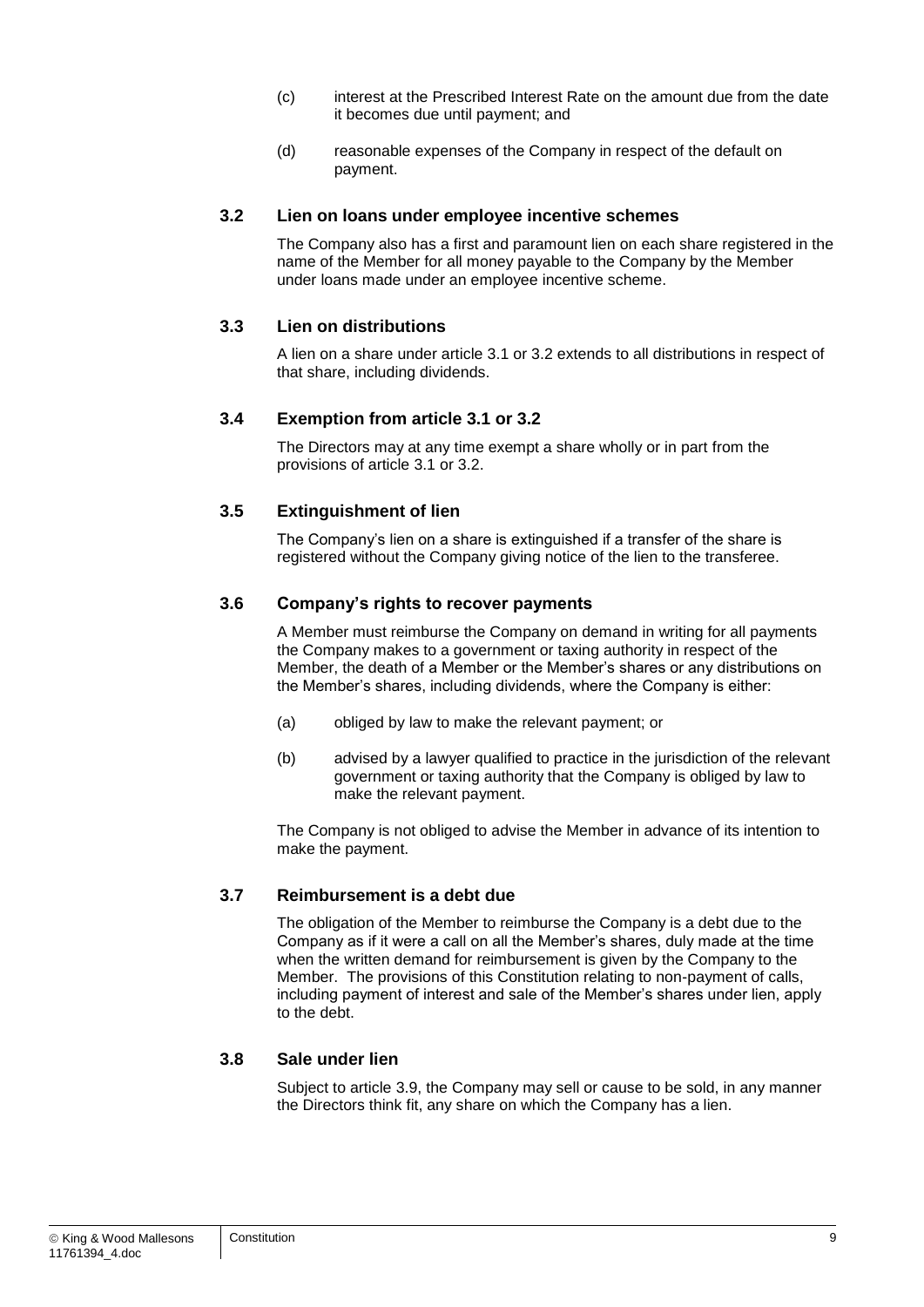#### <span id="page-10-0"></span>**3.9 Limitations on sale under lien**

A share on which the Company has a lien may not be sold by the Company unless:

- (a) an amount in respect of which the lien exists is presently payable; and
- (b) the Company has, not less than 14 days before the date of sale, given to the registered holder of the share or the person entitled to the share by reason of the death or bankruptcy of the registered holder, a notice in writing setting out, and demanding payment of, the amount which is presently payable in respect of which the lien exists.

#### **3.10 Transfer on sale under lien**

For the purpose of giving effect to a sale under article [3.8,](#page-9-1) the Company or its nominee may receive the consideration, if any, given for the share so sold and may execute or cause to be executed a transfer of the share sold in favour of the purchaser of the share, or do all such other things as may be necessary or appropriate for it to do to effect the transfer. The purchaser is not bound to see to the application of the purchase money.

#### **3.11 Irregularity or invalidity**

The title of the purchaser to the share is not affected by any irregularity or invalidity in connection with the sale or disposal of the share under article [3.8.](#page-9-1)

#### **3.12 Proceeds of sale**

The proceeds of a sale under article [3.8](#page-9-1) must be applied by the Company in payment of the amount in respect of which the lien exists as is presently payable, and the residue, if any, must be paid to the person entitled to the share immediately before the sale.

## **4 Calls on shares**

#### **4.1 Directors to make calls**

The Directors may:

- (a) make calls on a Member in respect of any money unpaid on the shares of that Member, if the money is not by the terms of issue of those shares made payable at fixed times;
- (b) make a call payable by instalments; and
- (c) revoke or postpone a call.

#### **4.2 Time of call**

A call is taken to be made at the time when the resolution of the Directors authorising the call is passed.

#### **4.3 Members' liability**

Each Member must upon receiving not less than the period of notice required by the Listing Rules specifying the time or times and place of payment, pay to the Company by the time or times and at the place so specified the amount called on that Member's shares.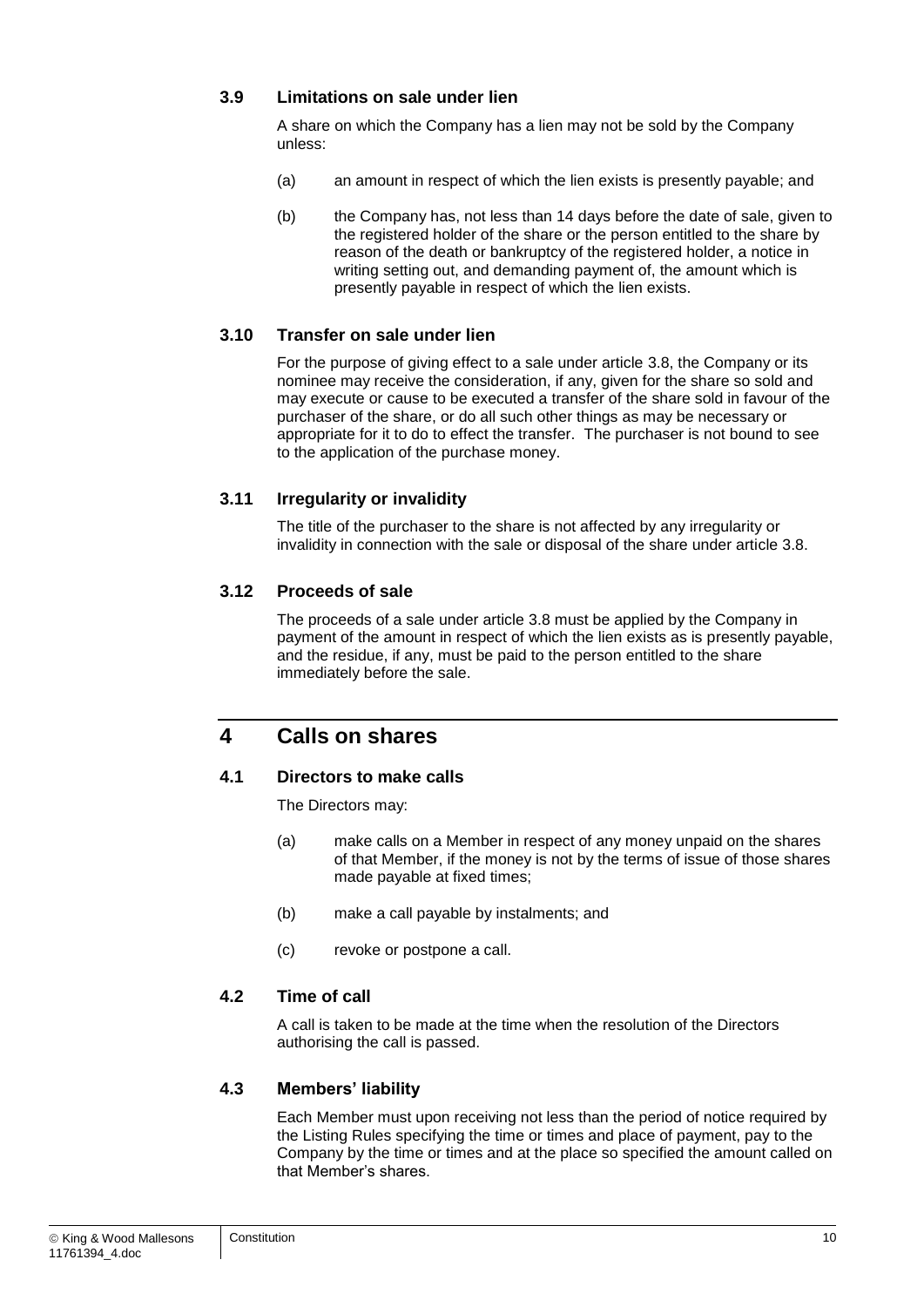#### **4.4 Joint holders' liability**

The joint holders of a share are jointly and severally liable to pay all calls in respect of the share.

#### **4.5 Non-receipt of notice**

The non-receipt of a notice of any call by, or the accidental omission to give notice of a call to, a Member does not invalidate the call.

#### **4.6 Interest on default**

If a sum called in respect of a share is not paid before or on the day appointed for payment of the sum, the person from whom the sum is due must pay interest on the sum to the time of actual payment at the Prescribed Interest Rate. The Directors may waive payment of that interest wholly or in part.

#### **4.7 Fixed instalments**

Subject to any notice requirements under the Listing Rules, any sum that, by the terms of issue of a share, becomes payable on issue of the share or at a fixed date, is to be taken to be a call duly made and payable on the date on which by the terms of issue the sum becomes payable. In case of non-payment, all the relevant provisions of this Constitution as to payment of interest and expenses, forfeiture or otherwise apply as if the sum had become payable by virtue of a call duly made and notified.

#### **4.8 Differentiation between holders as to calls**

The Directors may, on the issue of shares, differentiate between the holders of the shares as to the amount of calls to be paid and the times of payment.

#### **4.9 Prepayment of calls and interest**

The Directors may:

- (a) accept from a Member the whole or a part of the amount unpaid on a share although no part of that amount has been called; and
- (b) authorise payment by the Company of interest on the whole or any part of an amount so accepted, until the amount becomes payable, at such rate, not exceeding the Prescribed Interest Rate, as is agreed on between the Directors and the Member paying the sum.

## **5 Transfer of shares**

#### **5.1 Forms of instrument of transfer**

Subject to the Listing Rules and to this Constitution, shares in the Company are transferable:

- (a) as provided by the Operating Rules of a CS Facility if applicable; or
- <span id="page-11-0"></span>(b) by any other method of transfer which is required or permitted by the Corporations Act and ASX.

#### **5.2 Execution and delivery of transfer**

If an instrument of transfer is: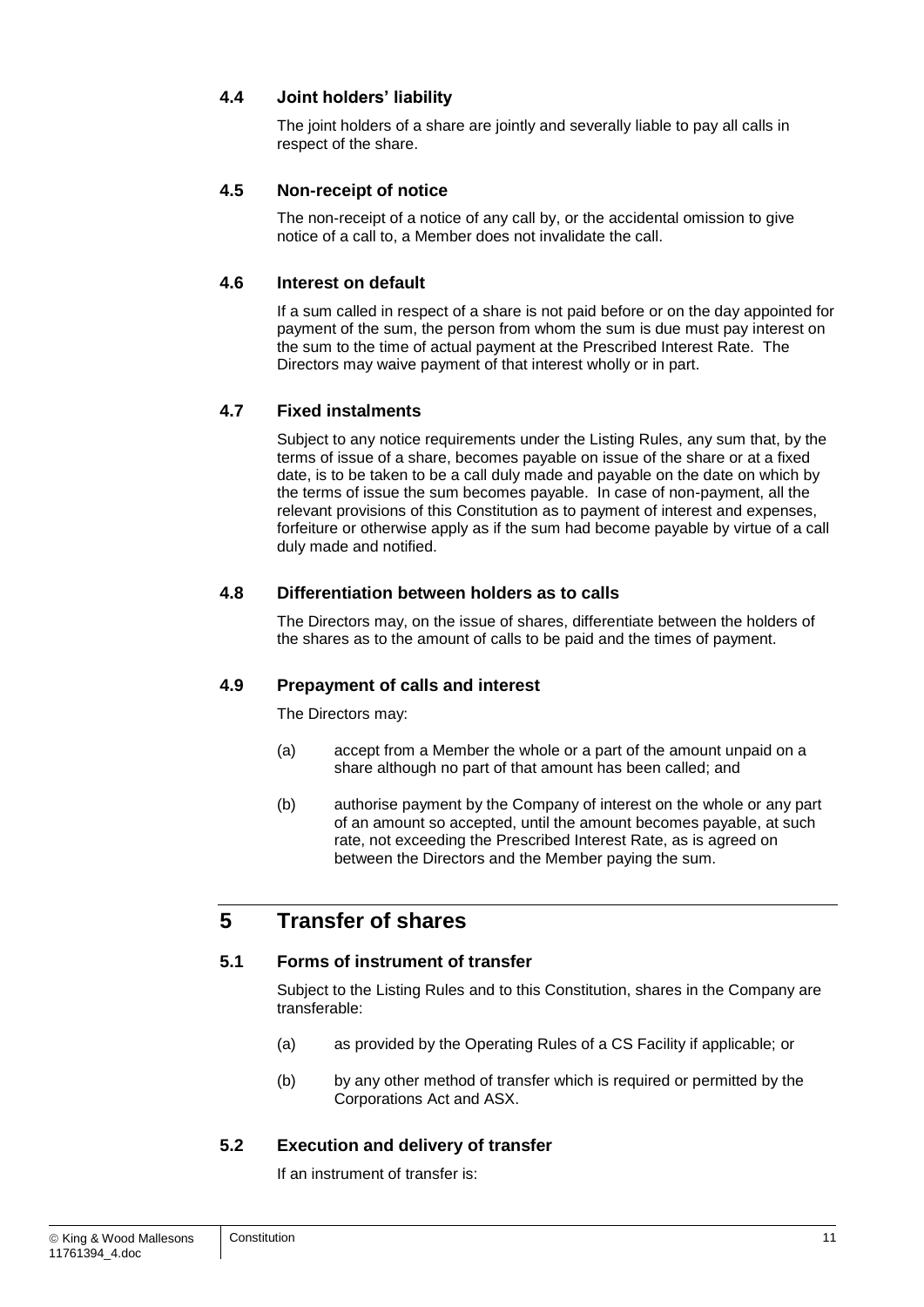- (a) used to transfer a share in accordance with article [5.1\(b\);](#page-11-0) and
- (b) left for registration at the share registry of the Company, accompanied by any information the Directors properly require to show the right of the transferor to make the transfer,

the Company must, subject to the powers vested in the Directors by this Constitution, register the transferee as the holder of the share.

#### **5.3 Effect of registration**

Except as provided by any applicable Operating Rules of a CS Facility, a transferor of a share remains the holder of the share transferred until the transfer is registered and the name of the transferee is entered in the Register in respect of the share.

#### **5.4 Company to register forms without charge**

The Company must register all registrable transfer forms, split certificates, renunciations and transfers, issue certificates and transmission receipts and mark or note transfer forms without imposing a charge except where a charge is permitted by the Listing Rules.

#### <span id="page-12-2"></span>**5.5 Power to refuse to register**

If permitted to do so by the Listing Rules the Directors may:

- <span id="page-12-0"></span>(a) request any applicable CS Facility Operator to apply a holding lock to prevent a transfer of shares in the Company from being registered on the CS Facility's sub-register; or
- (b) refuse to register a transfer of shares in the Company to which paragraph [\(a\)](#page-12-0) does not apply.

#### <span id="page-12-3"></span>**5.6 Obligation to refuse to register**

The Directors must :

- <span id="page-12-1"></span>(a) request any applicable CS Facility Operator to apply a holding lock to prevent a transfer of shares in the Company from being registered on the CS Facility's sub-register; or
- (b) refuse to register any transfer of shares in the Company to which paragraph [\(a\)](#page-12-1) does not apply,

if:

- (c) the Listing Rules require the Company to do so; or
- (d) the transfer is in breach of the Listing Rules or a Restriction Agreement.

#### **5.7 Written notice to Member of holding lock or refusal**

If in the exercise of their rights under articles [5.5](#page-12-2) and [5.6](#page-12-3) the Directors request application of a holding lock to prevent a transfer of shares in the Company or refuse to register a transfer of a share they must give written notice of the request or refusal to the holder of the share, to the transferee and the broker lodging the transfer, if any. Failure to give such notice does not invalidate the decision of the Directors.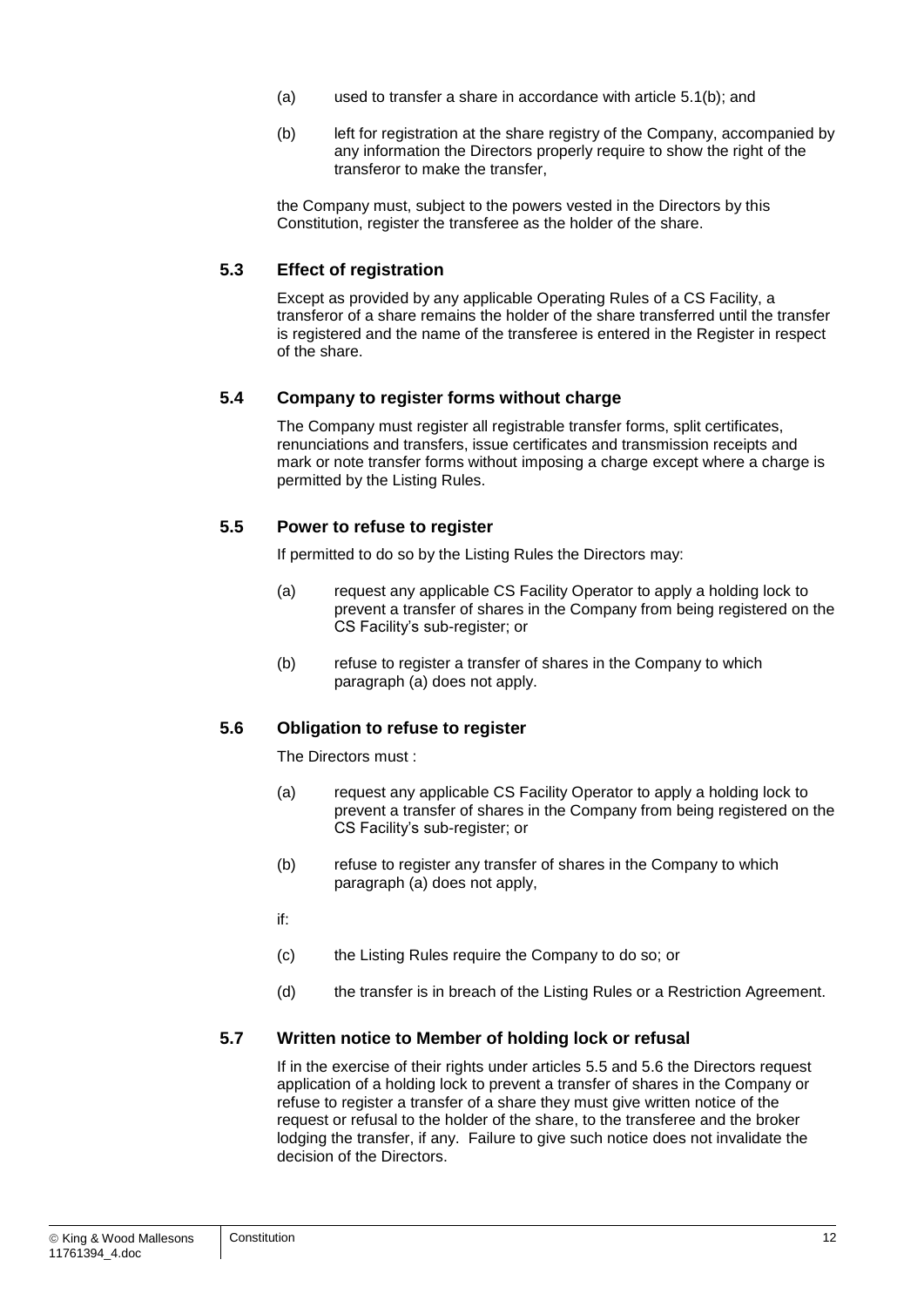#### **5.8 Company to retain instrument of transfer**

The Company must retain every instrument of transfer which is registered for such period as the Directors determine, subject to the requirements of applicable law.

#### **5.9 Refusal to register**

If the Directors refuse registration of a transfer, the transfer must be returned to the person who deposited it if demand is made within 12 months of the giving of notice of refusal to register unless there has been an allegation of fraud concerning the transfer or the transaction to which it relates.

## **6 Transmission of shares**

#### **6.1 Transmission of shares on death of holder**

If a Member who does not hold shares jointly dies, the Company will recognise only the personal representative of the Member as being entitled to the Member's interest in the shares.

#### **6.2 Information given by personal representative**

If the personal representative gives the Directors the information they reasonably require to establish the representative's entitlement to be registered as a holder of the shares:

- <span id="page-13-1"></span><span id="page-13-0"></span>(a) the personal representative may:
	- (i) by giving a written and signed notice to the Company, elect to be registered as the holder of the shares; or
	- (ii) by giving a completed transfer form to the Company, transfer the shares to another person; and
- <span id="page-13-2"></span>(b) the personal representative is entitled, whether or not registered as the holder of the shares, to the same rights as the Member.

On receiving an election under paragraph [\(a\)](#page-13-0)[\(i\),](#page-13-1) the Company must register the personal representative as the holder of the shares.

A transfer under paragraph [\(a\)](#page-13-0)[\(ii\)](#page-13-2) is subject to the articles that apply to transfers generally.

#### **6.3 Death of joint owner**

If a Member who holds shares jointly dies, the Company will recognise only the survivor as being entitled to the Member's interest in the shares. The estate of the Member is not released from any liability in respect of the shares.

#### **6.4 Transmission of shares on bankruptcy**

If a person entitled to shares because of the bankruptcy of a Member gives the Directors the information they reasonably require to establish the person's entitlement to be registered as the holder of the shares, the person may:

<span id="page-13-3"></span>(a) by giving a written and signed notice to the Company, elect to be registered as the holder of the shares; or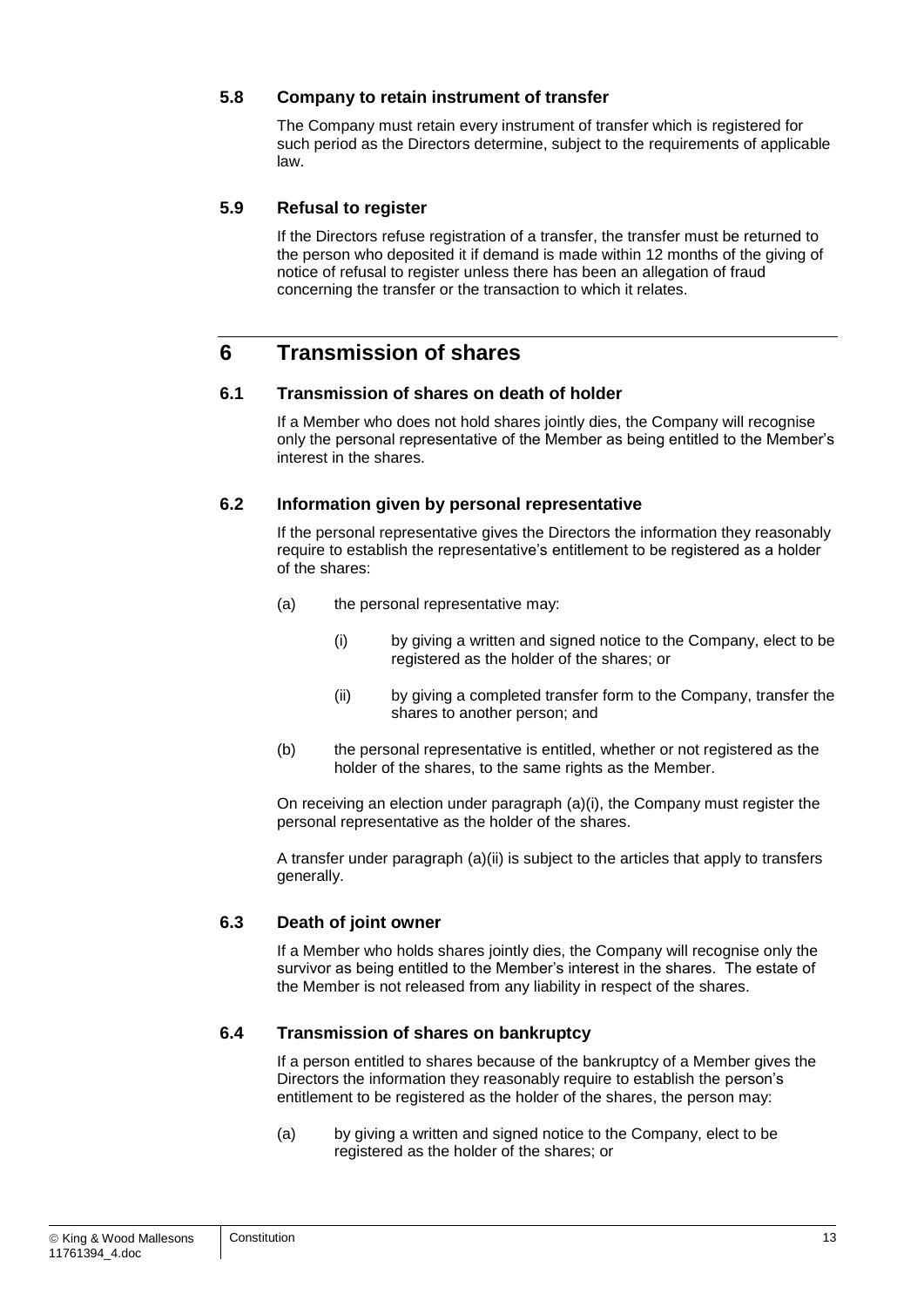<span id="page-14-0"></span>(b) by giving a completed transfer form to the Company, transfer the shares to another person.

On receiving an election under paragraph [\(a\),](#page-13-3) the Company must register the person as the holder of the shares.

A transfer under paragraph [\(b\)](#page-14-0) is subject to the articles that apply to transfers generally.

This article has effect subject to the Bankruptcy Act 1966 (Cwlth).

#### **6.5 Transmission of shares on mental incapacity**

If a person entitled to shares because of the mental incapacity of a Member gives the Directors the information they reasonably require to establish the person's entitlement to be registered as the holder of the shares:

- <span id="page-14-2"></span><span id="page-14-1"></span>(a) the person may:
	- (i) by giving a written and signed notice to the Company, elect to be registered as the holder of the shares; and
	- (ii) by giving a completed transfer form to the Company, transfer the shares to another person; and
- <span id="page-14-3"></span>(b) the person is entitled, whether or not registered as the holder of the shares, to the same rights as the Member.

On receiving an election under paragraph [\(a\)](#page-14-1)[\(i\),](#page-14-2) the Company must register the person as the holder of the shares.

A transfer under paragraph [\(a\)](#page-14-1)[\(ii\)](#page-14-3) is subject to the articles that apply to transfers generally.

## <span id="page-14-6"></span>**7 Forfeiture of shares**

#### <span id="page-14-4"></span>**7.1 Notice requiring payment of call**

If a Member fails to pay a call or instalment of a call on the day appointed for payment of the call or instalment, the Directors may, at any time afterwards during such time as any part of the call or instalment remains unpaid, give a notice on the Member requiring payment of so much of the call or instalment as is unpaid, together with any interest that has accrued and all costs and expenses that may have been incurred by the Company by reason of that non-payment.

#### **7.2 Contents of notice**

The notice must name a further day, not earlier than the expiration of 14 days from the date of service of the notice, on or before which the payment required by the notice is to be made and must state that, in the event of non-payment at or before the time appointed, the shares will be liable to be forfeited.

#### <span id="page-14-5"></span>**7.3 Forfeiture for failure to comply with notice**

A share in respect of which the notice under article [7.1](#page-14-4) has not been complied with may at any time, before the payment required by the notice has been made, be forfeited by a resolution of the Directors to that effect.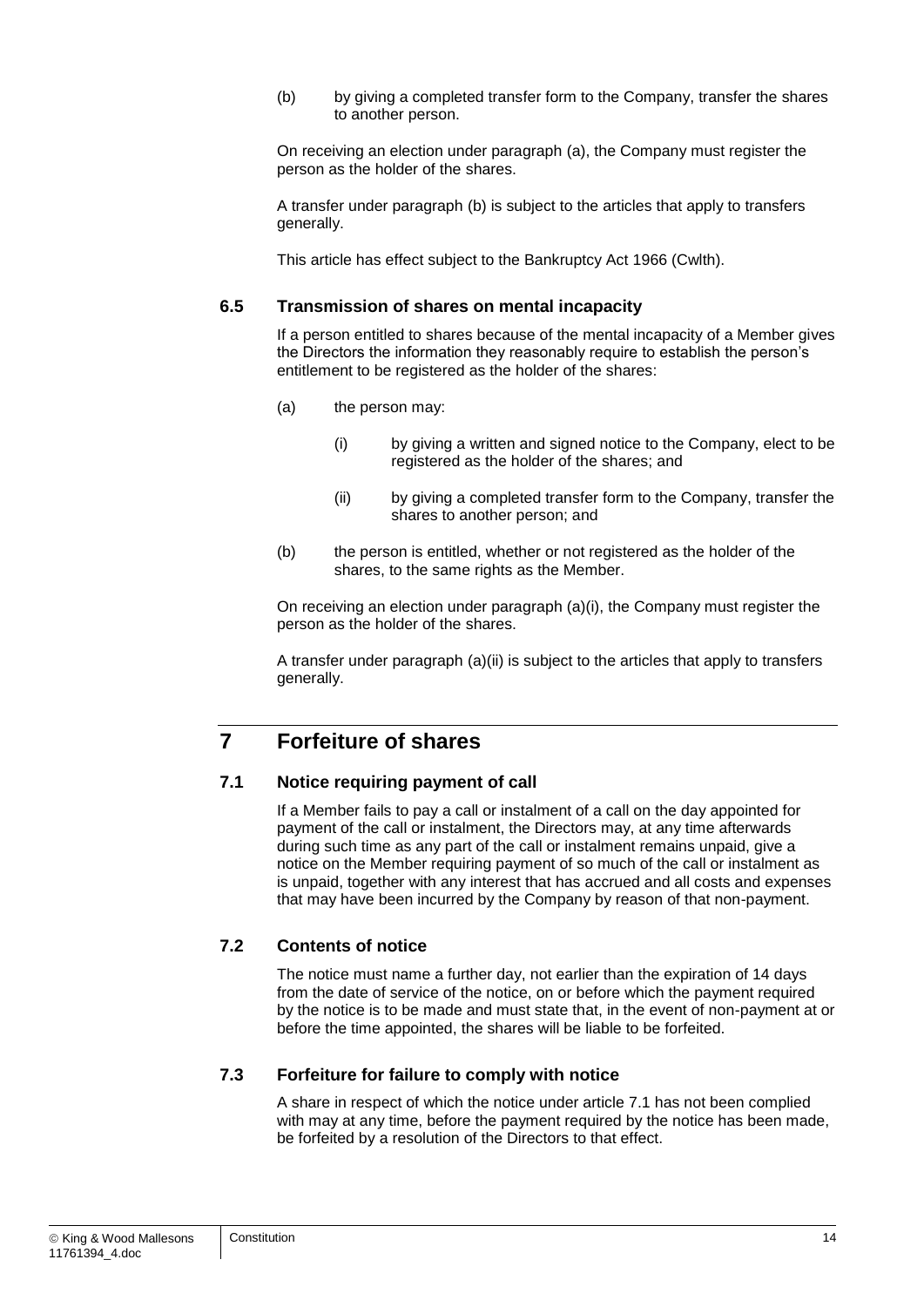#### **7.4 Dividends and distributions included in forfeiture**

A forfeiture under article [7.3](#page-14-5) includes all dividends and other distributions declared or to be made in respect of the forfeited shares and not actually paid or distributed before the forfeiture.

#### **7.5 Sale or re-issue of forfeited shares**

Subject to the Corporations Act and Listing Rules:

- (a) a share (other than an Ordinary Share) forfeited under article [7.3](#page-14-5) may be sold, re-issued or otherwise disposed of to whom and on such terms as the Directors think fit; and
- (b) an Ordinary Share forfeited under article [7.3](#page-14-5) may be sold or otherwise disposed of as a fully paid Ordinary Share at a price for the Ordinary Share determined by the Directors.

#### **7.6 Notice of forfeiture**

If any share is forfeited under article [7.3](#page-14-5) notice of the forfeiture must be given to the Member holding the share immediately before the forfeiture and an entry of the forfeiture and its date must be made in the Register. Any failure to give notice or enter the forfeiture in the Register does not invalidate the forfeiture.

#### **7.7 Surrender instead of forfeiture**

The Directors may accept the surrender of any share which they are entitled to forfeit on any terms they think fit and any surrendered share is taken to be a forfeited share.

#### **7.8 Cancellation of forfeiture**

At any time before a sale or disposition of a share, the forfeiture of that share may be cancelled on such terms as the Directors think fit.

#### **7.9 Effect of forfeiture on former holder's liability**

A person whose shares have been forfeited:

- (a) ceases to be a Member in respect of the forfeited shares; and
- (b) remains liable to pay the Company all money that, at the date of forfeiture, was payable by that person to the Company in respect of the shares, plus interest at the Prescribed Interest Rate from the date of forfeiture and also reasonable expenses of sale, but the former Member's liability ceases if and when the Company receives payment in full of all such money and, if applicable, interest and expenses in respect of forfeited shares.

#### **7.10 Evidence of forfeiture**

A statement in writing declaring that the person making the statement is a Director or a Secretary, and that a share in the Company has been forfeited in accordance with this Constitution on the date stated in the statement, is prima facie evidence of the facts stated in the statement as against all persons claiming to be entitled to the share.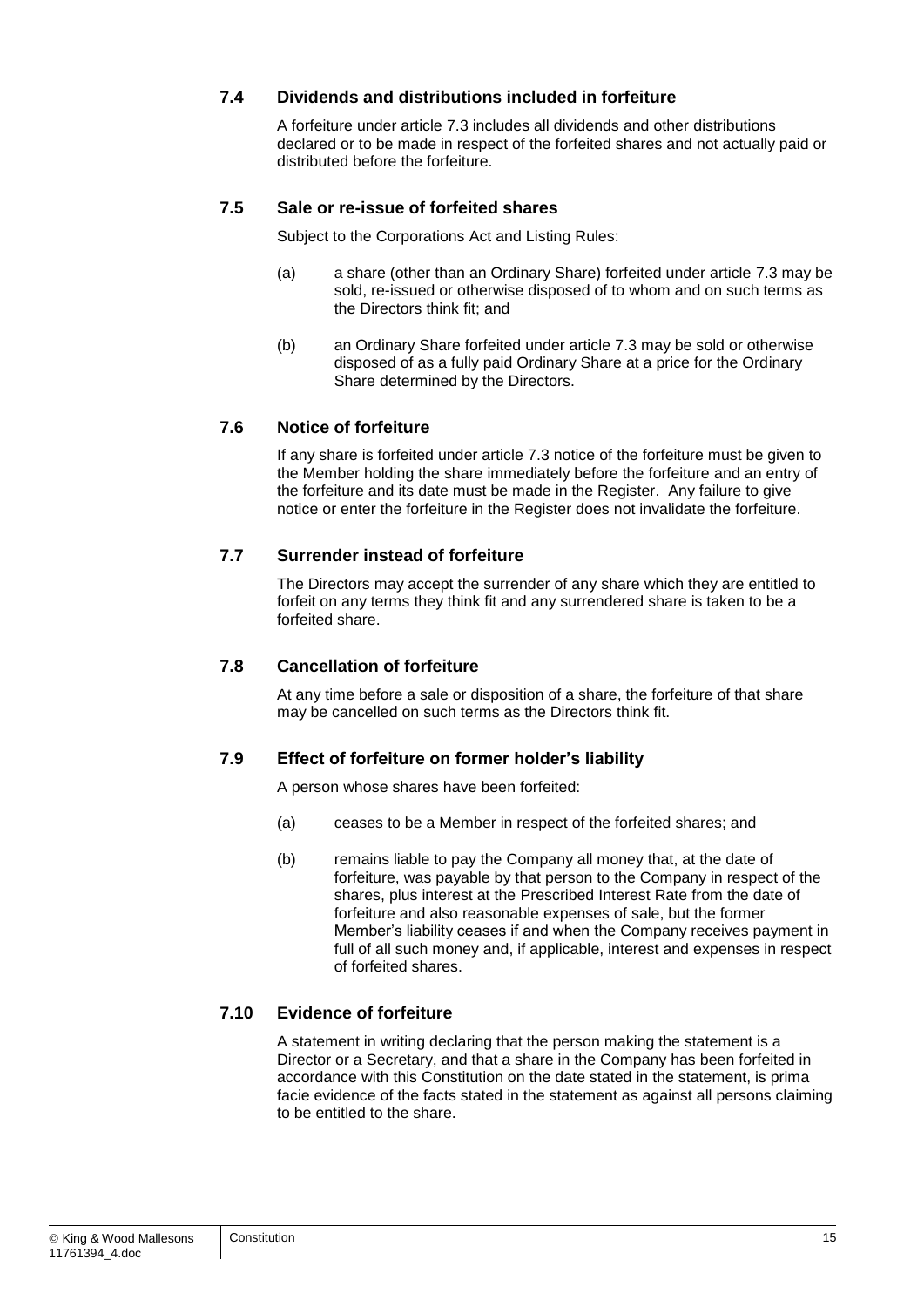#### **7.11 Transfer of forfeited share**

The Company may receive the consideration (if any) given for a forfeited share on any sale or disposition and may execute or otherwise effect a transfer of the share in favour of the person to whom the share is sold or disposed of and is not obliged to ensure that any part of the money which the person has paid for the share is paid to the former holder of the share.

#### **7.12 Registration of transferee**

On the execution of the transfer, the transferee must be registered as the holder of the share and is not bound to see to the application of any money paid as consideration.

#### **7.13 Irregularity or invalidity**

The title of the transferee to the share is not affected by any irregularity or invalidity in connection with the forfeiture, sale or disposal of the share under this article [7.](#page-14-6)

#### **7.14 Forfeiture applies to non-payment of instalment**

The provisions of this Constitution as to forfeiture apply in the case of nonpayment of any sum that, by the terms of issue of a share, becomes payable at a fixed time, as if that sum had been payable by virtue of a call duly made and notified.

## **8 General meetings**

#### **8.1 Annual general meeting**

Annual general meetings of the Company are to be held in accordance with the Corporations Act.

#### **8.2 Convening general meeting**

The Directors may convene and arrange to hold a general meeting of the Company whenever they think fit and must do so if required to do so under the Corporations Act.

#### <span id="page-16-1"></span><span id="page-16-0"></span>**8.3 Notice of general meeting**

- (a) Notice of a meeting of Members must be given in accordance with article [18,](#page-40-0) the Corporations Act and the Listing Rules.
- (b) Subject to article [8.3\(a\),](#page-16-0) the content of a notice of general meeting convened by the Directors is to be decided by the Directors as they think fit.

#### **8.4 Calculation of period of notice**

In computing the period of notice under article [8.3,](#page-16-1) both the day on which the notice is given or taken to be given and the day of the meeting convened by it are to be disregarded.

#### **8.5 Cancellation or postponement of a meeting**

Where a meeting of Members (including an annual general meeting) is convened by the Directors they may by notice, whenever they think fit, cancel the meeting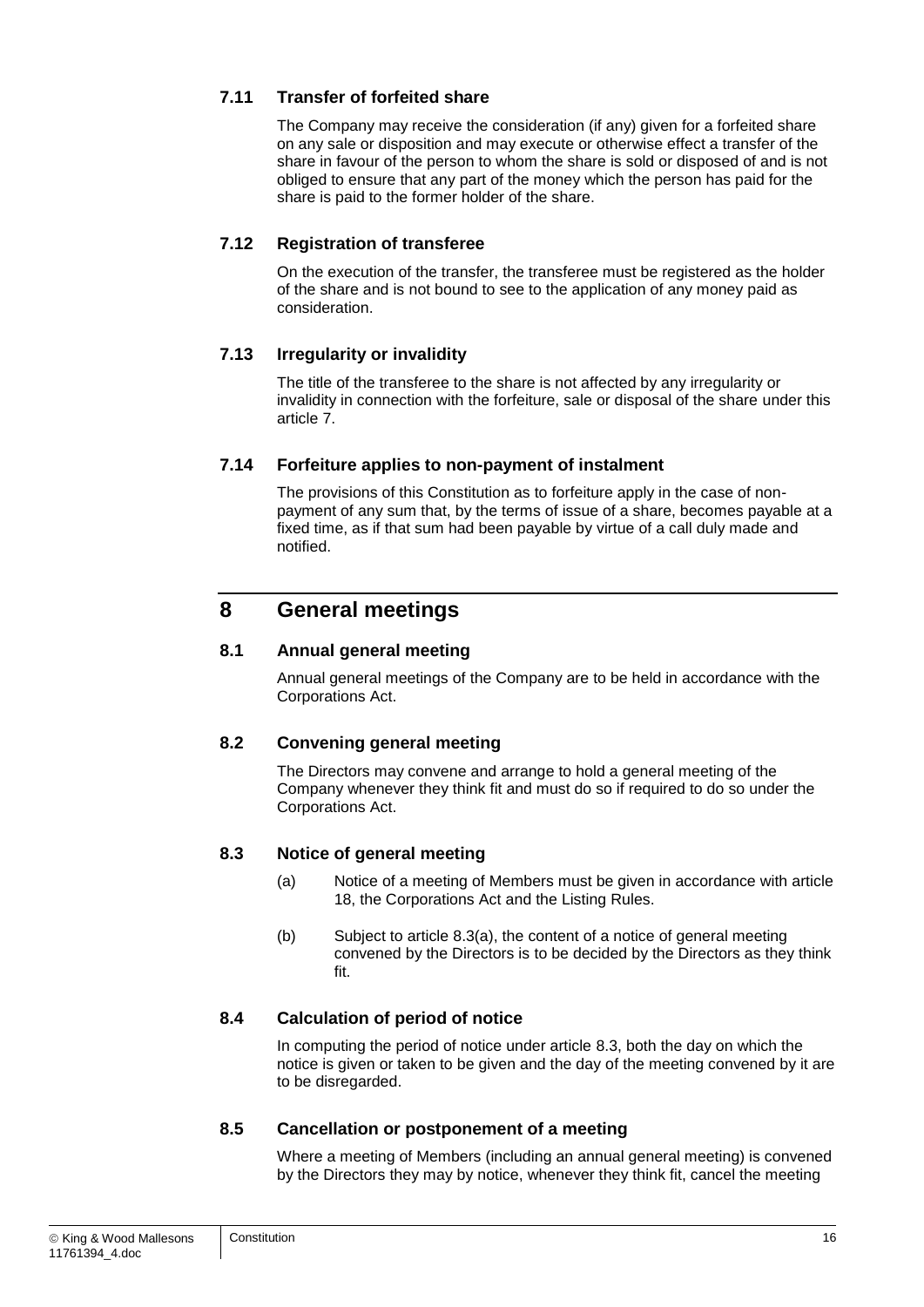or postpone the holding of the meeting to a date and time determined by them or change the place of the meeting. This article does not apply to a meeting convened in accordance with the Corporations Act by a single director, by Members or by the Directors on the request of Members or to a meeting convened by a court.

#### **8.6 Notice of cancellation or postponement of a meeting**

Notice of cancellation or postponement or change of place of a general meeting must state the reason for cancellation or postponement and be:

- (a) published in a daily newspaper circulating in Australia;
- (b) given to ASX; or
- (c) subject to the Corporations Act and the Listing Rules, given in any other manner determined by the Directors.

#### **8.7 Contents of notice of postponement of meeting**

A notice of postponement of a general meeting must specify:

- (a) the postponed date and time for the holding of the meeting;
- (b) a place for the holding of the meeting which may be either the same as or different from the place specified in the notice convening the meeting; and
- (c) if the meeting is to be held in two or more places, the technology that will be used to facilitate the holding of the meeting in that manner.

#### **8.8 Number of clear days for postponement of meeting**

The number of clear days from the giving of a notice postponing the holding of a general meeting to the date specified in that notice for the holding of the postponed meeting must not be less than the number of clear days notice of the general meeting required to be given by this Constitution or the Corporations Act.

#### **8.9 Business at postponed meeting**

The only business that may be transacted at a general meeting the holding of which is postponed is the business specified in the notice convening the meeting.

#### **8.10 Proxy, attorney or Representative at postponed meeting**

Where:

- (a) by the terms of an instrument appointing a proxy or attorney or of an appointment of a Representative, a proxy or an attorney or a Representative is authorised to attend and vote at a general meeting to be held on a specified date or at a general meeting or general meetings to be held on or before a specified date; and
- (b) the date for holding the meeting is postponed to a date later than the date specified in the instrument of proxy, power of attorney or appointment of Representative,

then, by force of this article, that later date is substituted for and applies to the exclusion of the date specified in the instrument of proxy, power of attorney or appointment of a Representative unless the Member appointing the proxy,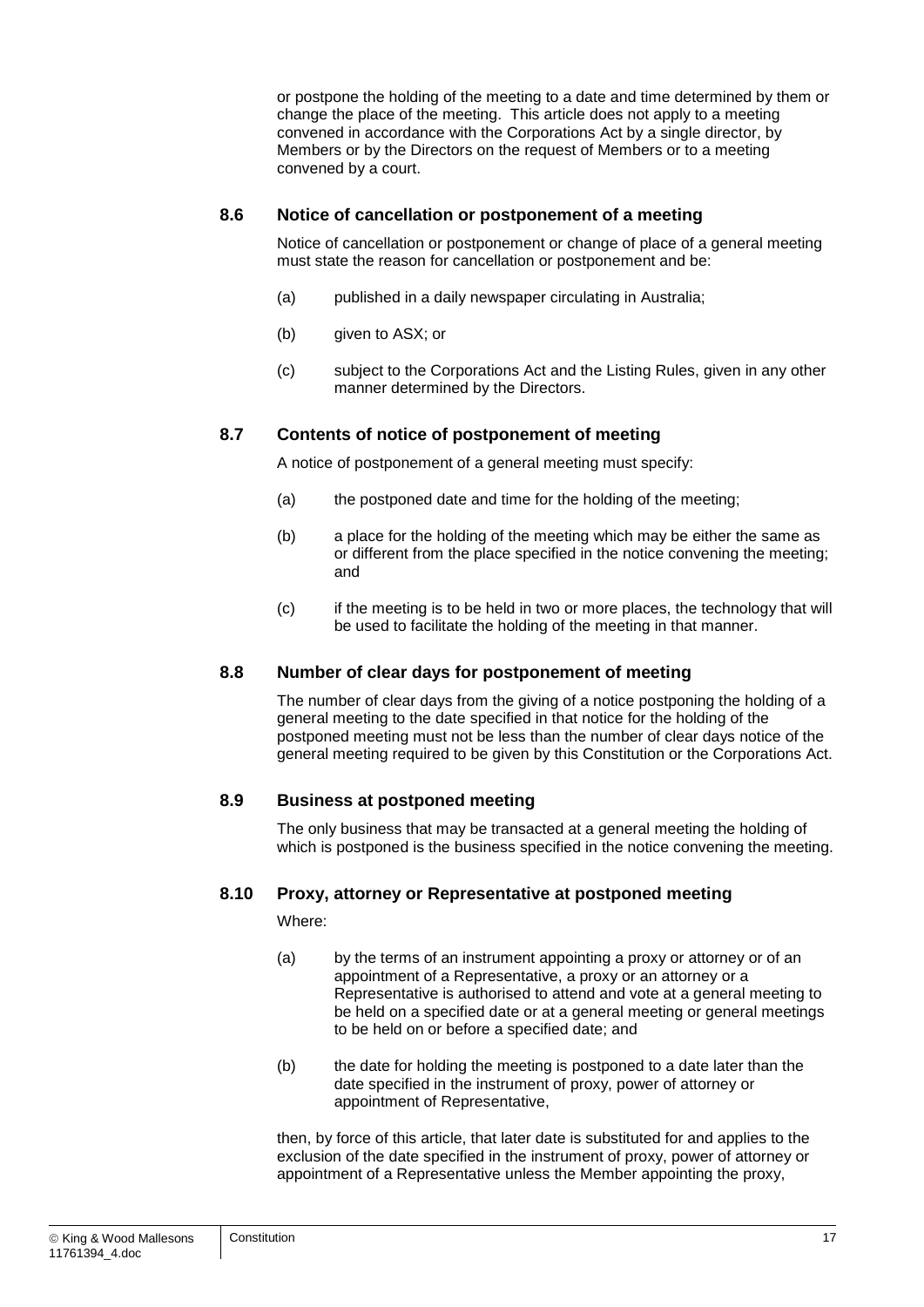attorney or Representative gives to the Company at its Registered Office notice in writing to the contrary not less than 48 hours (or any shorter period as the Directors may permit or as specified by the Corporations Act) before the time to which the holding of the meeting has been postponed.

#### **8.11 Non-receipt of or defective notice**

- (a) The non-receipt of notice of a general meeting or cancellation or postponement of a general meeting by, or the accidental omission to give notice of a general meeting or cancellation or postponement of a general meeting to, a person entitled to receive notice does not invalidate any resolution passed at the general meeting or at a postponed meeting or the cancellation or postponement of a meeting.
- (b) A person who attends a general meeting waives any objection the person may have to:
	- (i) any failure to give notice, or the giving of a defective notice, of the meeting unless at the start of the meeting the person objects to the holding of the meeting; and
	- (ii) the consideration of a particular matter which is not within the business referred to in the notice of meeting, unless the person objects to the consideration of the matter when first presented.

#### **8.12 Director entitled to notice of meeting**

A Director is entitled to receive notice of and to attend all general meetings and all separate general meetings of the holders of any class of shares in the capital of the Company and is entitled to speak at those meetings.

#### **8.13 Proxy, attorney or Representative appointments**

- (a) An instrument appointing a proxy is valid if it is in accordance with the Corporations Act or in any form (including electronic) and received at any time that the Directors prescribe or accept, or the chairman of a general meeting accepts.
- (b) Where a notice of meeting provides for electronic lodgement of proxy appointments, an appointment received at the electronic address or by the electronic means specified in the notice is taken to have been received at the registered office of the Company and validated by the Member if there is compliance with the requirements set out in the notice.
- (c) If the Company receives an instrument or form appointing a proxy, attorney or representative from a Member and the Directors consider that it is not properly executed or authenticated, or is incomplete or unclear:
	- (i) if the name, or the name of the office, of the proxy, attorney or representative, is not filled in or is unclear, then the proxy, attorney or representative of that Member is the person specified by the Company in the instrument or form of proxy or if no person is specified, the chairman of that meeting;
	- (ii) if the instrument or form has not been duly signed or authenticated, the Company may return the instrument or form to the appointing Member and request the Member sign or authenticate the instrument or form and return it to the Company within a period determined by the Directors (which may be later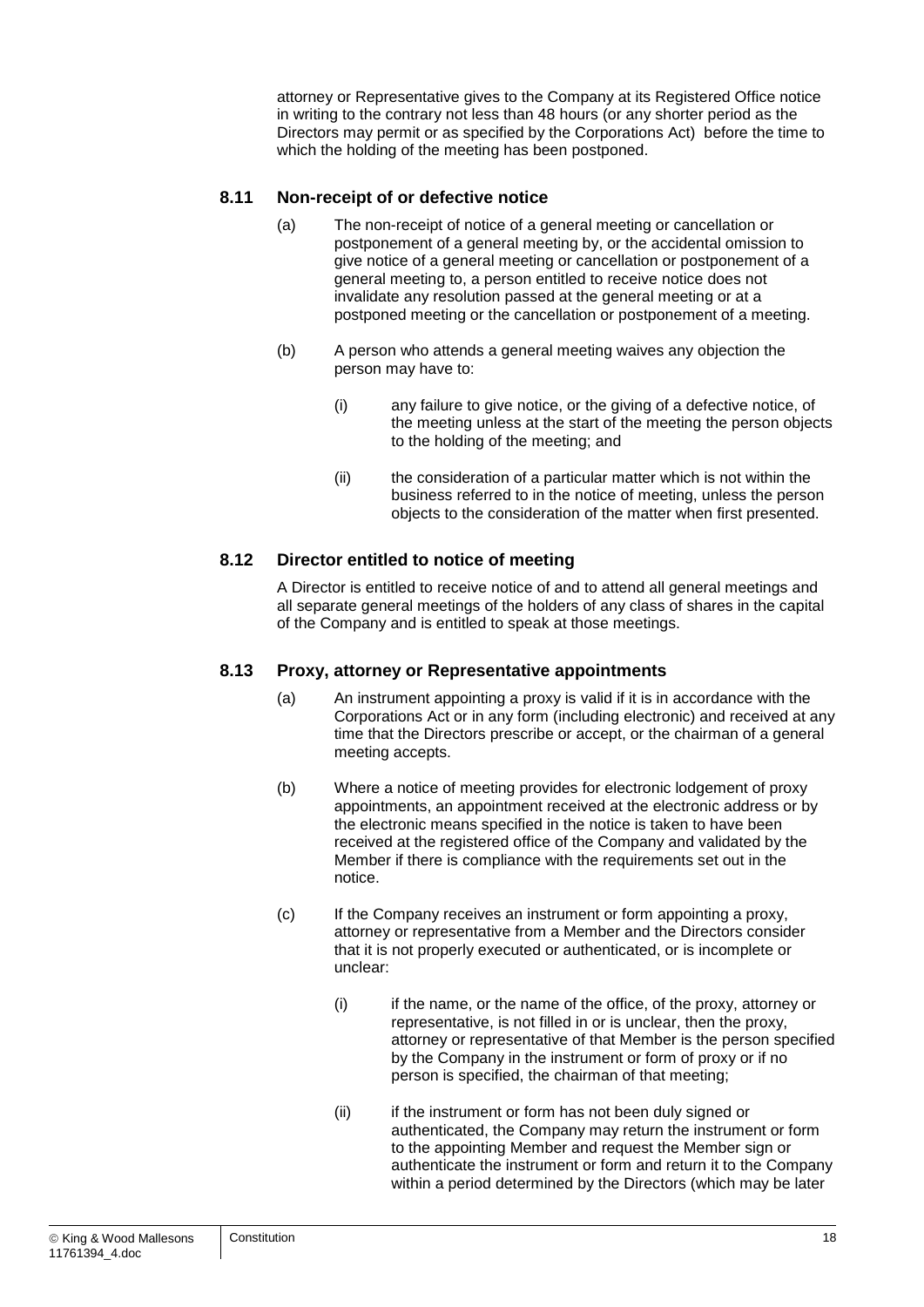than the time specified in the notice of meeting for the receipt of proxy appointments);

- (iii) if the instrument or form is otherwise unclear or incomplete, the Company may:
	- (A) by oral or written communication, clarify with the Member any instruction on the appointment; and
	- (B) complete or amend the contents of any instrument or form to reflect the clarification in the instructions received from the Member (which may occur later than the time specified in the notice of meeting for the receipt of proxy appointments) and the Member appoints the Company as its attorney for this purpose.

## <span id="page-19-0"></span>**9 Proceedings at general meetings**

#### **9.1 Reference to a Member**

Unless the contrary intention appears, a reference to a Member in article [9](#page-19-0) means a person who is a Member, a proxy, attorney or a Representative of that Member.

#### **9.2 Membership at a specified time**

The Directors may determine, for the purposes of a particular general meeting, that all the shares that are quoted on ASX at a specified time before the meeting are taken to be held at the time of the meeting by the persons who hold them at the specified time. The determination must be made and published in accordance with the Corporations Act.

#### **9.3 Number for a quorum**

Subject to article [9.6](#page-20-0) three Members present in person or by proxy, attorney or Representative, are a quorum at a general meeting unless the Company has only one Member entitled to vote, in which case that one Member constitutes a quorum. In determining whether a quorum is present, each individual attending as a proxy, attorney or Representative is to be counted, except that:

- (a) where a Member has appointed more than one proxy, attorney or Representative, only one is to be counted; and
- (b) where an individual is attending both as a Member and as a proxy, attorney or Representative, that individual is to be counted only once.

Subject to article [9.10\(b\),](#page-22-0) a member placing a direct vote under article [9.24](#page-25-0) is not taken into account in determining whether or not there is a quorum at a general meeting.

#### **9.4 Requirement for a quorum**

An item of business may not be transacted at a general meeting unless a quorum is present when the meeting proceeds to consider it. If a quorum is present at the beginning of a meeting it is taken to be present throughout the meeting unless the chairman of the meeting (on the chairman's own motion or at the instance of a Member, proxy, attorney or Representative who is present) declares otherwise.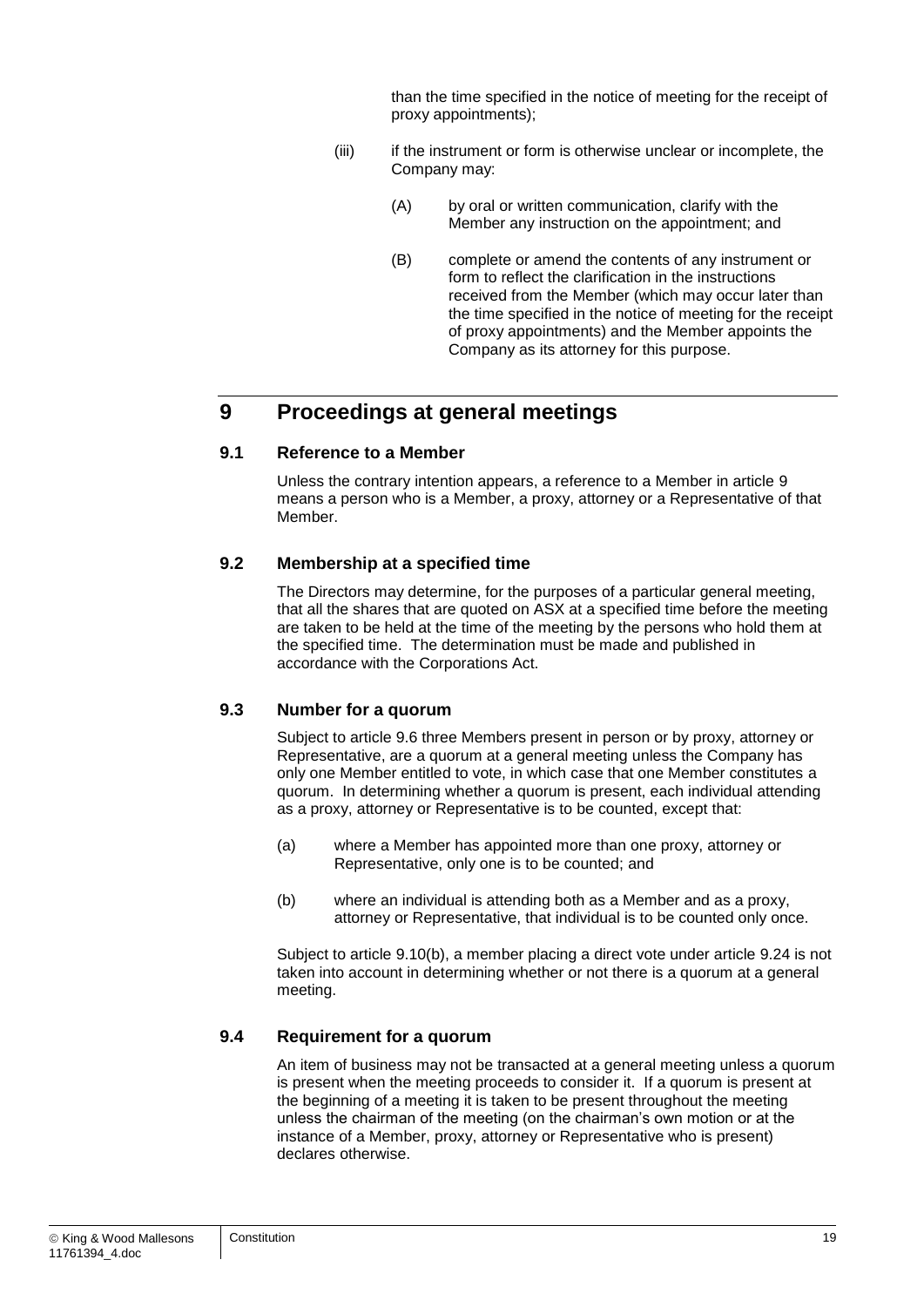#### **9.5 Quorum and time**

If within 15 minutes after the time appointed for a meeting (or any longer period of time as the chairman may allow) a quorum is not present, the meeting:

- (a) if convened by a Director, or by or on requisition of Members, is dissolved; and
- <span id="page-20-1"></span>(b) in any other case stands adjourned to the same day in the next week and the same time and place, or to such other day, time and place as the Directors appoint by notice to the Members and others entitled to notice of the meeting.

#### <span id="page-20-0"></span>**9.6 Adjourned meeting**

At a meeting adjourned under article [9.5\(b\),](#page-20-1) those Members present in person or proxy, attorney or Representative are a quorum.

#### <span id="page-20-2"></span>**9.7 Appointment and powers of chairman of general meeting**

If the Directors have elected one of their number as chairman of their meetings, that person is entitled to preside as chairman at a general meeting.

#### <span id="page-20-3"></span>**9.8 Absence of chairman at general meeting**

- (a) If a general meeting is held and:
	- (i) a chairman has not been elected by the Directors; or
	- (ii) the elected chairman is not present within 15 minutes after the time appointed for the holding of the meeting or is unable or unwilling to act,

the following may preside as chairman of the meeting (in order of precedence):

- (ii) a deputy chairman (if any);
- (iii) a Director chosen by a majority of the Directors present;
- (iv) the only Director present; or
- (v) a Member chosen by a majority of the Members present in person or by proxy, attorney or Representative.
- (b) If at a general meeting the chairman of that meeting acting under article [9.7](#page-20-2) or article [9.8\(a\)](#page-20-3) is unable to unwilling to chair all or part of that meeting, the chairman may:
	- (i) withdraw during the relevant part of the proceedings; and
	- (ii) nominate any person who immediately before the meeting was a Director or who has been nominated for election as a Director at the meeting to be acting chairman of the meeting during the relevant part of the proceedings.

On the conclusion of the relevant part of the proceedings, the acting chairman of the meeting is to withdraw and the chairman of the meeting acting under article [9.7](#page-20-2) or article [9.8\(a\)](#page-20-3) is to resume as chairman of the meeting.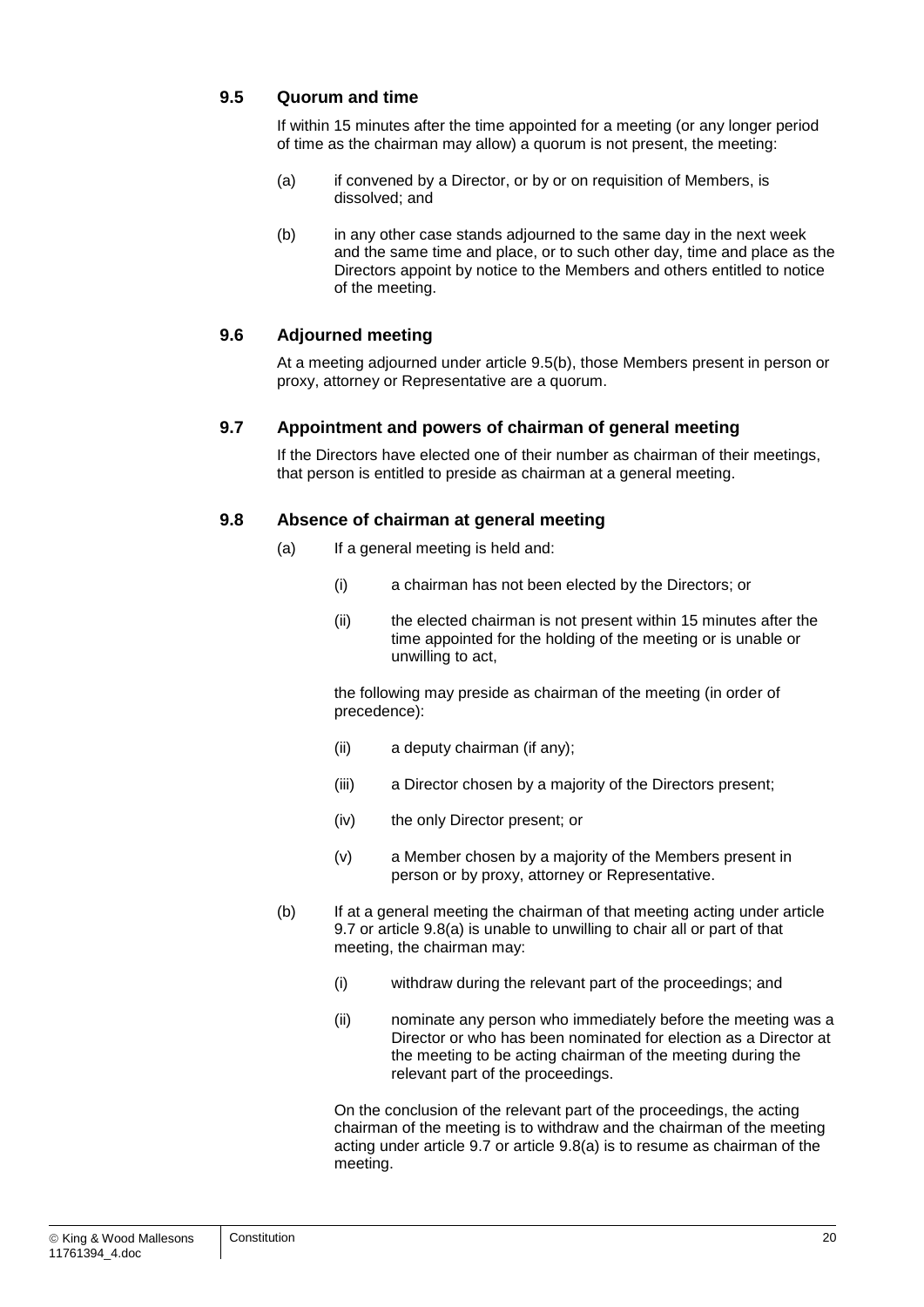(c) If a proxy instrument appoints the chairman of the meeting as proxy for the part of the proceedings for which an acting chairman is nominated, the proxy instrument is taken to be in favour of that acting chairman for the relevant part of the proceedings.

#### **9.9 Conduct of general meetings**

The chairman of a general meeting (including any person acting with the authority of the chairman):

- (a) has charge of the general conduct of the meeting and of the procedures to be adopted at the meeting;
- (b) may require any person wishing to attend the meeting to comply with searches, restrictions or other security arrangements considered appropriate;
- (c) may refuse entry to, or require security measures be taken in respect of any person who does not comply with security arrangements, who uses a recording or broadcasting device without consent, or who possesses an article considered to be dangerous, offensive or liable to cause disruption, or who was not entitled to notice of the meeting;
- (d) subject to the Corporations Act, if there is insufficient room at the meeting venue, may arrange another or a second venue (without giving notice or putting the matter to a vote);
- (e) may require the adoption of any procedure which is in the chairman's opinion necessary or desirable for proper and orderly debate or discussion and the proper and orderly casting or recording of votes at the general meeting; and
- (f) may determine that a vote be disregarded and treated as not having been cast (without requiring that the matter be put to a vote), if a person purports to cast a vote at or for the purposes of a general meeting in contravention of the Corporations Act or Listing Rules;
- (g) subject to the Corporations Act, may refuse to allow:
	- (i) any amendment to be moved to a resolution set out in the notice of that meeting;
	- (ii) any business to be transacted unless the general nature of the business is stated in the notice calling the meeting;
- (h) may withdraw from consideration by the meeting any resolution that is set out in the notice of that meeting (other than those requisitioned by Members or required by law); and
- (i) may, having regard where necessary to the Corporations Act, terminate discussion or debate on any matter whenever the chairman considers it necessary or desirable for the proper conduct of the meeting,

and a decision by the chairman under this article (including any person acting with the chairman's authority) is final.

#### **9.10 Multiple venues**

(a) The Company may hold a meeting of Members at 2 or more venues using any technology that gives the Members as a whole a reasonable opportunity to participate.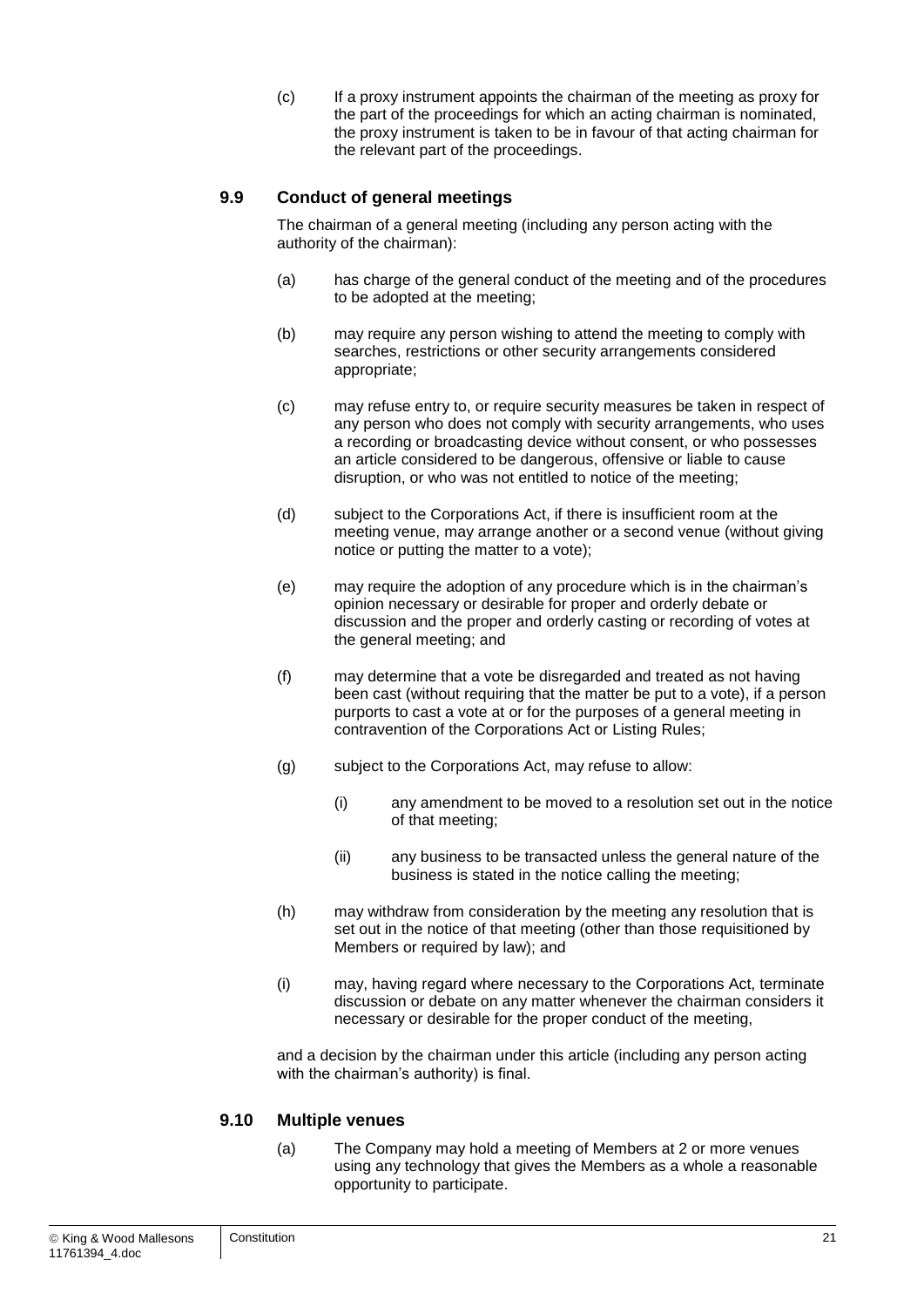- <span id="page-22-0"></span>(b) If a separate meeting place is linked to the main place of a general meeting by an instantaneous audio visual communication device which, by itself or in conjunction with other arrangements:
	- (i) gives the general body of Members in the separate meeting place a reasonable opportunity to participate in proceedings in the main place; and
	- (ii) enables the Members in the separate meeting place to vote on a poll,

a Member present at the separate meeting place is taken to be present at the general meeting and entitled to exercise all rights as if he or she was present at the main place.

- (c) If, before or during the meeting, any technical difficulty occurs where one or more of the matters set out in article [9.10\(b\)](#page-22-0) is not satisfied, the chairman may:
	- (i) adjourn the meeting until the difficulty is remedied; or
	- (ii) continue to hold the meeting in the main place (and any other place which is linked under article [9.10\(b\)\)](#page-22-0) and transact business, and no Member may object to the meeting being held or continuing.

#### **9.11 Adjournment of general meeting**

The chairman of a general meeting may at any time during the meeting adjourn the meeting or any business, motion, question, resolution, debate or discussion being considered or remaining to be considered by the meeting either to a later time at the same meeting or to an adjourned meeting at any time and any place.

In exercising this discretion, the chairman may, but need not, seek the approval of the Members present. Unless required by the chairman, no vote may be taken or demanded by the Members present in person or by proxy, attorney or Representative in respect of any adjournment.

Only unfinished business is to be transacted at a meeting resumed after an adjournment.

#### **9.12 Notice of adjourned meeting**

No new notice of the adjourned meeting need be given unless required by the Corporations Act. Notice of any adjourned meeting which may become necessary may be included in the notice convening the original meeting.

#### **9.13 Questions decided by majority**

Subject to the requirements of the Corporations Act, a resolution is taken to be carried if a simple majority of the votes cast on the resolution are in favour of it.

#### **9.14 Poll**

If a poll is properly demanded, it must be taken in the manner and at the date and time directed by the chairman and the result of the poll is the resolution of the meeting at which the poll was demanded.

A poll demanded on the election of a chairman or on a question of adjournment must be taken immediately.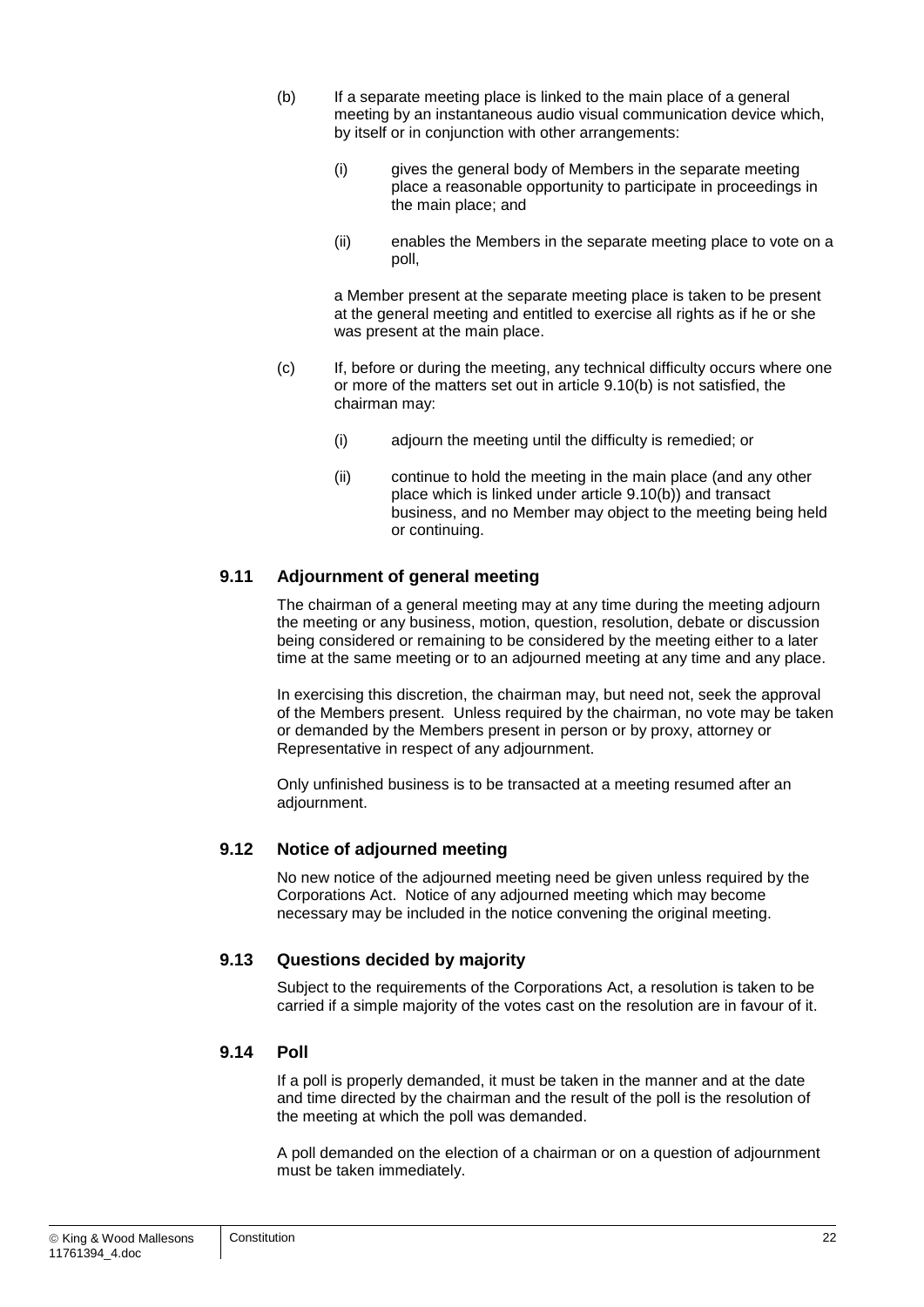A demand for a poll may be withdrawn.

A demand for a poll does not prevent the continuance of the meeting for the transaction of any business other than the question on which the poll has been demanded.

The results of the poll may be announced in the manner and at the time (whether during the relevant meeting or afterwards) that the chairman considers appropriate.

#### **9.15 Equality of votes - no casting vote for chairman**

If there is an equality of votes, either on a show of hands or on a poll, the chairman of the meeting is not entitled to a casting vote in addition to any votes to which the chairman is entitled as a Member or proxy or attorney or Representative.

#### **9.16 Voting on show of hands**

Subject to any rules prescribed by the Directors pursuant to article [9.24,](#page-25-0) at any general meeting a resolution put to the vote of the meeting must be decided on a show of hands unless the chairman decides that a poll will be held without a show of hands or a poll is properly demanded and the demand is not withdrawn. A declaration by the chairman that a resolution has on a show of hands been carried or carried unanimously, or by a particular majority, or lost, and an entry to that effect in the book containing the minutes of the proceedings of the Company, is conclusive evidence of the fact. Neither the chairman nor the minutes need state and it is not necessary to prove the number or proportion of the votes recorded in favour of or against the resolution.

#### <span id="page-23-0"></span>**9.17 Entitlement to vote**

Subject to any rights or restrictions for the time being attached to any class or classes of shares and to this Constitution (including article [9.26](#page-25-1) and any rules prescribed by the Directors pursuant to article [9.24\)](#page-25-0):

- (a) on a show of hands*,* each Member present in person and each other person present as a proxy, attorney or Representative of a Member has one vote; and
- (b) on a poll:
	- (i) each Member present in person has one vote for each fully paid share held by the Member;
	- (ii) each person present as proxy, attorney or Representative of a Member has one vote for each fully paid share held by the Member that the person represents; and
	- (iii) each Member who has duly lodged a valid direct vote in respect of the relevant resolution under article [9.24](#page-25-0) has one vote for each fully paid share held by the Member.

A Member is not entitled to vote at a general meeting in respect of shares which are the subject of a current Restriction Agreement for so long as any breach of that agreement subsists.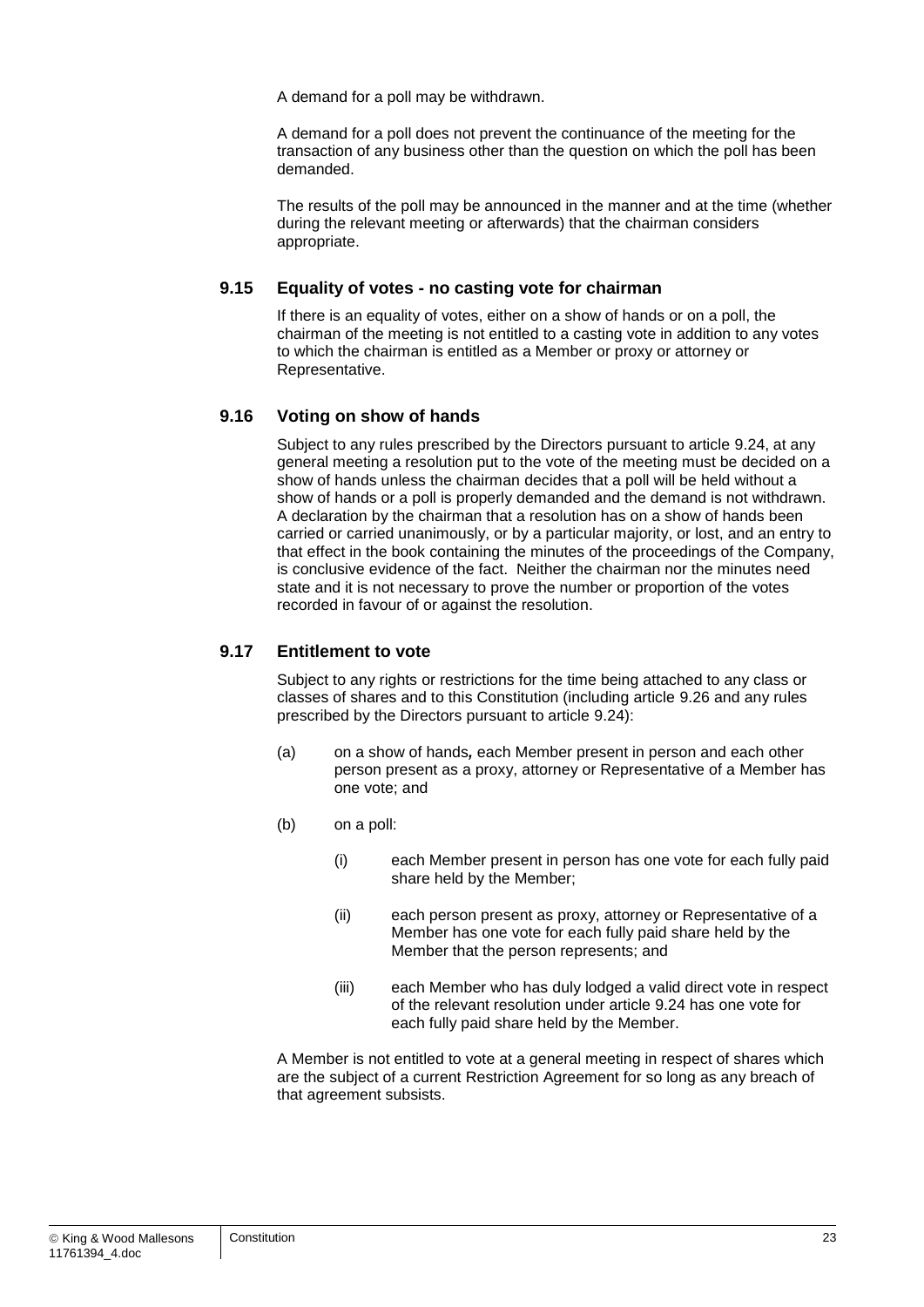#### <span id="page-24-1"></span>**9.18 Voting on a poll for partly paid shares**

Subject to article [9.21](#page-24-0) and the terms on which shares are issued, if a Member holds partly paid shares, the number of votes the Member has in respect of those shares on a poll is determined as follows:

$$
\frac{A \times B}{C} = D
$$

where:

A is the number of those shares held by the Member;

B is the amount paid on each of those shares excluding any amount:

- (a) paid or credited as paid in advance of a call; and
- (b) credited as paid on those shares to the extent that it exceeds the value (ascertained at the time of issue of those shares) of the consideration received for the issue of those shares;

C is the issue price of each of those shares; and

D is the number of votes attached to those shares.

#### **9.19 Fractions disregarded for a poll**

On the application of article [9.18,](#page-24-1) disregard any fraction which arises.

#### **9.20 Joint shareholders' vote**

If a share is held jointly and more than one Member votes in respect of that share, only the vote of the Member whose name appears first in the Register counts.

#### <span id="page-24-0"></span>**9.21 Effect of unpaid call**

A Member is not entitled at a general meeting to cast a vote attached to a share on which a call is due and payable and has not been paid.

#### **9.22 Validity of vote in certain circumstances**

Unless the Company has received written notice of the matter before the start or resumption of the meeting at which a person votes as a proxy, attorney or Representative, a vote cast by that person is valid even if, before the person votes:

- (a) the appointing Member dies;
- (b) the Member is mentally incapacitated;
- (c) the Member revokes the appointment or authority;
- (d) the Member revokes the authority under which the appointment was made by a third party; or
- (e) the Member transfers the share in respect of which the appointment or authority was given.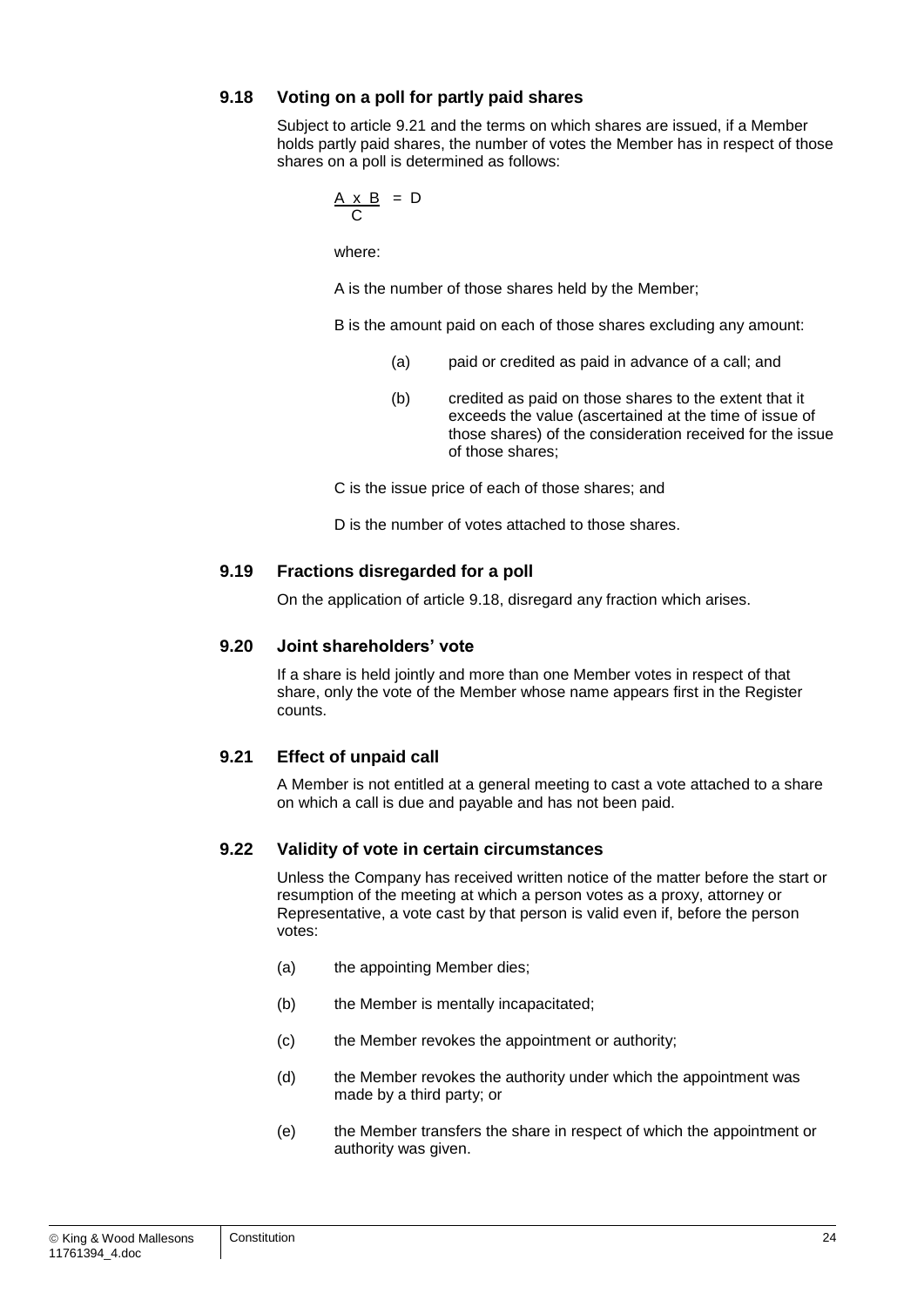#### **9.23 Objection to voting qualification**

An objection to the right of a person to attend or vote at the meeting or adjourned meeting:

- (a) may not be raised except at that meeting or adjourned meeting; and
- (b) must be referred to the chairman of the meeting, whose decision is final.

A vote not disallowed under the objection is valid for all purposes.

#### <span id="page-25-0"></span>**9.24 Direct voting**

The Directors may determine that at any general meeting or class meeting, a Member who is entitled to attend and vote on a resolution at that meeting is entitled to a direct vote in respect of that resolution. A "direct vote" includes a vote delivered to the Company by post, fax or other electronic means approved by Directors. The Directors may prescribe rules to govern direct voting including specifications as to the form, method and timing of giving the direct vote in order for the vote to be valid, and the treatment of direct votes.

#### <span id="page-25-2"></span>**9.25 Treatment of direct votes**

A direct vote on a resolution at a meeting in respect of a share cast in accordance with article [9.24](#page-25-0) is of no effect and will be disregarded:

- (a) if, at the time of the resolution, the person who cast the direct vote:
	- (i) is not entitled to vote on the resolution in respect of the share; or
	- (ii) would not be entitled to vote on the resolution in respect of the share if the person were present at the meeting at which the resolution is considered;
- (b) if, had the vote been cast in person at the meeting at which the resolution is considered:
	- (i) the vote would not be valid; or
	- (ii) the Company would be obliged to disregard the vote;
- (c) subject to any rules prescribed by the Directors, if the person who cast the direct vote is present in person at the meeting at the time the resolution is considered; and
- (d) if the direct vote was cast otherwise than in accordance with any regulations, rules and procedures prescribed by the Directors under article [9.24.](#page-25-0)

#### <span id="page-25-1"></span>**9.26 Multiple votes**

Subject to any rules prescribed by the Directors, if the Company receives a valid direct vote on a resolution in accordance with articles [9.24](#page-25-0) and [9.25](#page-25-2) and, prior to, after or at the same time as receipt of the direct vote, the Company receives an instrument appointing a proxy, attorney or Representative to vote on behalf of the same Member on that resolution, the Company may regard the direct vote as effective in respect of that resolution and disregard any vote cast by the proxy, attorney or Representative on the resolution at the meeting.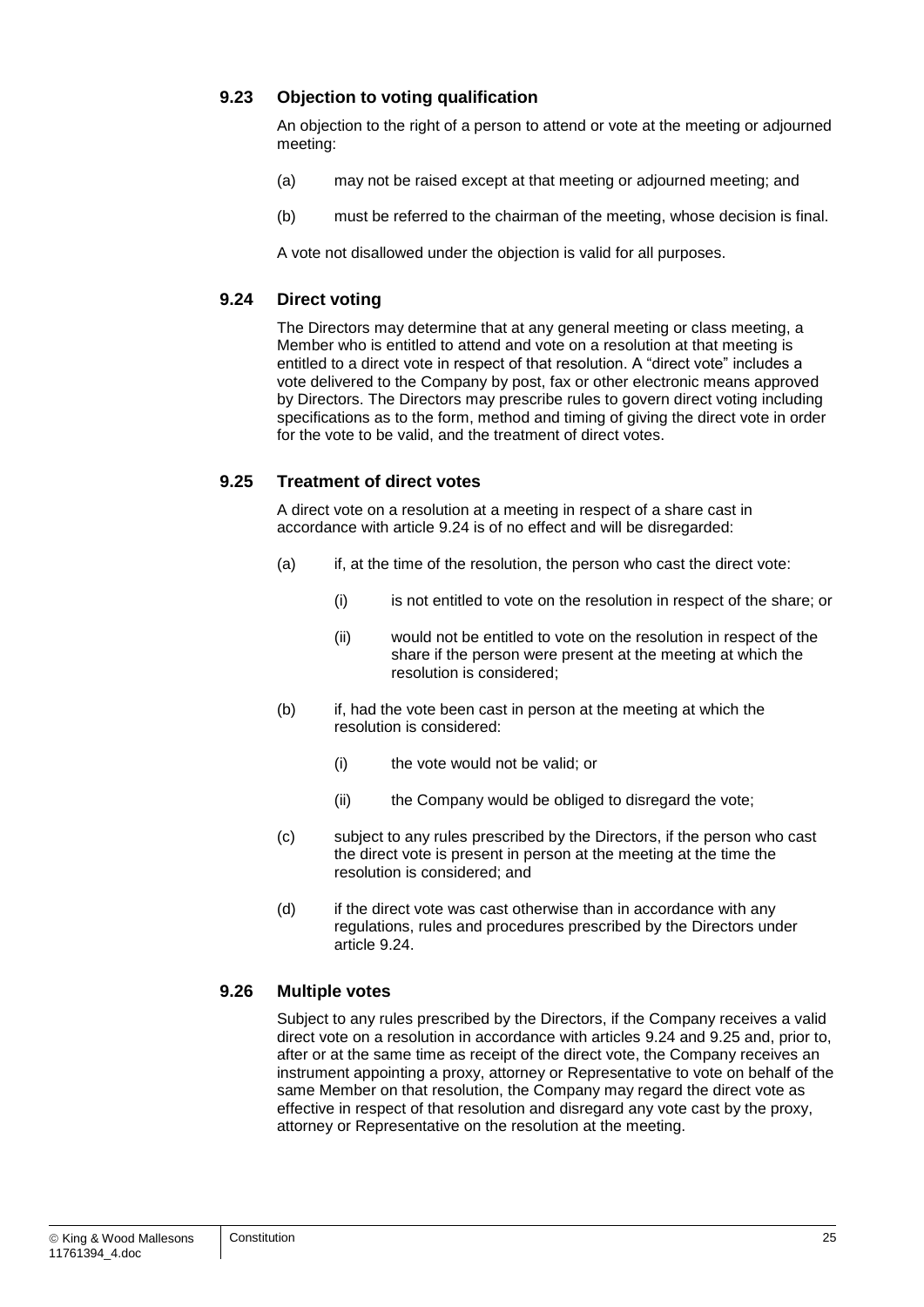## **10 The Directors**

#### <span id="page-26-0"></span>**10.1 Number of Directors**

Unless otherwise determined by the Company in general meeting, the number of Directors is to be not less than three nor more than:

- (a) sixteen; or
- (b) any lesser number than sixteen determined by the Directors from time to time (but the number must not be less than the number of Directors in office at the time any determination takes effect).

The Directors in office at the time of adoption of this Constitution continue in office subject to this Constitution.

#### **10.2 Change of number of Directors**

The Company in general meeting may by resolution increase or reduce the number of Directors, and may also determine the rotation in which the increased or reduced number is to retire from office.

#### <span id="page-26-2"></span><span id="page-26-1"></span>**10.3 Retirement and election of Directors**

- (a) A Director must not hold office without re-election:
	- (i) past the third annual general meeting following the Director's appointment or last election; or
	- (ii) for more than 3 years,

whichever is the longer.

- (b) There must be an election of Directors at each annual general meeting of the Company. This can be satisfied by one or more of the following, so long as the maximum number of Directors determined in accordance with article [10.1](#page-26-0) is not exceeded:
	- (i) a person standing for election as a new Director in accordance with articles [10.5](#page-27-0) or [10.6;](#page-27-1)
	- (ii) any Director who was appointed under article [10.7](#page-27-2) standing for election as a Director;
	- (iii) any Director who is retiring at the end of the annual general meeting due to the tenure limitation in article [10.3\(a\),](#page-26-1) standing for re-election; or
	- (iv) if no person or Director is standing for election or re-election in accordance with paragraphs (i), (ii) or (iii), any Director who wishes to retire and stand for re-election. Otherwise, the person who has been a Director the longest without re-election must retire and stand for re-election. If 2 or more Directors have been a Director the longest and an equal time without re-election, then in default of agreement, the Director to retire will be determined by lot.
- (c) This article does not apply to one Managing Director who is exempt from retirement and re-election in accordance with article [12.29.](#page-35-0)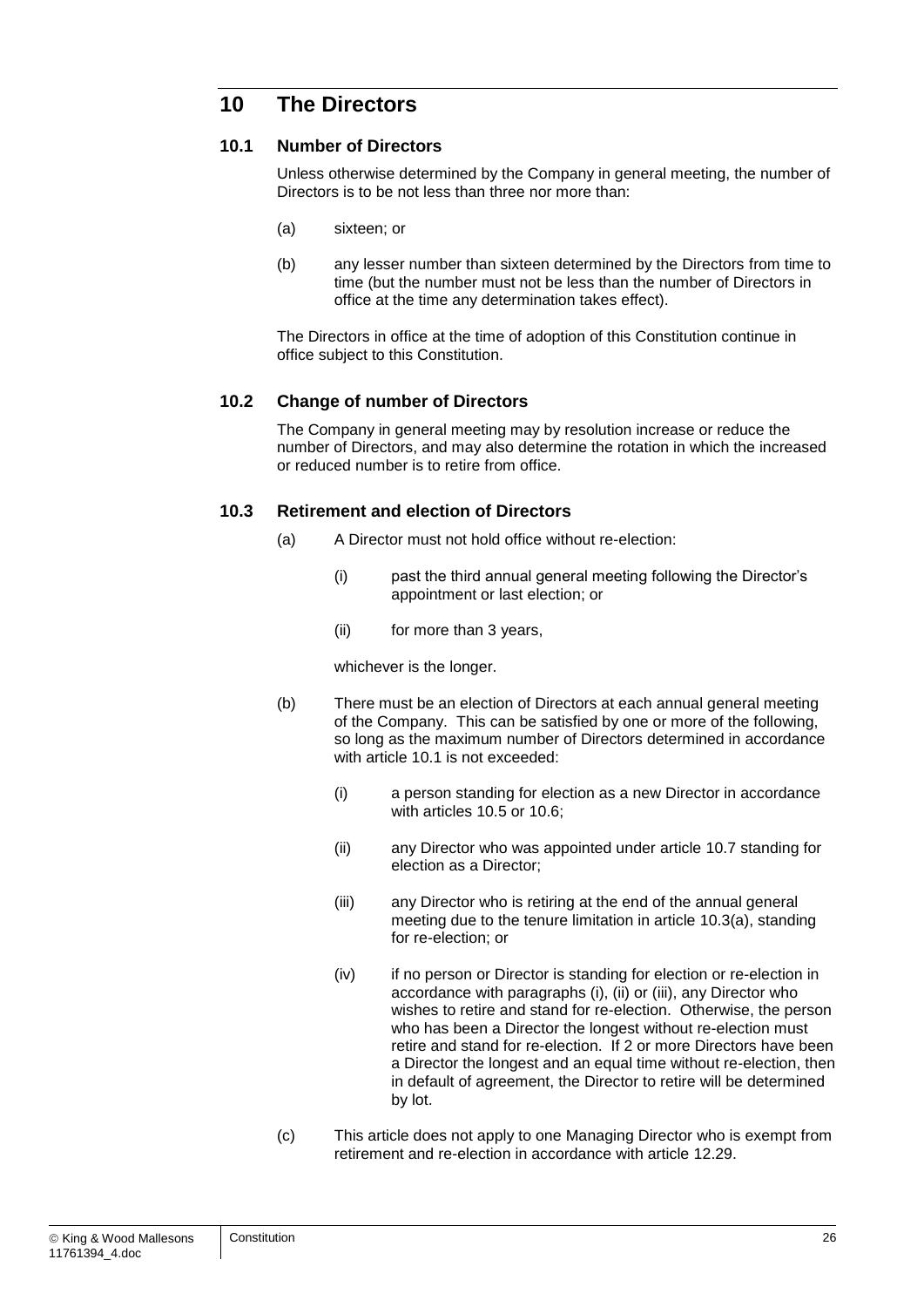#### **10.4 Office held until conclusion of meeting**

A retiring Director holds office until the conclusion of the meeting at which that Director retires but is eligible for re-election.

#### <span id="page-27-0"></span>**10.5 Director elected at general meeting**

The Company may, at a general meeting at which a Director retires or otherwise vacates office, by resolution fill the vacated office by electing a person to that office.

#### <span id="page-27-1"></span>**10.6 Eligibility for election as Director**

Except for:

- (a) a person who is eligible for election or re-election under article [10.3](#page-26-2) or [10.7;](#page-27-2) or
- (b) a person recommended for election by the Directors,

a person is not eligible for election as a Director at a general meeting of the Company unless a consent to nomination signed by the person has been lodged at the Registered Office at least 45 business days before the general meeting but no more than 90 business days before the general meeting.

#### <span id="page-27-2"></span>**10.7 Casual vacancy or additional Director**

The Directors may at any time appoint any person to be a Director, either to fill a casual vacancy or as an addition to the existing Directors, provided the total number of Directors does not exceed the maximum number determined in accordance with article [10.1.](#page-26-0)

A Director appointed under this article holds office until the conclusion of the next annual general meeting of the Company but is eligible for election at that meeting. This provision does not apply to the one Managing Director who is exempted from retirement by rotation in accordance with article [12.29.](#page-35-0)

#### <span id="page-27-5"></span>**10.8 Directors' remuneration**

Subject to the Listing Rules, the Directors are to be remunerated for their services as Directors as follows:

- <span id="page-27-3"></span>(a) the total amount or value of the remuneration of the Directors must not exceed the amount per annum as determined from time to time by the Company in general meeting. (The notice convening the meeting must include the proposal to increase the Directors' remuneration and specify both the amount of the increase and the new yearly sum proposed for determination);
- (b) the amount of the remuneration is to be divided among the Directors in the proportion and manner they agree or, in default of agreement, among them equally;
- <span id="page-27-4"></span>(c) the remuneration is to be provided wholly in cash unless the Directors, with the agreement of the Director concerned, determine that part is to be satisfied in the form of non-cash benefits (including the issue or purchase of shares in the Company or the grant of options to subscribe for such shares);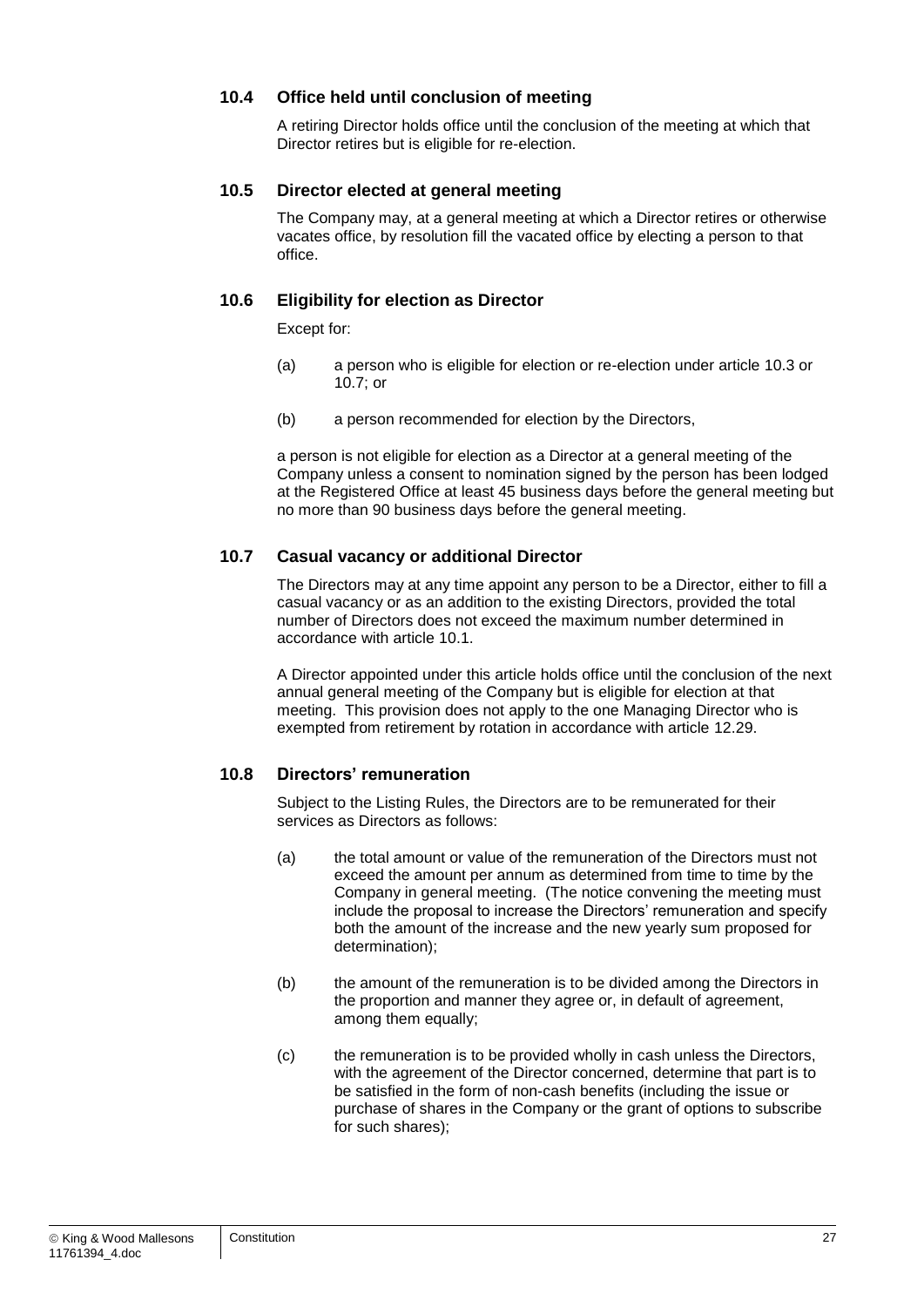- (d) the sum determined by the Company in general meeting under article [10.8\(a\)](#page-27-3) does not include payments or remuneration under articles [10.10](#page-28-0) (unless otherwise determined), [10.11,](#page-28-1) [10.12](#page-28-2) or [20;](#page-42-0)
- (e) in making a determination under paragraph [\(c\),](#page-27-4) the Directors may fix the value of any non-cash benefit;
- (f) the Directors' remuneration accrues from day to day, except for any noncash benefit which is taken to accrue at the time the benefit is provided, subject to the terms on which the benefit is provided; and
- (g) this article [10.8](#page-27-5) does not apply to the remuneration of the Managing Director or any other Director appointed under article [12.27.](#page-34-0)

#### <span id="page-28-3"></span>**10.9 Superannuation contributions**

If required by law, the Company may make contributions to a fund for the purpose of making provision for or obtaining superannuation benefits for a Director.

#### <span id="page-28-0"></span>**10.10 Additional or special duties**

If a Director at the request of the Directors performs additional or special duties for the Company, the Company may remunerate that Director as determined by the Directors and that remuneration may be either in addition to or in substitution for that Director's remuneration under article [10.8.](#page-27-5)

#### <span id="page-28-1"></span>**10.11 Retirement benefit**

Subject to the Listing Rules and Corporations Act, the Company may pay a former Director, or the personal representatives of a Director who dies in office, a retirement benefit in recognition of past services of an amount determined by the Directors. The Company may also enter into a contract with a Director providing for payment of a retiring benefit. A retirement benefit paid under this article is not remuneration to which article [10.8](#page-27-5) applies.

#### <span id="page-28-2"></span>**10.12 Expenses**

A Director is also entitled to be reimbursed out of the funds of the Company such reasonable travelling, accommodation and other expenses as the Director may incur when travelling to or from meetings of the Directors or a Committee or when otherwise engaged on the business of the Company.

#### **10.13 Director's interests**

- (a) Subject to complying with the Corporations Act regarding disclosure of and voting on matters involving material personal interests, a Director may:
	- (i) hold any office or place of profit in the Company, except that of auditor;
	- (ii) hold any office or place of profit in any other company, body corporate, trust or entity promoted by the Company or in which it has an interest of any kind;
	- (iii) enter into any contract or arrangement with the Company;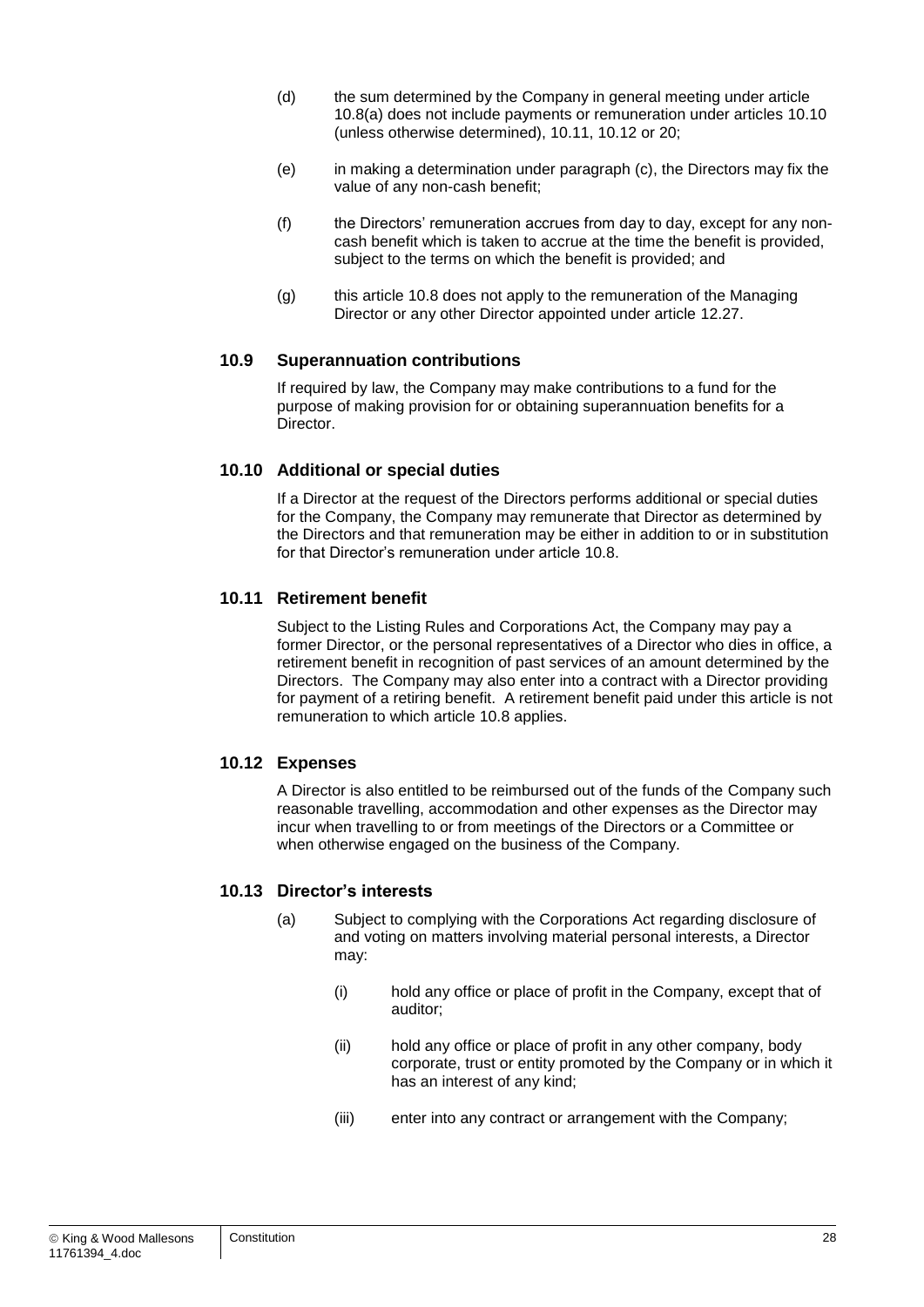- (iv) participate in any association, institution, fund, trust or scheme for past or present employees of the Company or persons dependent on or connected with them;
- (v) act in a professional capacity (or be a member of a firm or a director or employee of a body corporate which acts in a professional capacity) for the Company, except as auditor;
- (vi) participate in, vote on and be counted in a quorum for any meeting, resolution or decision of the Directors and may be present at any meeting where any matter is being considered by the Directors;
- (vii) exercise the voting power conferred by securities in or of any entity held by the Company, as they determine including in circumstances where a Director may be interested in the exercise, such as a resolution appointing a Director as an officer of the entity or providing for the payment of remuneration to officers of the entity; and
- (viii) act as a nominee or representative of a shareholder of the Company, on terms agreed with the Company.
- (b) A Director may do any of the above despite the fiduciary relationship of the Director's office:
	- (i) without any liability to account to the Company for any direct or indirect benefit accruing to the Director; and
	- (ii) without affecting the validity of any contract or arrangement.
- (c) A reference to the Company in this article is also a reference to each Related Body Corporate of the Company.

#### **10.14 Signing documents**

A Director is not disqualified because of a material personal interest from signing or participating in the execution of a document by or on behalf of the Company.

#### **10.15 Vacation of office of Director**

In addition to the circumstances in which the office of a Director becomes vacant under the Corporations Act, the office of a Director becomes vacant if the Director:

- (a) becomes of unsound mind or a person whose person or estate is liable to be dealt with in any way under the law relating to mental health;
- (b) resigns from the office by notice in writing to the Company;
- (c) is not present personally, using technology, by proxy or represented by an Alternate Director at meetings of the Directors for a continuous period of six months without leave of absence from the Directors;
- (d) is removed from office by resolution under section 203D of the Corporations Act, but without depriving the Director of compensation or damages payable to the Director in respect of the termination of the Director's appointment as a Director or of an appointment terminating with that as a Director; or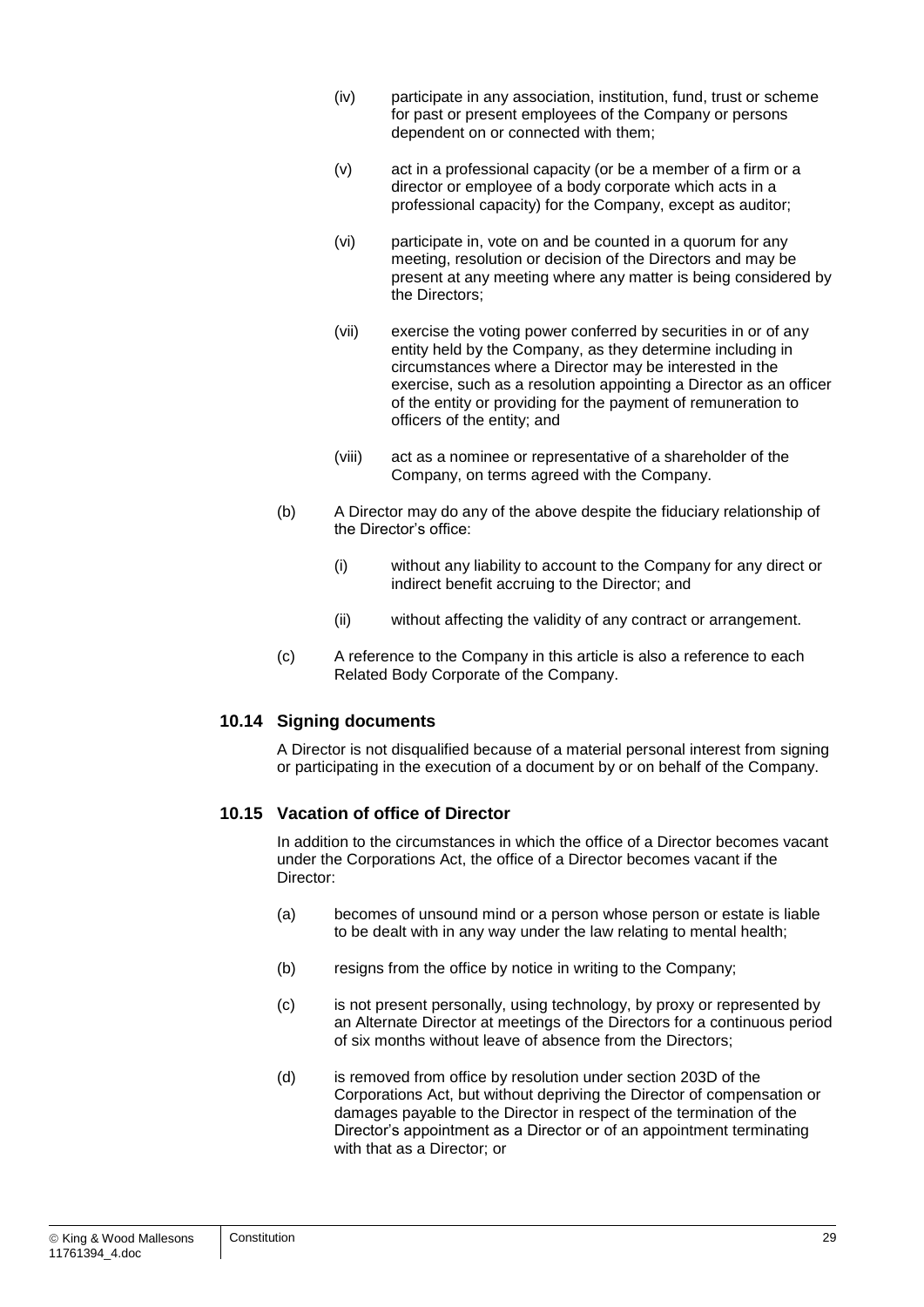(e) is a Managing Director or Executive Director and ceases to be employed by the Company or a Related Body Corporate.

#### **10.16 Share qualification of Directors**

A Director is not required to own any shares as a qualification for office.

## **11 Powers and duties of Directors**

#### <span id="page-30-0"></span>**11.1 Directors to manage Company**

The business of the Company is to be managed by the Directors, who may exercise all such powers of the Company as are not, by the Corporations Act or by this Constitution, required to be exercised by the Company in general meeting.

#### **11.2 Specific powers of Directors**

Without limiting the generality of article [11.1,](#page-30-0) the Directors may exercise all the powers of the Company to borrow or raise money, to charge any property or business of the Company or all or any of its uncalled capital and to issue debentures or other securities or give any other security for a debt, liability or obligation of the Company or of any other person.

#### <span id="page-30-1"></span>**11.3 Appointment of attorney**

The Directors may, by power of attorney, appoint any person or persons to be the attorney or attorneys of the Company for the purposes and with the powers, authorities and discretions vested in or exercisable by the Directors for such period and subject to such conditions as they think fit.

#### **11.4 Provisions in power of attorney**

Any power of attorney under article [11.3](#page-30-1) may contain such provisions for the protection and convenience of persons dealing with the attorney as the Directors think fit and may also authorise the attorney to delegate (including by way of appointment of a substitute attorney) all or any of the powers, authorities and discretions vested in the attorney.

#### **11.5 Minutes**

The Directors must cause minutes of meetings to be made and kept in accordance with the Corporations Act.

#### **11.6 Signing of cheques**

The Directors may determine the manner in which and the persons by whom cheques, promissory notes, bankers' drafts, bills of exchange and other negotiable instruments, and receipts for money paid to the Company, must be signed, drawn, accepted, endorsed or otherwise executed.

## **12 Proceedings of Directors**

#### **12.1 Directors' meetings**

The Directors may meet together for the despatch of business and adjourn and otherwise regulate their meetings as they think fit.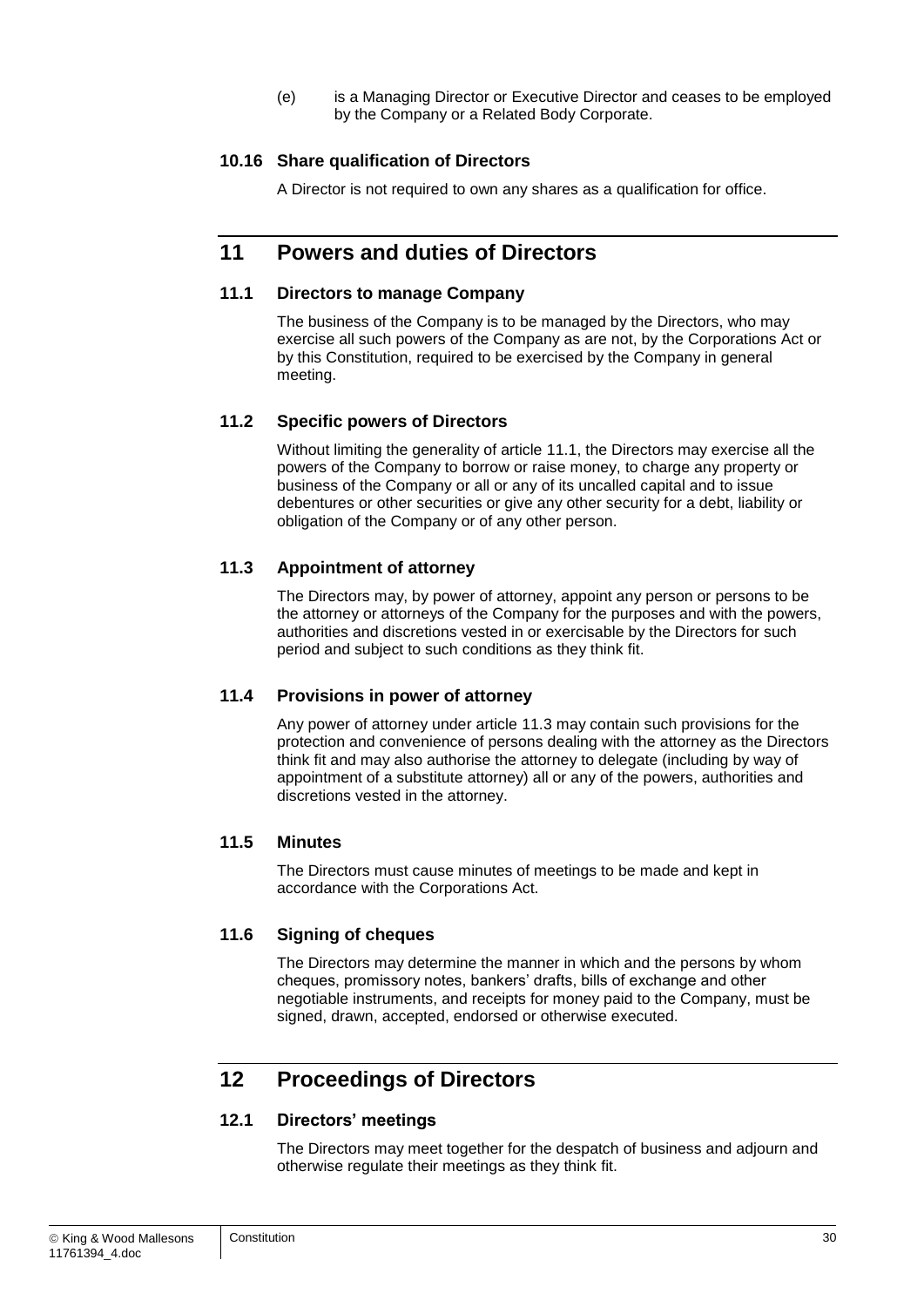#### **12.2 Director may convene a meeting**

A Director may at any time, and the Secretary must on the written request of a Director, convene a meeting of the Directors.

#### **12.3 Questions decided by majority**

A question arising at a meeting of Directors is to be decided by a majority of votes of Directors present and entitled to vote. Their decision is for all purposes a decision of the Directors.

#### **12.4 Alternate Director or proxy and voting**

A person who is present at a meeting of Directors as an Alternate Director or as a proxy for another Director has one vote for each absent Director who would be entitled to vote if present at the meeting and for whom that person is an Alternate Director or proxy and, if that person is also a Director, has one vote as a Director in that capacity.

#### **12.5 Chairman's casting vote**

In the event of an equality of votes, the chairman of the meeting has a casting vote, unless only two Directors are present and entitled to vote at the meeting on the question.

#### <span id="page-31-0"></span>**12.6 Appointment of Alternate Director**

Subject to the Corporations Act, a Director may appoint a person, approved by a majority of the other Directors, to be an Alternate Director in the Director's place during such period as the Director thinks fit.

An Alternate Director is not required to own any shares as a qualification for office.

#### **12.7 Alternate Director and meetings**

An Alternate Director is entitled to notice of all meetings of the Directors and, if the appointor does not attend a meeting, is entitled to attend and vote in the appointor's place.

#### **12.8 Alternate Director's powers**

An Alternate Director may exercise all the powers of the appointor except the power to appoint an Alternate Director and, subject to the Corporations Act, may perform all the duties of the appointor insofar as the appointor has not exercised or performed them.

#### **12.9 Alternate Director responsible for own acts and defaults**

Whilst acting as a Director, an Alternate Director:

- (a) is an officer of the Company and not the agent of the appointor; and
- (b) is responsible to the exclusion of the appointor for the Alternate Director's own acts and defaults.

#### **12.10 Alternate Director and remuneration**

An Alternate Director is not entitled to receive from the Company any remuneration or benefit under articles [10.8,](#page-27-5) [10.9](#page-28-3) or [10.11.](#page-28-1)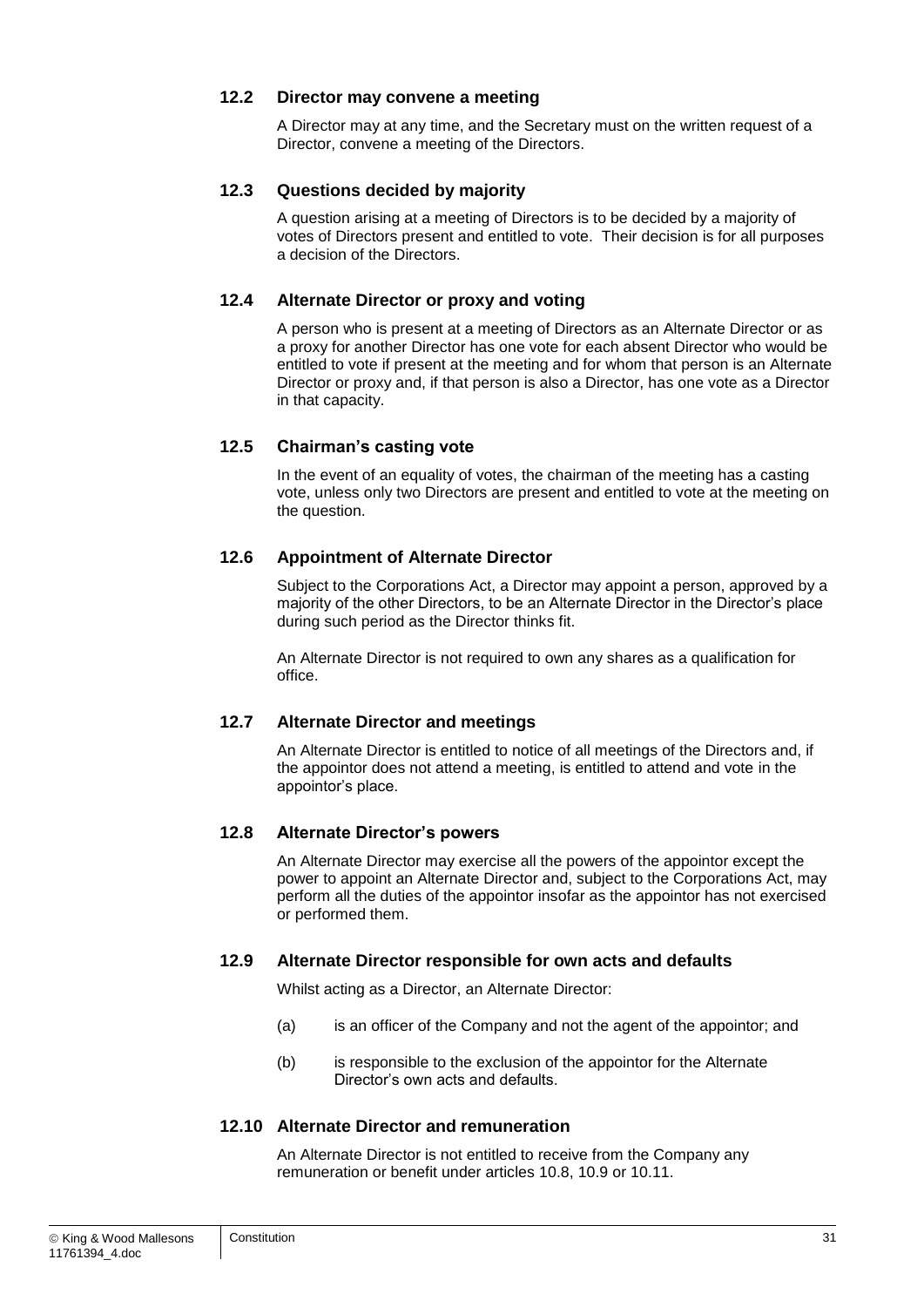#### **12.11 Termination of appointment of Alternate Director**

The appointment of an Alternate Director may be terminated at any time by the appointor even if the period of the appointment of the Alternate Director has not expired, and terminates in any event if the appointor ceases to be a Director.

#### **12.12 Appointment or termination**

An appointment, or the termination of an appointment, of an Alternate Director must be effected by a notice signed by the Director who makes or made the appointment and delivered to the Company.

#### **12.13 Alternate Director and number of Directors**

An Alternate Director is not to be taken into account separately from the appointor in determining the number of Directors.

#### **12.14 Director attending and voting by proxy**

A Director may attend and vote by proxy at a meeting of the Directors if the proxy:

- (a) is another Director; and
- (b) has been appointed in writing signed by the appointor.

The appointment may be general or for one or more particular meetings. A Director present as a proxy for another Director who would be entitled to vote if present at the meeting has one vote for that other Director and one vote as a Director in that capacity.

#### **12.15 Quorum for Directors' meeting**

At a meeting of Directors, the number of Directors whose presence in person or by proxy is necessary to constitute a quorum is two or any greater number determined by the Directors from time to time.

#### **12.16 Remaining Directors may act**

The continuing Directors may act despite a vacancy in their number. If their number is reduced below the minimum fixed by article [10.1,](#page-26-0) the continuing Directors may, except in an emergency, act only for the purpose of filling vacancies to the extent necessary to bring their number up to that minimum or to convene a general meeting.

#### <span id="page-32-0"></span>**12.17 Chairman of Directors**

The Directors may elect one of their number as chairman of their meetings and may also determine the period for which the person elected as chairman is to hold office.

#### **12.18 Absence of chairman at Directors' meeting**

If a Directors' meeting is held and:

- (a) a chairman has not been elected under article [12.17;](#page-32-0) or
- (b) the chairman is not present within 10 minutes after the time appointed for the holding of the meeting or is unable or unwilling to act,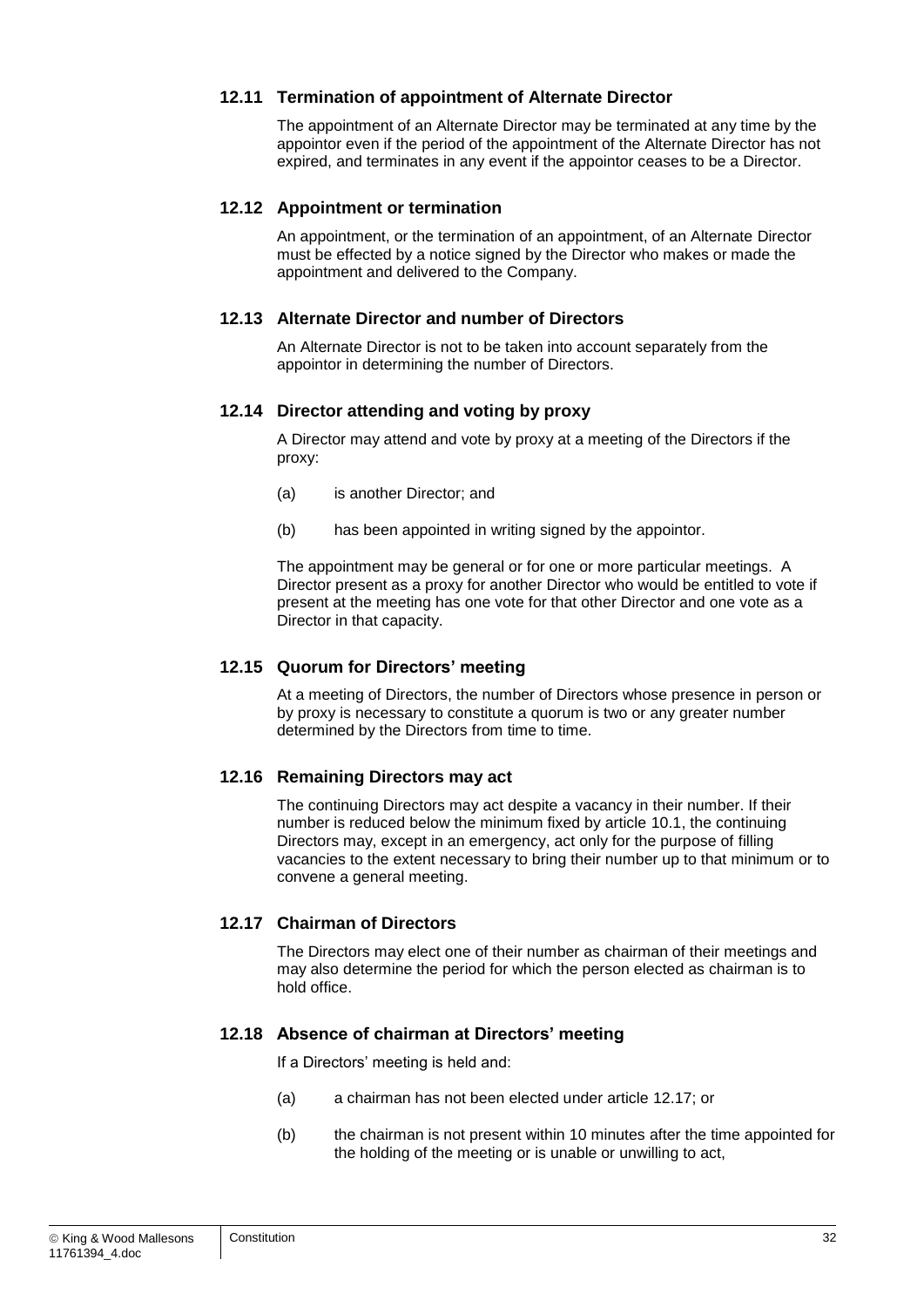the Directors present must elect one of their number to be a chairman of the meeting.

#### <span id="page-33-0"></span>**12.19 Committees**

The Directors may delegate any of their powers, other than powers required by law to be dealt with by Directors as a board, to a committee or committees consisting of at least one Director and such other persons as they think fit.

#### **12.20 Powers delegated to Committees**

A committee to which any powers have been delegated under article [12.19](#page-33-0) must exercise those powers in accordance with any directions of the Directors.

#### **12.21 Chairman of Committee**

The members of a Committee may elect one of their number as chairman of their meetings. If a meeting of a Committee is held and:

- (a) a chairman has not been elected; or
- (b) the chairman is not present within 10 minutes after the time appointed for the holding of the meeting or is unable or unwilling to act,

the members involved may elect one of their number to be chairman of the meeting.

#### **12.22 Meetings of Committee**

A Committee may meet and adjourn as it thinks proper.

#### **12.23 Determination of questions**

Questions arising at a meeting of a Committee are to be determined by a majority of votes of the members present and voting. In the event of an equality of votes the chairman of the meeting has a casting vote, unless only two Directors are present and entitled to vote at the meeting on the question.

#### **12.24 Delegation of Directors' powers**

The Directors may delegate any of their powers to any persons they select for any period, to be exercised for any objects and purposes on any terms and subject to any conditions and restrictions as they think fit, and may revoke, withdraw, alter or vary the delegation of any of those powers.

#### <span id="page-33-1"></span>**12.25 Circulating resolutions**

- (a) A resolution assented to by all the Directors who are eligible to vote on a resolution and which contains a statement to the effect that the Directors are in favour of the resolution is as valid and effectual as if it had been passed at a meeting of the Directors held at the time when the resolution was last assented to by an eligible Director. The resolution is not invalidated if it is consented to by a Director who is not entitled to vote.
- (b) Any document referred to in this article [12.25](#page-33-1) may be in the form of a fax or electronic notification. Separate copies of a document (including in electronic form) may be signed by the Directors if the wording of the resolution and statement is identical in each copy.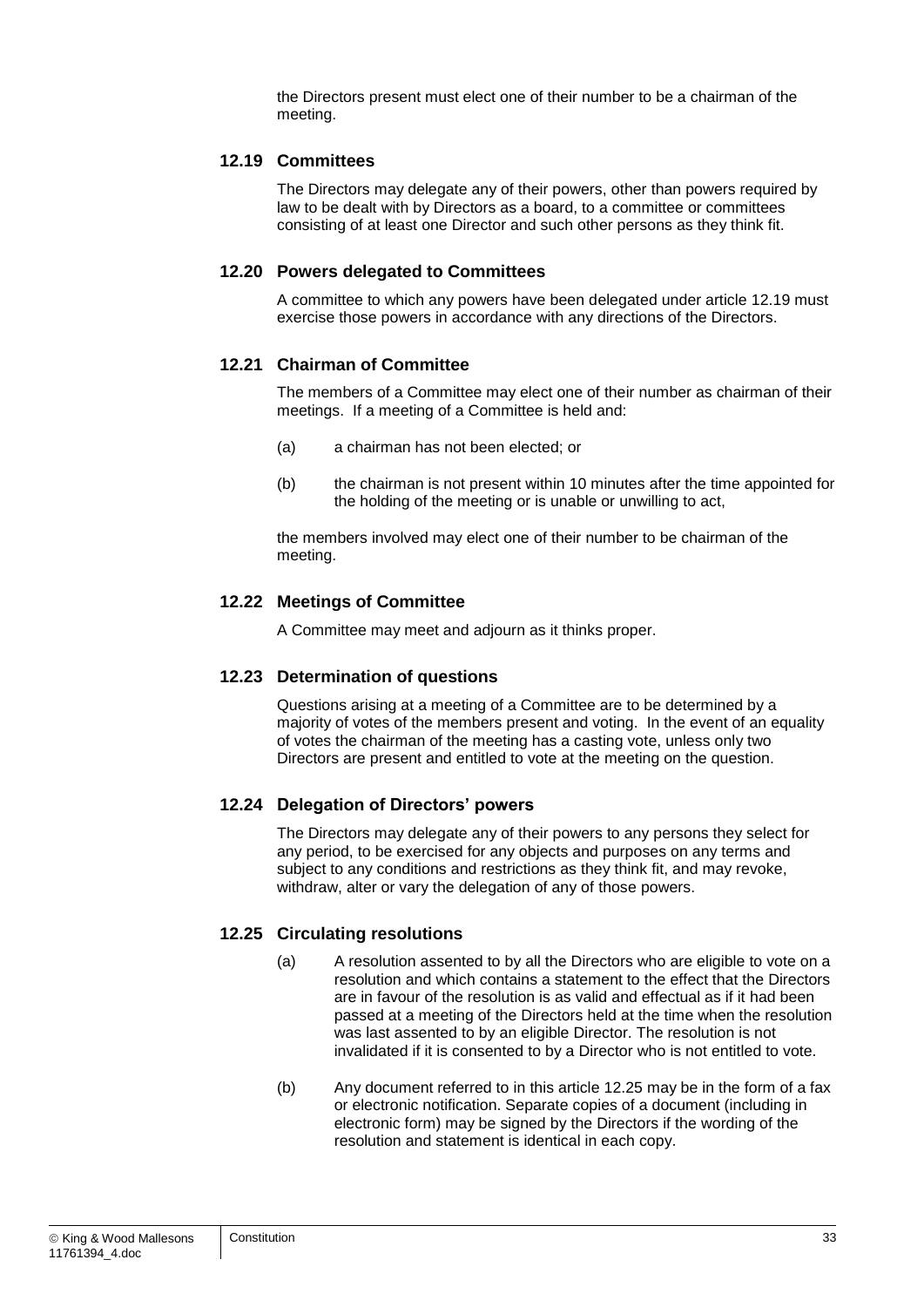- (c) A Director may consent to a resolution by signing a document that sets out the terms of the resolution and contains a statement to the effect that the Director is in favour of the resolution.
- (d) Alternatively, a Director may consent to a resolution by giving the Company a written notice (including by fax or other electronic means) addressed to and received by the Secretary or the Chairman:
	- (i) that signifies the Director's assent to the resolution;
	- (ii) that sets out the terms of the resolution or clearly identifies those terms; and
	- (iii) if the Director has notified the Company in writing of a specified means by which his or her consent must be authenticated (including by providing particular personal information or an allocated code), that authenticates the Director's consent by those specified means.
- (e) This article [12.25](#page-33-1) applies to resolutions of Director's Committees as if the references to Directors were references to Committee members.

#### **12.26 Validity of acts of Directors**

All acts done at a meeting of the Directors or of a Committee, or by a person acting as a Director are, even if it is afterwards discovered that:

- (a) there was a defect in the appointment or continuance in office of a person as a Director or of the person so acting; or
- (b) a person acting as a Director was disqualified or was not entitled to vote,

as valid as if the relevant person had been duly appointed or had duly continued in office and was qualified and entitled to vote.

#### <span id="page-34-0"></span>**12.27 Appointment of Managing and Executive Directors**

The Directors may:

- (a) appoint an employee of the Company or one of its subsidiaries to the office of Managing Director or Executive Director of the Company, to hold office as Director for the period determined at the time of appointment, but not to exceed the term of employment of the employee; and
- (b) subject to the terms of any employment contract between the relevant Director and the Company or subsidiary, at any time remove or dismiss any Managing Director or Executive Director from that employment with that company in which event the appointment as a Director will automatically cease.

#### **12.28 Ceasing to be Managing or Executive Director**

A Managing Director or Executive Director automatically ceases to be a Managing Director or Executive Director on ceasing to be a Director.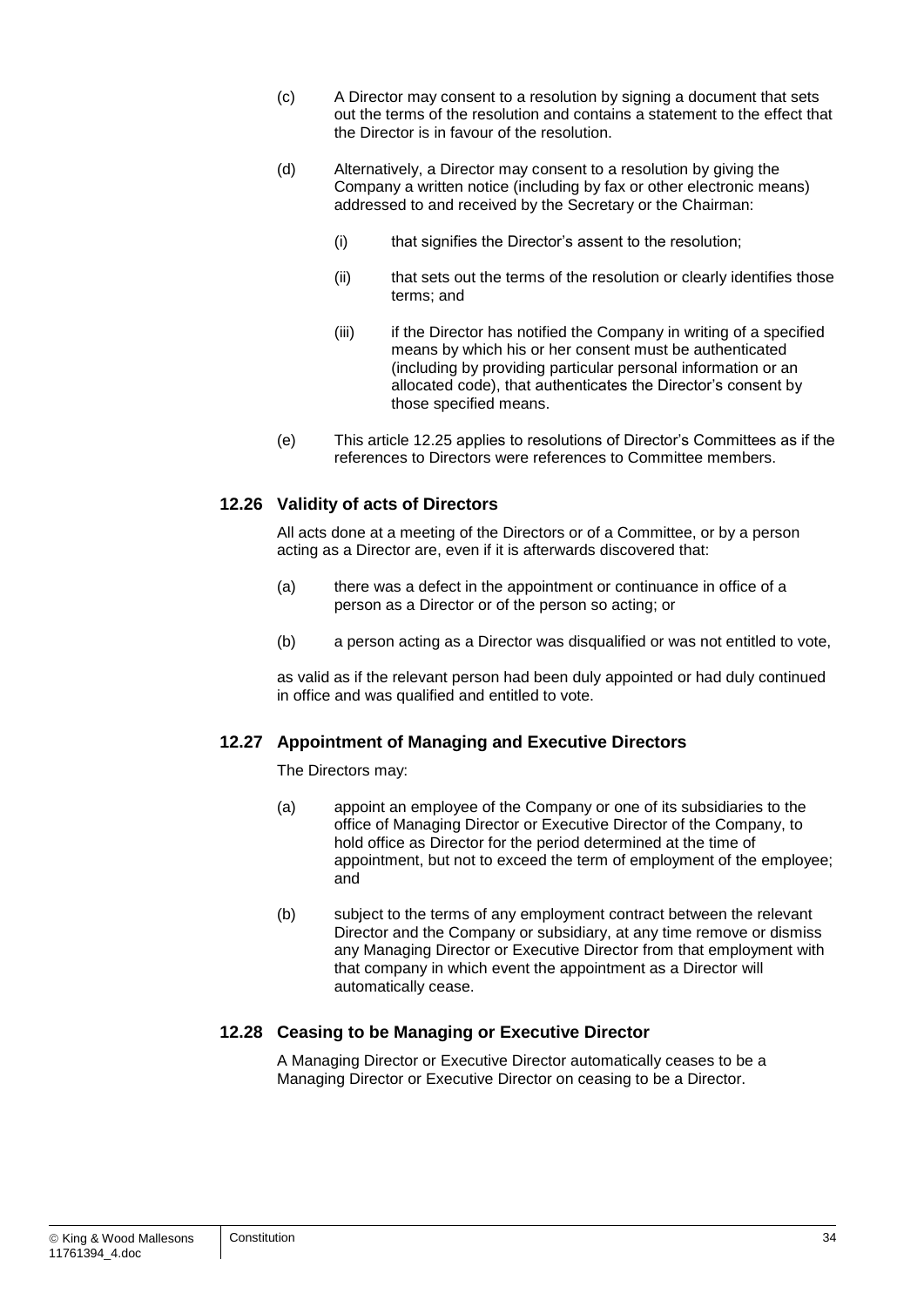#### <span id="page-35-0"></span>**12.29 One Managing Director exempt from retirement by rotation**

One Managing Director, nominated by the Directors, is exempt from retirement by rotation and is not counted under article [10.3](#page-26-2) for determining the number of Directors to retire by rotation.

#### **12.30 Remuneration of Managing and Executive Directors**

The remuneration of a Managing Director or an Executive Director may be fixed by the Directors and may be by way of salary or commission or participation in profits or by all or any of those modes, but may not be by a commission on or percentage of operating revenue.

#### **12.31 Powers of Managing and Executive Directors**

The Directors may:

- (a) confer on a Managing Director or an Executive Director such of the powers exercisable by them, on such terms and conditions and with such restrictions, as they think fit; and
- (b) withdraw or vary any of the powers conferred on a Managing Director or an Executive Director.

#### **12.32 Powers of delegation**

The powers of delegation expressly or impliedly conferred by this Constitution on the Directors are conferred in substitution for, and to the exclusion of, the power conferred by section 198D of the Corporations Act.

### **13 Secretary**

#### <span id="page-35-1"></span>**13.1 Appointment of Secretary**

There must be at least one secretary of the Company who is to be appointed by the Directors.

#### **13.2 Suspension and removal of Secretary**

The Directors may suspend or remove a Secretary from that office.

#### **13.3 Powers, duties and authorities of Secretary**

A Secretary holds office on the terms and conditions (including as to remuneration) and with the powers, duties and authorities as determined by the Directors. The exercise of those powers and authorities and the performance of those duties by a Secretary is subject at all times to the control of the Directors.

## **14 Seals**

#### **14.1 Safe custody of common seals**

The Directors must provide for the safe custody of any seal of the Company.

#### **14.2 Use of common seal**

If the Company has a common seal or duplicate common seal: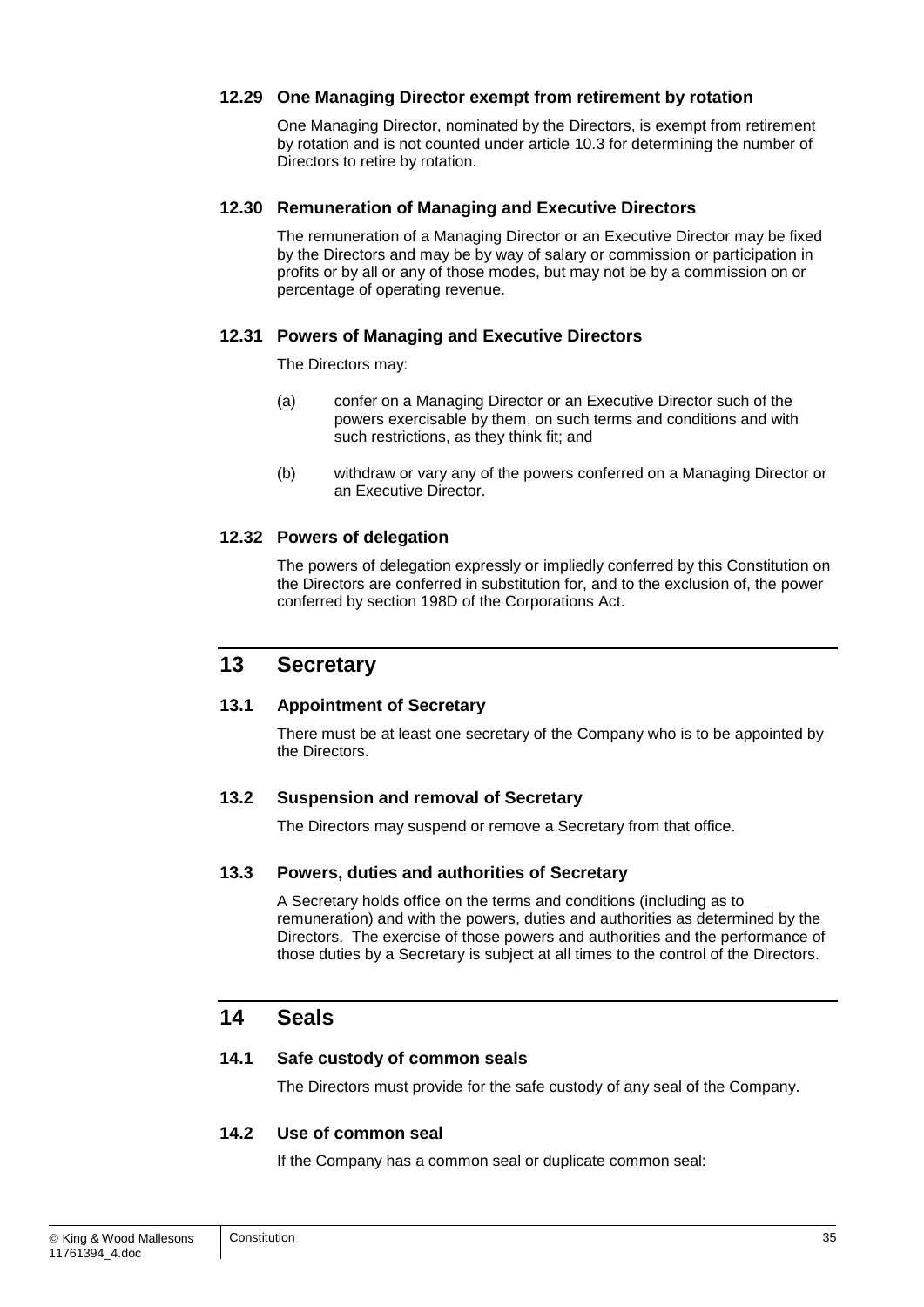- (a) it may be used only by the authority of the Directors, or of a Committee authorised by the Directors to authorise its use; and
- (b) every document to which it is affixed must be signed by a Director and be countersigned by another Director, a Secretary or another person appointed by the Directors to countersign that document or a class of documents in which that document is included.

## **15 Inspection of records**

#### **15.1 Inspection by Members**

Subject to the Corporations Act, the Directors may determine whether and to what extent, and at what time and places and under what conditions, the accounting records and other documents of the Company or any of them will be open to the inspection of Members (other than Directors).

#### **15.2 Right of a Member to inspect**

A Member (other than a Director) does not have the right to inspect any document of the Company except as provided by law or authorised by the Directors or by the Company in general meeting.

## **16 Dividends and reserves**

#### **16.1 Payment of dividend**

Subject to the Corporations Act, this Constitution and the rights of persons (if any) entitled to shares with special rights to dividend, the Directors may determine that a dividend is payable or declare a dividend, fix the amount and the time for payment and authorise the payment or crediting by the Company to, or at the direction of, each Member entitled to that dividend.

#### **16.2 No interest on dividends**

Interest is not payable by the Company on a dividend.

#### **16.3 Calculation and apportionment of dividends**

Subject to the rights of any persons entitled to shares with special rights as to dividend and to the terms of any shares issued to the contrary, all sums that the Company determines are to be distributed among the Members as dividends are divisible among the Members so that, on each occasion on which a dividend is paid:

- (a) the same sum is paid on each share on which all amounts payable have been paid; and
- (b) the sum paid on a share on which all amounts payable have not been paid is the proportion of the sum referred to in paragraph [\(a\)](#page-62-0) that the amount paid on the shares bears to the total of the amounts paid and payable on the share.

To determine the amount paid on a share, exclude any amount:

(c) paid or credited as paid in advance of a call; and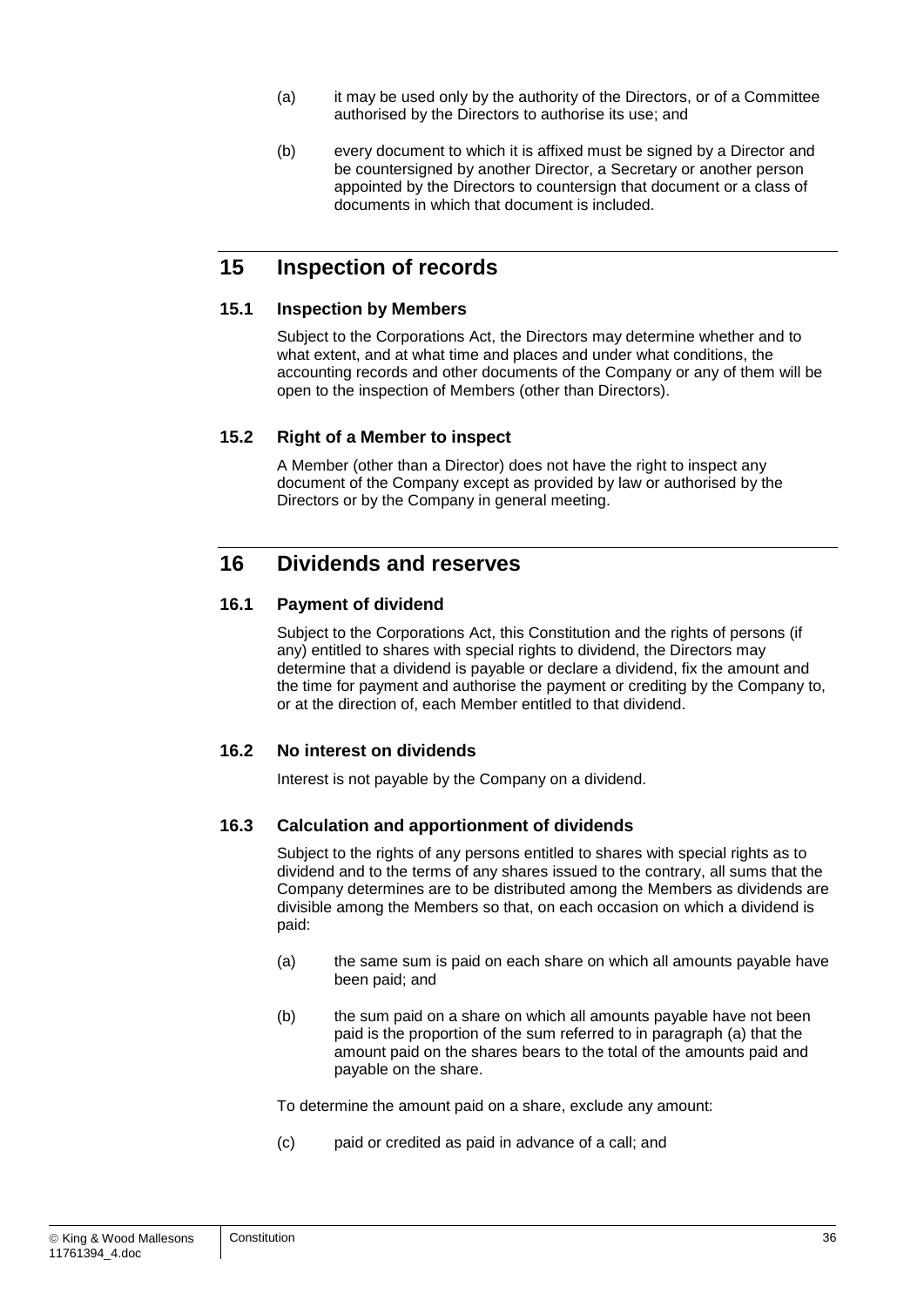(d) credited as paid on a share to the extent that it exceeds the value (ascertained at the time of issue of the share) of the consideration received for the issue of the share.

All dividends are to be apportioned and paid proportionately to the amounts paid on the shares during any portion or portions of the period in respect of which the dividend is paid, but, if any share is issued on terms providing that it will rank for dividend as from a particular date, that share ranks for dividend accordingly.

#### **16.4 Deductions from dividends**

The Directors may deduct from any dividend payable to, or at the direction of, a Member all sums of money (if any) presently payable by that Member to the Company on account of calls or otherwise in relation to shares in the Company.

#### **16.5 Distribution of specific assets**

When resolving to pay a dividend, or to return capital by a reduction of capital, a buy-back or otherwise,, the Directors may:

- (a) resolve that the dividend or return of capital be satisfied either wholly or partly by the distribution of specific assets to some or all of the persons entitled to the dividend or return of capital, including shares in or debentures or other securities of the Company or any other body corporate or trust; and
- (b) direct that the dividend or return of capital payable in respect of any particular shares be satisfied wholly or partly by such a distribution and that the dividend or return of capital payable in respect of other shares be paid in cash.

#### **16.6 Ancillary powers regarding distributions**

- (a) In relation to any decision to pay a dividend or to return capital by a reduction of capital, a buy-back or otherwise, the Directors may:
	- (i) settle any difficulty that arises in making the distribution as they think expedient and, in particular:
		- (A) make cash payments in cases where Members are entitled to fractions of shares, debentures or other securities;
		- (B) decide that amounts or fractions of less than a particular value decided by the Directors may be disregarded in order to adjust the rights of all parties by withholding assets, cash, shares, debentures or other securities where the Company is required to make a payment in respect of the Member to a government or taxing authority in relation to the distribution or issue;
		- (C) decide to make distributions by disregarding transfers of shares or aggregating parcels of shares where they form the opinion that shareholdings have been split or aggregated to obtain the benefit of rounding on fractions of shares; and
		- (D) for an electronic transfer, if no account is nominated, or payment is rejected or refunded, the Company may credit the amount to an account of the Company until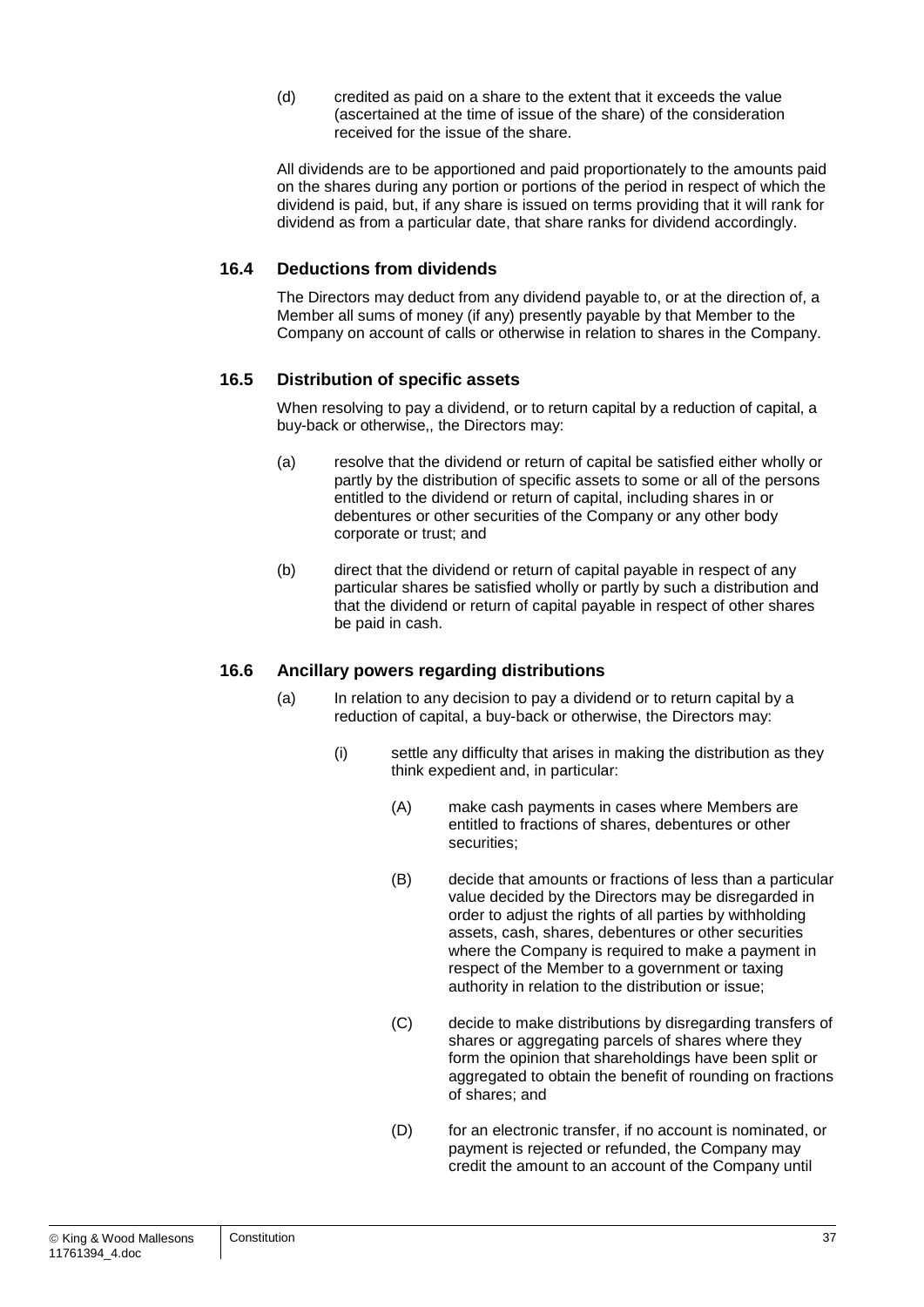the Member nominates a valid account, or the amount is otherwise dealt with under article [16.8;](#page-39-0)

- (ii) fix the value for distribution of any specific assets;
- (iii) pay cash or issue shares, debentures or other securities to any Member in order to adjust the rights of all parties;
- (iv) vest any of those specific assets, cash, shares, debentures or other securities in a trustee or nominee on trust for the persons entitled to the distribution or capitalised amount, on such terms that seem expedient to the Directors; and
- <span id="page-38-0"></span>(v) authorise any person to make, on behalf of the Members, or a particular Member, entitled to any specific assets, cash, shares, debentures or other securities as a result of the decision, an agreement (including in writing) with the Company or another person which provides, as appropriate, for the distribution or issue to them of the assets, cash, shares, debentures or other securities and by applying to them their respective proportions of the amount resolved to be distributed.
- (b) Any agreement made under an authority referred to in article [16.6\(a\)\(v\)](#page-38-0) is effective and binds all Members concerned.
- (c) Instead of making a distribution or issue of specific assets, shares, debentures or other securities to a particular Member, the Directors may make a cash payment to that Member or allocate some or all of the assets, shares, debentures or other securities to a trustee to be sold on behalf of, and for the benefit of, or in respect of, that Member, if:
	- (i) the distribution or issue would otherwise be illegal or unlawful;
	- (ii) the distribution or issue would give rise to parcels of securities which do not constitute a marketable parcel;
	- (iii) in the Directors' discretion, the distribution or issue would, for any reason, be impracticable; or
	- (iv) the Member so agrees.
- (d) If the Company distributes to Members (either generally or to specific Members) shares, debentures or securities of the Company or another body corporate or trust (whether as a dividend or return of capital or otherwise and whether or not for value), each of those Members appoints the Company, and any officer of the Company nominated on their behalf by the Directors, as his or her agent or attorney to do anything needed or desirable to give effect, or assist in giving effect, to that distribution, including agreeing to become a member, holder of shares, holder of debentures or holder of securities of the Company or that other body corporate or trust.

#### **16.7 Payment by cheque and receipts from joint holders**

A dividend, interest or other money payable in cash in respect of shares may be paid:

(a) by cheque sent through the post directed to the address of the holder as shown in the Register or, in the case of joint holders, to the address of the joint holder first named in the Register;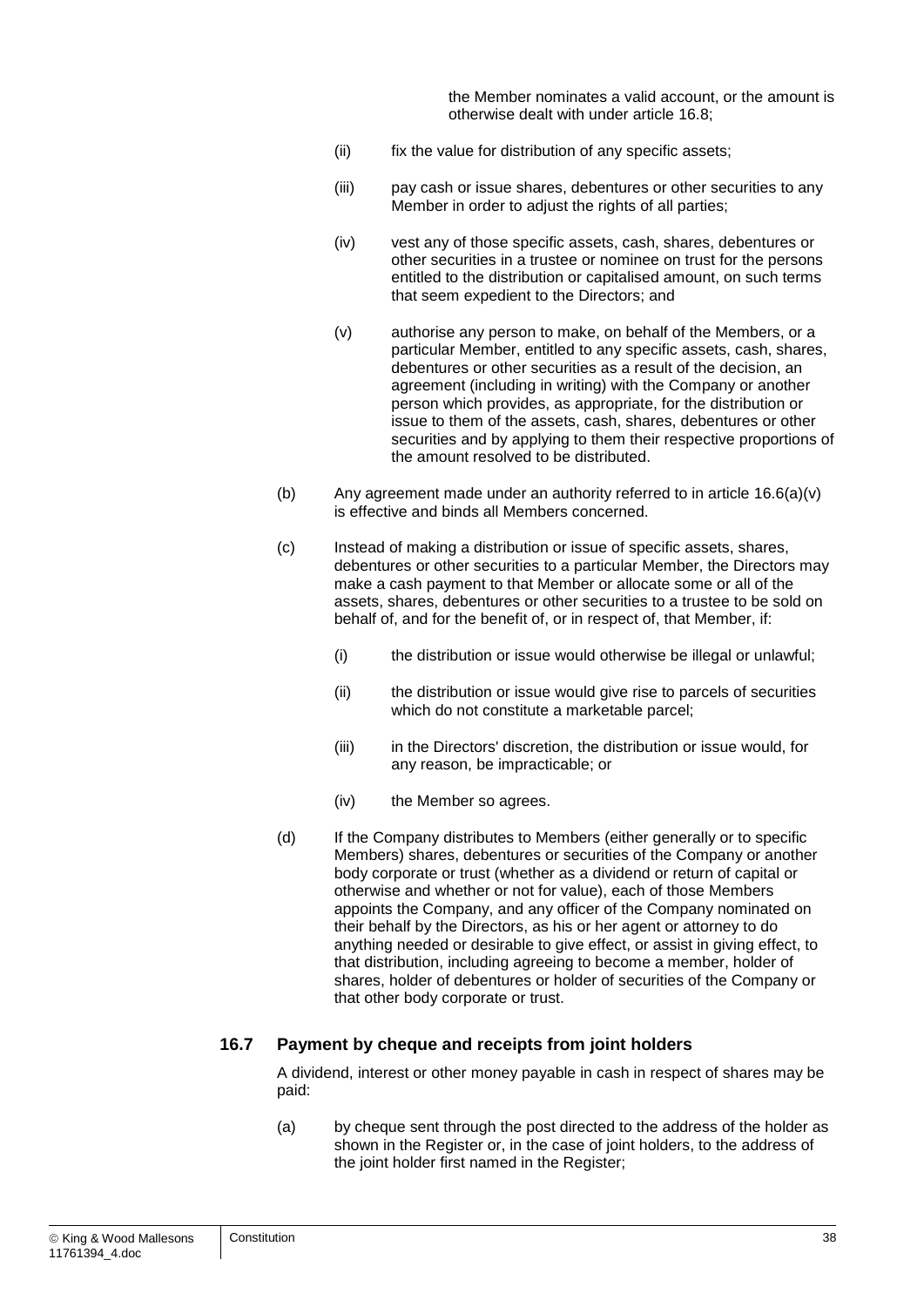- (b) by cheque sent through the post directed to such other address as the holder or joint holder in writing directs; or
- (c) by some other method of direct credit determined by the Directors to the holder or holders shown on the Register or to such person or place directed by them.

#### <span id="page-39-0"></span>**16.8 Unclaimed dividends or other distributions**

Unclaimed dividends or other distributions may be invested by the Directors as they think fit for the benefit of the Company until claimed or until required to be dealt with in accordance with any law relating to unclaimed moneys.

#### **16.9 Effectual receipt from one joint holder**

Any one of two or more joint holders may give an effectual receipt for any dividend, interest or other money payable in respect of the shares held by them as joint holders.

#### **16.10 Election to reinvest dividend**

Subject to Listing Rules and the following paragraph, the Directors may grant to Members or any class of Members the right to elect to reinvest cash dividends paid by the Company by subscribing for shares in the Company of the same class on such terms and conditions as the Directors think fit. The Directors may at any time on notice to the Members or class of Members terminate or suspend any reinvestment plan granted to Members or a class of Members under this article.

#### **16.11 Election to accept shares or payments in lieu of dividend**

Subject to the Listing Rules, the Directors may determine in respect of any dividend which it is proposed to pay on any shares of the Company that Members may elect:

- (a) to forego the right to share in the proposed dividend or part of such proposed dividend; and
- (b) to receive instead a payment or a distribution other than a dividend (including without limitation, an issue or transfer of securities credited as fully paid ) from the Company, a Related Body Corporate of the Company or any other entity determined by the Directors, on such terms as the Directors think fit.

## **17 Capitalisation of profits**

#### <span id="page-39-1"></span>**17.1 Capitalisation of reserves and profits**

The Directors:

- (a) may resolve to capitalise any sum, being the whole or a part of the amount for the time being standing to the credit of any reserve account or the profit and loss account or otherwise available for distribution to Members; and
- (b) may, but need not, resolve to apply the sum in any of the ways mentioned in article [17.2,](#page-40-1) for the benefit of Members in the proportions to which those Members would have been entitled in a distribution of that sum by way of dividend.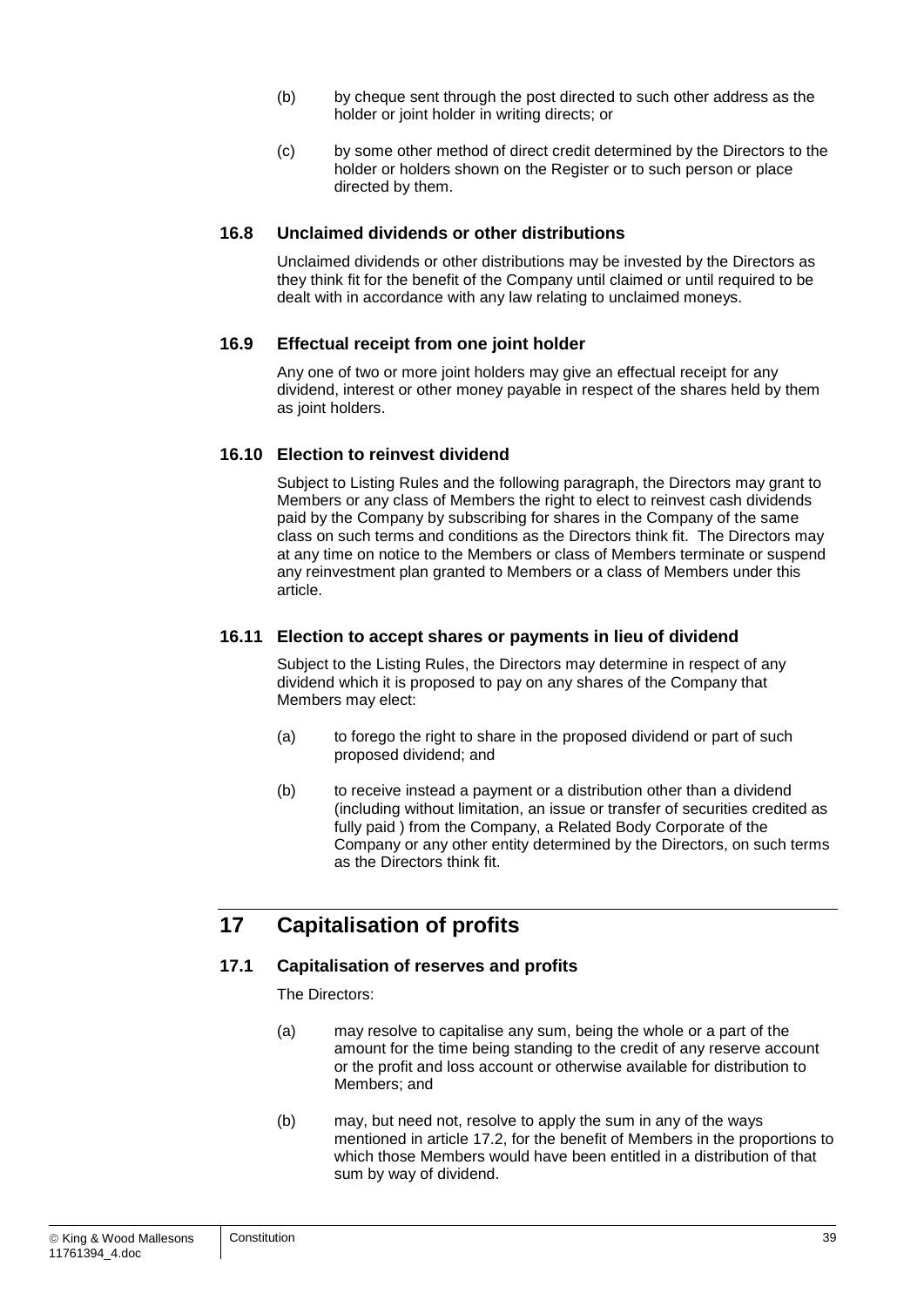#### <span id="page-40-1"></span>**17.2 Applying a sum for the benefit of Members**

The ways in which a sum may be applied for the benefit of Members under article [17.1](#page-39-1) are:

- <span id="page-40-2"></span>(a) in paying up any amounts unpaid on shares held by Members;
- <span id="page-40-3"></span>(b) in paying up in full unissued shares, debentures or other securities to be issued to Members as fully paid; or
- (c) partly as mentioned in paragraph [\(a\)](#page-40-2) and partly as mentioned in paragraph [\(b\).](#page-40-3)

#### **17.3 Effecting the resolution**

The Directors may do all things necessary to give effect to the resolution in article [17.1](#page-39-1) and, in particular, to the extent necessary to adjust the rights of the Members among themselves, may:

- (a) make cash payments in cases where shares, debentures or other securities become issuable in fractions;
- (b) authorise any person to make, on behalf of all or any of the Members entitled to any further shares, debentures or other securities on the capitalisation, an agreement with the Company providing for:
	- (i) the issue to them, credited as fully paid up, of any further shares, debentures or other securities; or
	- (ii) the payment by the Company on their behalf of the amounts or any part of the amounts remaining unpaid on their existing shares by the application of their respective proportions of the sum resolved to be capitalised,

and any agreement so made is effective and binding on all the Members concerned;

- (c) fix the value of specified assets; and
- (d) vest property in trustees.

## <span id="page-40-0"></span>**18 Service of documents**

#### **18.1 Document includes notice**

In this article [18,](#page-40-0) a reference to a document includes a notice and a notification by electronic means.

#### <span id="page-40-4"></span>**18.2 Methods of service**

The Company may give a document to a Member:

- (a) personally;
- (b) by sending it by post to the address for the Member in the Register or an alternative address nominated by the Member;
- (c) by sending it to a fax number or electronic address nominated by the Member; or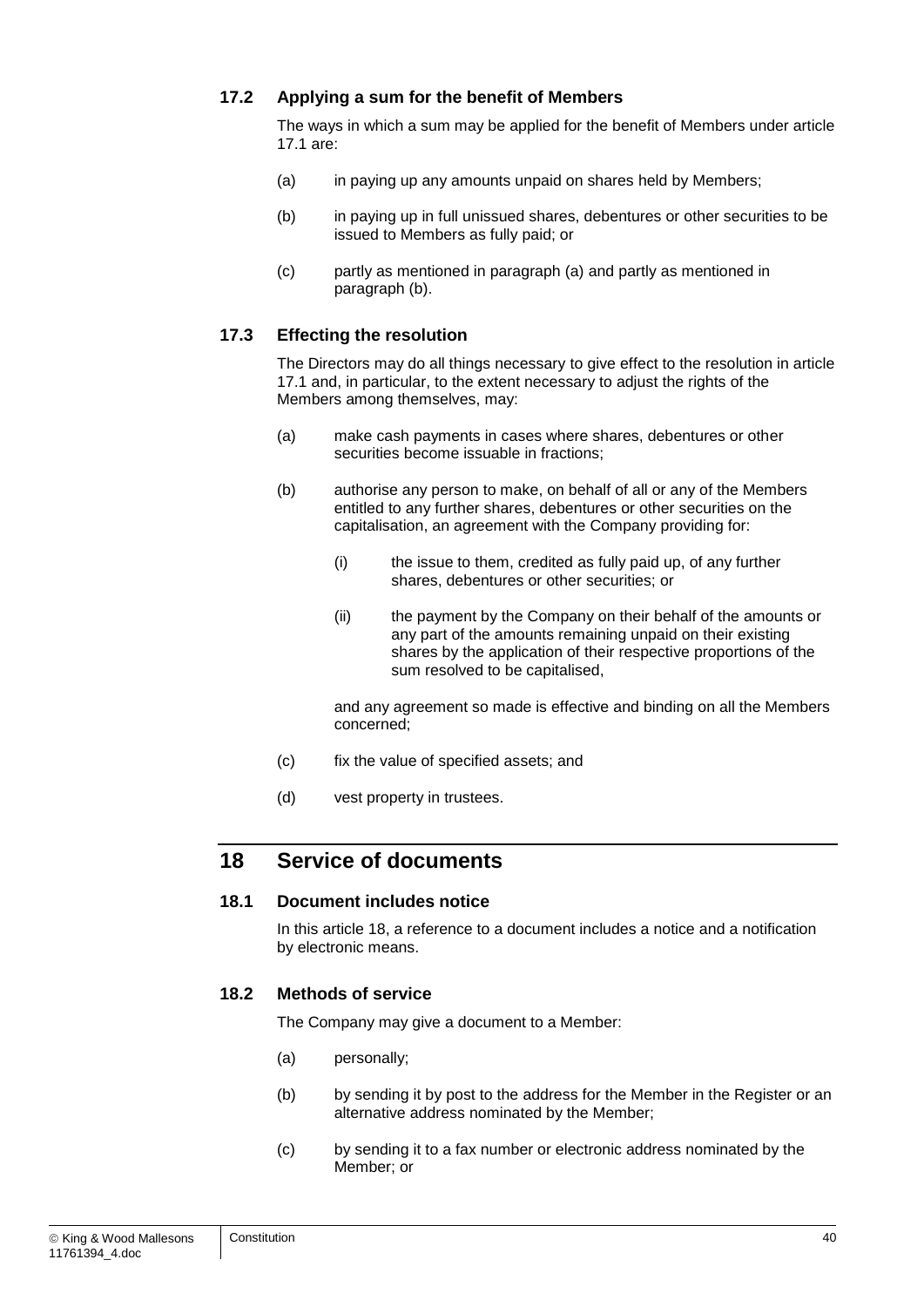- (d) by notifying the Member by an electronic means nominated by the Member that:
	- (i) the document is available; and
	- (ii) how the Member may use the nominated access means to access the document.

#### **18.3 Post**

A document sent by post:

- (a) if sent to an address in Australia, may be sent by ordinary post; and
- (b) if sent to an address outside Australia, must be sent by airmail,

and in either case is taken to have been received on the day after the date of its posting.

#### **18.4 Fax or other electronic means**

If a document is sent by fax or other electronic means, delivery of the document is taken:

- (a) to be effected by properly addressing and transmitting the fax or other electronic transmission; and
- (b) is taken to have been given and received on the day after the date of its transmission.

#### **18.5 Deemed notice to uncontactable Members**

If a Member does not have an address in the Register, or has not nominated an alternative address in accordance with article [18.2,](#page-40-4) or if the Company reasonably believes that a Member is not known at the Member's address in the Register or any alternative address provided, a document is taken to be given to the Member if the document is exhibited in the registered office of the Company for 48 hours. The document is taken to be served at the start of that period. It need not be addressed to the Member.

#### **18.6 Evidence of service**

A certificate in writing signed by a Director or a Secretary stating that a document was sent, delivered or given to a Member personally, by post or by fax or other electronic means on a particular date is prima facie evidence that the document was so sent, delivered or given on that date.

#### **18.7 Joint holders**

A document may be given by the Company to the joint holders of a share by giving it to the joint holder first named in the Register in respect of the share.

#### **18.8 Persons entitled to shares**

A person who by operation of law, transfer or other means whatsoever becomes entitled to any share is absolutely bound by every document given in accordance with this article to the person from whom that person derives title prior to registration of that person's title in the Register.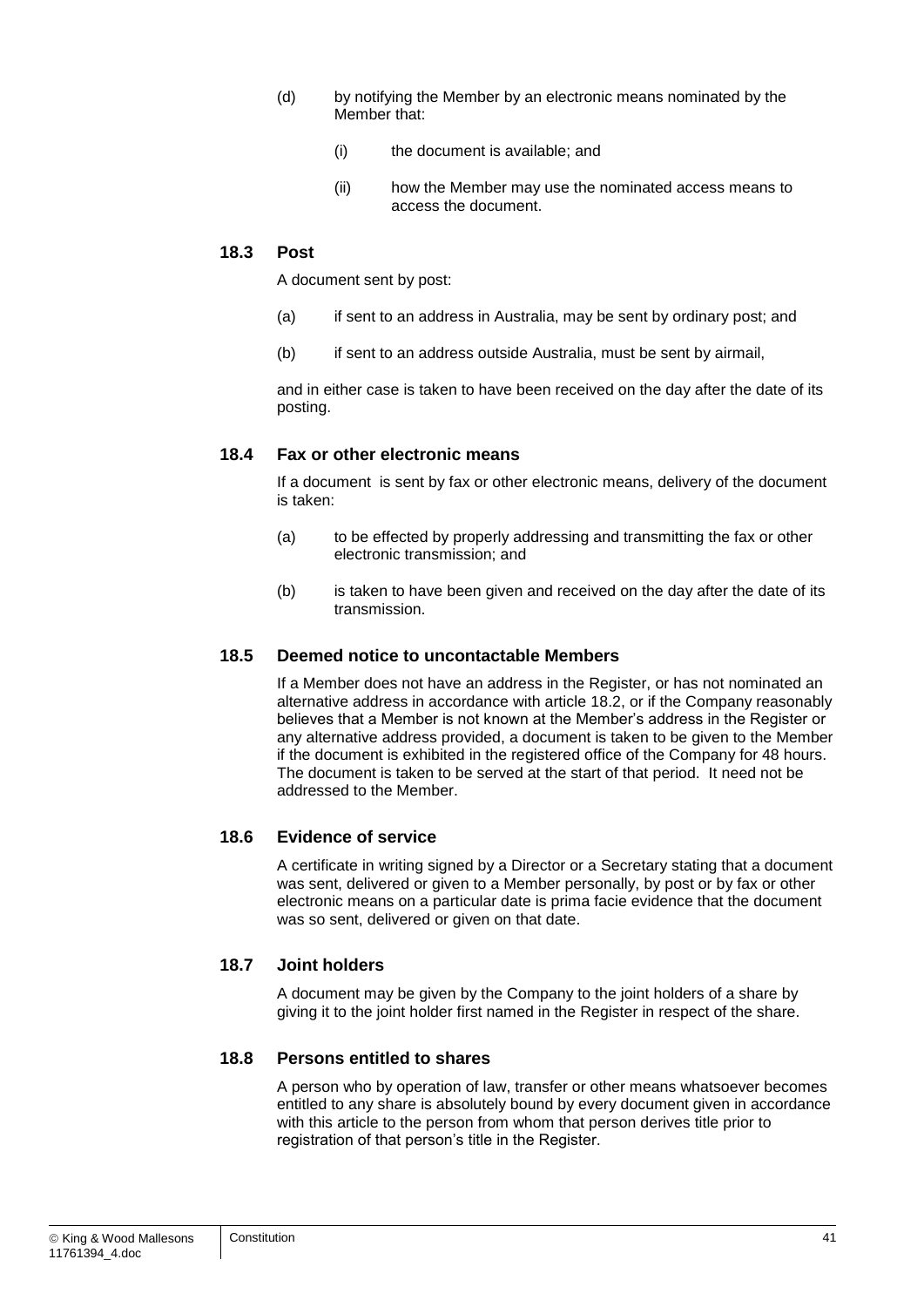#### **18.9 Service on the Company**

A document required under this Constitution or the Corporations Act to be given to the Company must be given in writing (which includes a fax), or in such other manner as the Directors determine. The Document must bear the actual, facsimile or electronic signature of the Member or a duly authorised office or representative of the Member unless the Directors dispense with this requirement. Service is only effective at the time of receipt.

## **19 Winding up**

#### <span id="page-42-1"></span>**19.1 Distribution of assets**

If the Company is wound up, the liquidator may, with the sanction of a special resolution of the Company, divide among the Members in kind the whole or any part of the property of the Company and may for that purpose set such value as the liquidator considers fair on any property to be so divided and may determine how the division is to be carried out as between the Members or different classes of Members.

#### <span id="page-42-2"></span>**19.2 Powers of liquidator to vest property**

The liquidator may, with the sanction of a Special Resolution of the Company, vest the whole or any part of any such property in trustees on such trusts for the benefit of the contributories as the liquidator thinks fit, but so that no Member is compelled to accept any shares or other securities in respect of which there is any liability on the part of the holder.

#### **19.3 Shares issued on special terms**

Articles [19.1](#page-42-1) and [19.2](#page-42-2) do not prejudice or affect the rights of a Member holding shares issued on special terms and conditions.

## <span id="page-42-0"></span>**20 Indemnity and insurance**

#### <span id="page-42-3"></span>**20.1 Indemnity**

The Company may indemnify any current or former Director, Secretary or officer of the Company or subsidiary of the Company out of the property of the Company against:

- (a) every liability incurred by the person in that capacity (except a liability for legal costs);
- (b) all legal costs incurred in defending or resisting (or otherwise in connection with) proceedings, whether civil or criminal or of an administrative or investigatory nature, in which the person becomes involved because of that capacity; and
- (c) legal costs incurred in good faith in obtaining legal advice on issues relevant to the performance of their functions and discharge of their duties as an officer of the Company or a subsidiary, if that expenditure has been approved in accordance with the Company's policy,

except to the extent that:

(d) the Company is forbidden by statute to indemnify the person against the liability or legal costs; or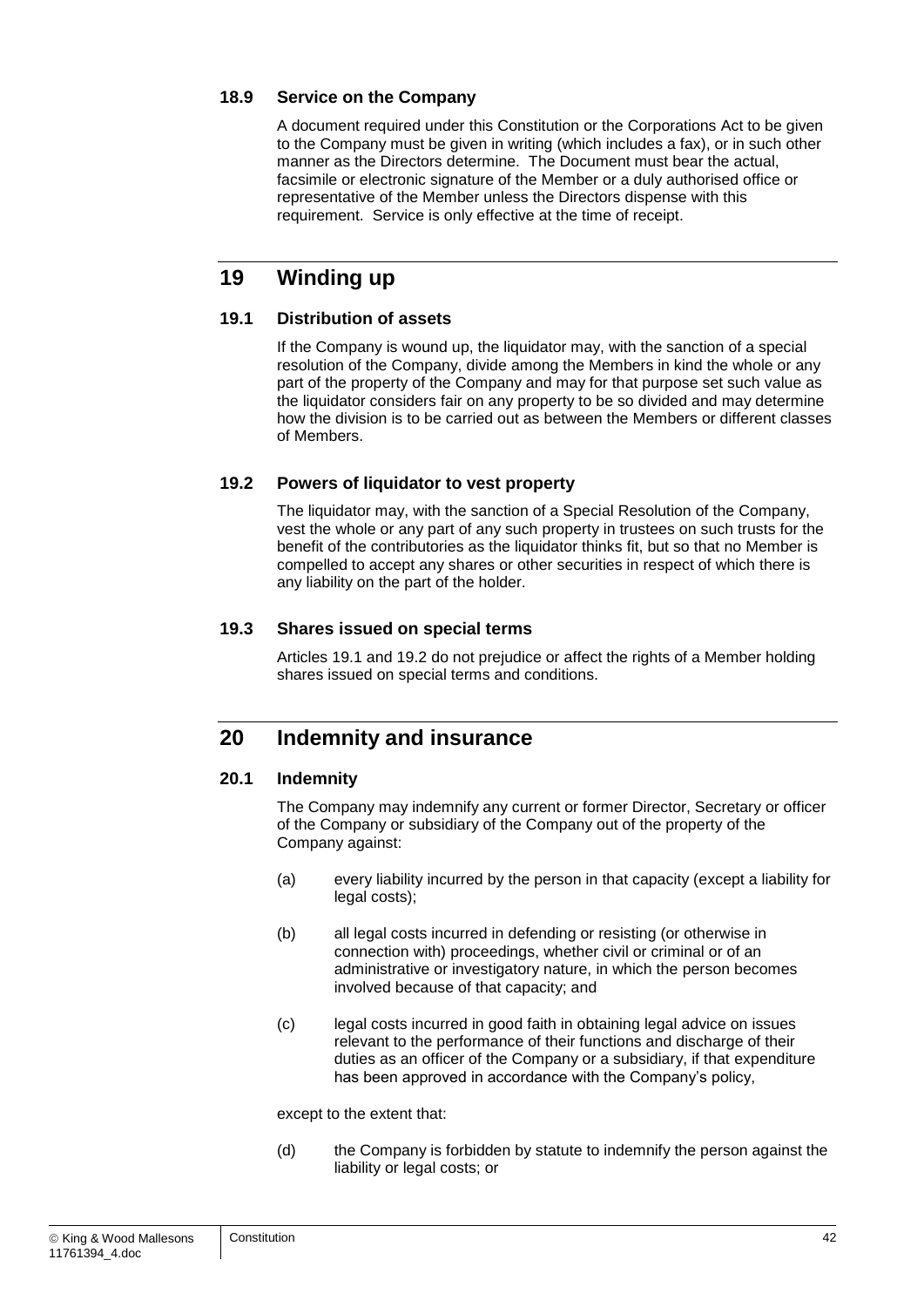(e) an indemnity by the Company of the person against the liability or legal costs would, if given, be made void by statute.

#### <span id="page-43-0"></span>**20.2 Insurance**

The Company may pay or agree to pay, whether directly or through an interposed entity, a premium for a contract insuring a person who is or has been a Director, Secretary or officer of the Company or of a subsidiary of the Company against liability incurred by the person in that capacity, including a liability for legal costs, except to the extent that:

- (a) the Company is forbidden by statute to pay or agree to pay the premium; or
- (b) the contract would, if the Company paid the premium, be made void by statute.

#### **20.3 Contract**

The Company may enter into an agreement with a person referred to in articles [20.1](#page-42-3) and [20.2](#page-43-0) with respect to matters covered by those articles. An agreement entered into pursuant to this article may include provisions relating to rights of access to books of the Company or a Related Body Corporate conferred by the Corporations Act or otherwise by law.

## **21 Restricted Securities**

#### **21.1 Disposal during Escrow Period**

Restricted Securities cannot be disposed of during the Escrow Period except as permitted by the Listing Rules or ASX.

The Company must not acknowledge a disposal (including by registering a transfer) of Restricted Securities during the Escrow Period except as permitted by the Listing Rules or ASX.

#### **21.2 Breach of Restriction Agreement or Listing Rules**

During a breach of the Listing Rules relating to Restricted Securities, or a breach of a Restriction Agreement, the holder of the Restricted Securities is not entitled to any dividend or distribution, or voting rights, in respect of the Restricted Securities.

#### **21.3 Interpretation - Restricted Securities**

In this article, the expressions "disposed of", "disposed", "Escrow Period" and "Restricted Securities" have the same meaning as in the Listing Rules.

## <span id="page-43-1"></span>**22 Small Holdings**

#### <span id="page-43-2"></span>**22.1 Divestment Notice**

This article [22](#page-43-1) applies while the shares are Officially Quoted.

Subject to the provisions of this article [22,](#page-43-1) the Company may, at the discretion of the Directors, from time to time, sell or redeem any Shares held by a Member that is a Small Holder or New Small Holder without request by the Small Holder or New Small Holder.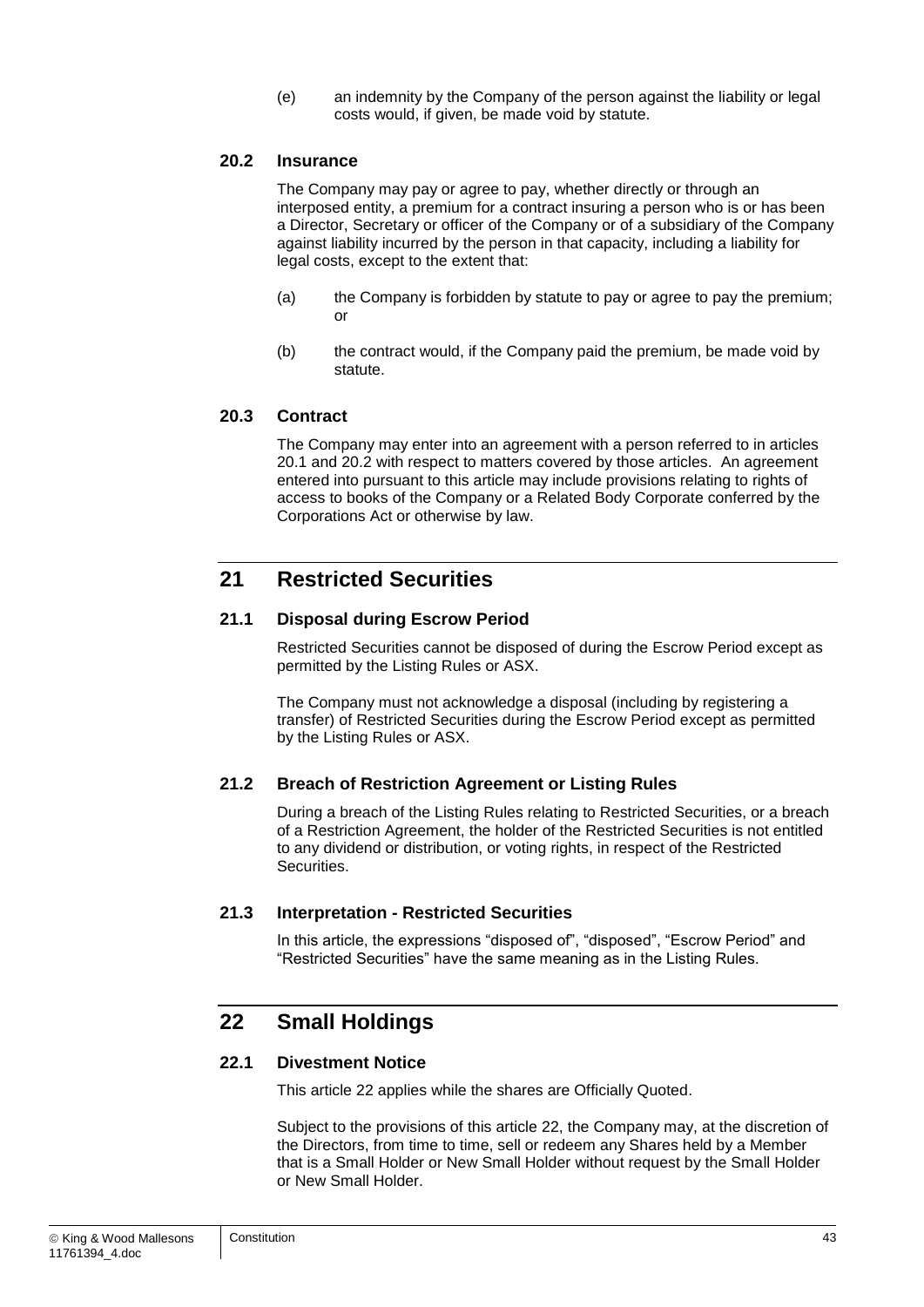If the Directors determine that a Member is a Small Holder or a New Small Holder, the Company may give the Member a Divestment Notice to notify the Member:

- (a) that the Member is a Small Holder or a New Small Holder, the number of Shares comprising and the Market Price of the Small Holding or New Small Holding and the date on which the Market Price was determined;
- (b) that the Company intends to sell the Relevant Shares in accordance with this article after the end of the Relevant Period specified in the Divestment Notice;
- (c) if the Member is a Small Holder, that the Member may at any time before the end of the Relevant Period notify the Company in writing that the Member desires to retain the Relevant Shares and that if the Member does so the Company will not be entitled to sell the Relevant Shares under that Divestment Notice; and
- (d) after the end of the Relevant Period the Company may for the purpose of selling the Relevant Shares that are in a CS Facility holding initiate a holding adjustment to move those Shares from that CS Facility holding to an Issuer Sponsored Holding or certificated holding.

If the Operating Rules of a CS Facility apply to the Relevant Shares, the Divestment Notice must comply with those Operating Rules.

#### <span id="page-44-0"></span>**22.2 Relevant Period**

For a Divestment Notice given to a Small Holder, the Relevant Period must be at least six weeks from the date the Divestment Notice was given. For a Divestment Notice given to a New Small Holder, the Relevant Period must be at least seven days from the date the Divestment Notice was given.

#### **22.3 Company can sell Relevant Shares**

At the end of the Relevant Period, the Company is entitled to sell on-market or in any other way determined by the Directors:

- (a) the Relevant Shares of a Member who is a Small Holder, unless that Member has notified the Company in writing before the end of the Relevant Period that:
	- (i) the Member desires to retain the Relevant Shares; or
	- (ii) the Shares of the Member have increased to at least a marketable parcel (as provided under the Listing Rules),

in which event the Company must not sell those Relevant Shares under that Divestment Notice; and

(b) the Relevant Shares of a Member who is a New Small Holder.

#### **22.4 No obligation to sell**

The Company is not bound to sell any Relevant Shares which it is entitled to sell under this article [22;](#page-43-1) however, unless the Relevant Shares are sold within six weeks after the end of the Relevant Period, the Company's right to sell the Relevant Shares under the Divestment Notice relating to those shares lapses and it must notify the Member to whom the Divestment Notice was given accordingly.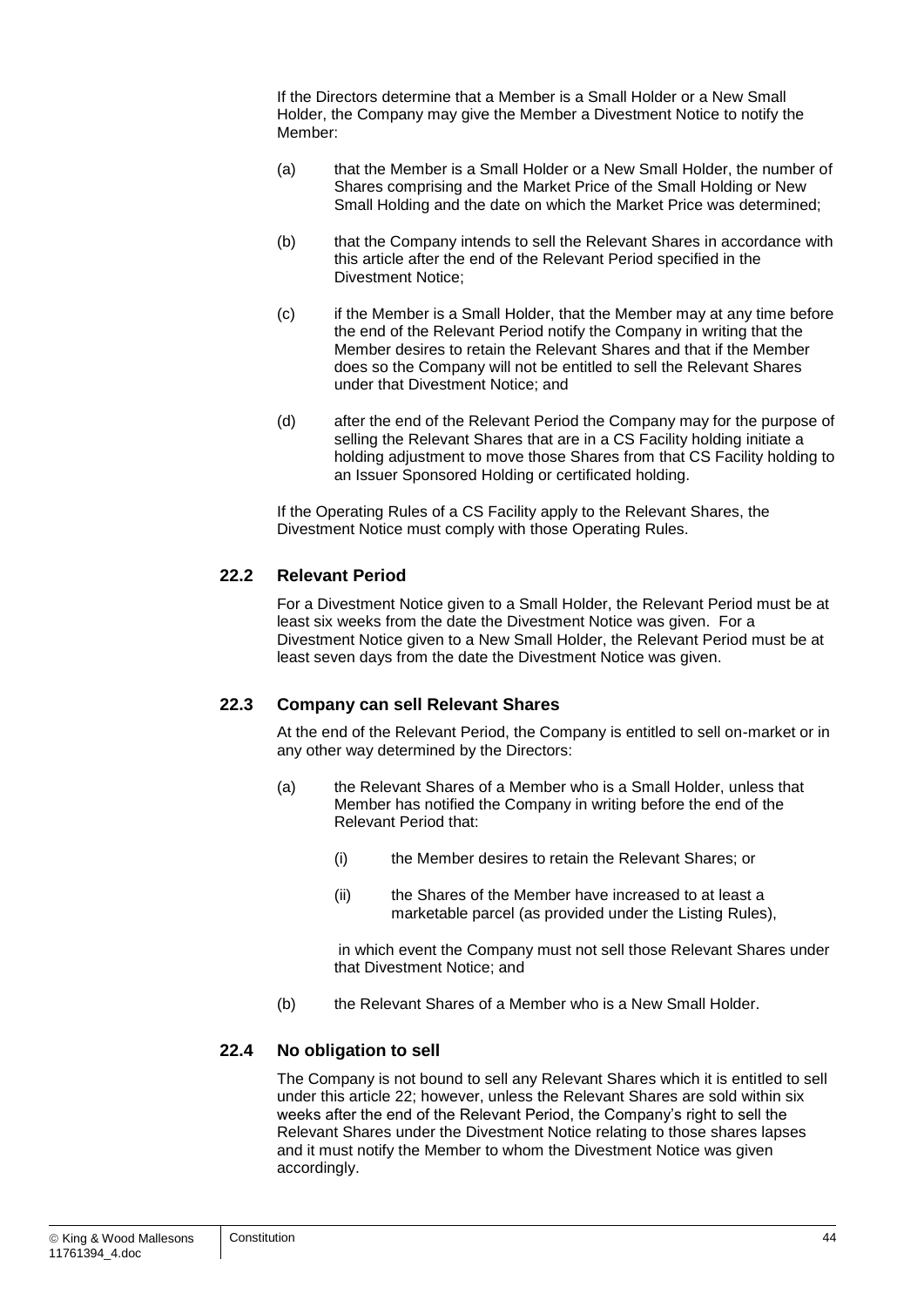#### **22.5 Company as Member's attorney**

To effect the sale and transfer by the Company of Relevant Shares of a Member, the Member appoints the Company and each Director and Secretary jointly and severally as the Member's attorney in the Member's name and on the Member's behalf to do all acts and things which the Company considers necessary or appropriate to effect the sale or transfer of the Relevant Shares and, in particular:

- (a) to initiate a holding adjustment to move the Relevant Shares from a CS Facility holding to an Issuer Sponsored Holding or a certificated holding; and
- (b) to execute on behalf of the Member all deeds, instruments or other documents necessary to transfer the Relevant Shares and to deliver any such deeds, instruments or other documents to the purchaser.

#### **22.6 Conclusive evidence**

A statement in writing by or on behalf of the Company under this article [22](#page-43-1) is (in the absence of manifest error) binding on and conclusive against a Member. In particular, a statement that the Relevant Shares specified in the statement have been sold in accordance with this article [22](#page-43-1) is conclusive against all persons claiming to be entitled to the Relevant Shares and discharges the purchaser from all liability in respect of the Relevant Shares.

#### **22.7 Registering the purchaser**

The Company must register the purchaser of Relevant Shares as the holder of the Relevant Shares transferred to the purchaser under this article. The purchaser is not bound to see to the application of any money paid as consideration. The title of the purchaser to the Relevant Shares transferred to the purchaser is not affected by any irregularity or invalidity in connection with the actions of the Company under this article.

#### **22.8 Payment of proceeds**

Subject to article [22.9,](#page-45-0) where:

- (a) Relevant Shares of a Member are sold by the Company on behalf of the Member under this article; and
- (b) the certificate for the Relevant Shares (unless the Company is satisfied that the certificate has been lost or destroyed or the Relevant Shares are not certificated) has been received by the Company,

the Company must, within 60 days of the completion of the sale, send the proceeds of sale to the Member entitled to those proceeds by sending a cheque payable to the Member through the post to the address of the Member shown in the Register, or in the case of joint holders, to the address shown in the Register as the address of the Member whose name first appears in the Register. Payment of any money under this article is at the risk of the Member to whom it is sent.

#### <span id="page-45-0"></span>**22.9 Costs**

In the case of a sale of the Relevant Shares of a New Small Holder in accordance with this article, the Company is entitled to deduct and retain from the proceeds of sale, the costs of the sale as determined by the Company. In any other case, the Company or a purchaser must bear the costs of sale of the Relevant Shares. The costs of sale include all stamp duty, brokerage and government taxes and charges (except for tax on income or capital gains of the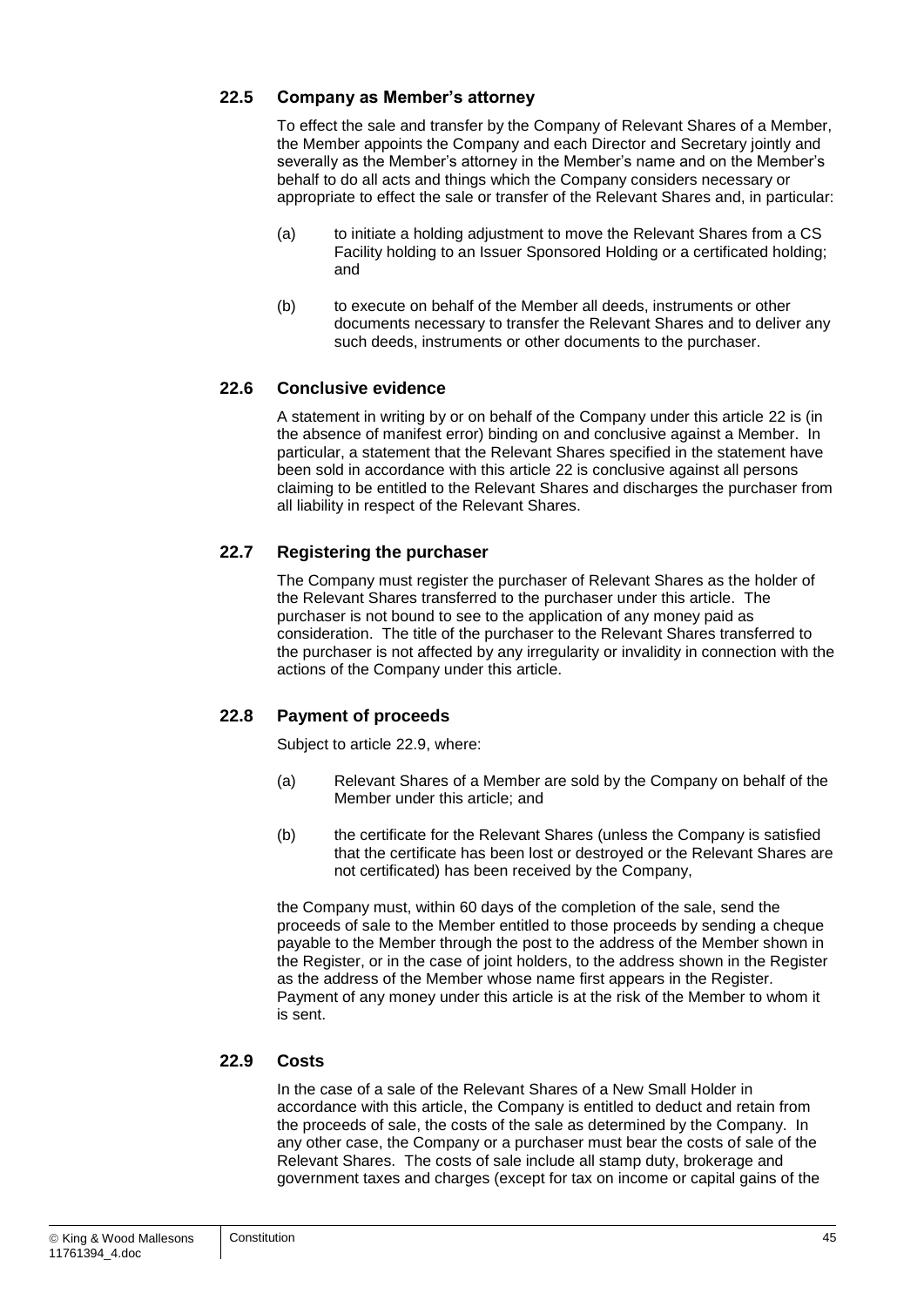Member) payable by the Company in connection with the sale and transfer of the Relevant Shares.

#### **22.10 Remedy limited to damages**

The remedy of a Member to whom this article [22](#page-43-1) applies in respect of the sale of the Relevant Shares of that Member is expressly limited to a right of action in damages against the Company to the exclusion of any other right, remedy or relief against any other person. The Company is only liable if it has failed to comply with the requirements of this article [22](#page-43-1) and its liability is limited to the value of the Relevant Shares at the time of sale.

#### **22.11 Dividends and voting suspended**

Unless the Directors determine otherwise, where a Divestment Notice is given to a New Small Holder in accordance with this article, then despite any other provision in this Constitution, the rights to receive payment of dividends and to vote attached to the Relevant Shares of that Member are suspended until the Relevant Shares are transferred to a new holder or that Member ceases to be a New Small Holder. Any dividends that would, but for this article, have been paid to that Member must be held by the Company and paid to that Member within 60 days after the earlier of:

- (a) the date the Relevant Shares of that Member are transferred; and
- (b) the date that the Relevant Shares of that Member cease to be subject to a Divestment Notice.

#### <span id="page-46-1"></span>**22.12 Twelve month limit**

If it is a requirement of the Listing Rules, the Company must not give a Small Holder more than one Divestment Notice in any 12 month period (except as contemplated by article [22.13\)](#page-46-0).

#### <span id="page-46-0"></span>**22.13 Effect of takeover bid**

From the date of the announcement of a takeover bid for the Shares until the close of the offers made under the takeover bid, the Company's powers under this article [22](#page-43-1) to sell Relevant Shares of a Member cease. After the close of the offers under the takeover bid, the Company may give a Divestment Notice to a Member who is a Small Holder or a New Small Holder, despite article [22.12](#page-46-1) and the fact that it may be less than 12 months since the Company gave a Divestment Notice to that Member.

#### **22.14 Definitions**

In this article [22:](#page-43-1)

**Divestment Notice** means a notice given under article [22.1](#page-43-2) to a Small Holder or a New Small Holder.

**Market Price** means, in relation to a Share, the Weighted Average Market Price of Shares during the ten Stock Exchange trading days ending two Stock Exchange trading days prior to the date of the calculation, provided that if the Weighted Average Market Price is calculated in respect of Shares which have an entitlement to distributions which is different to the entitlement of new Shares the Company must make an appropriate adjustment of the Weighted Average Market Price to reflect the difference.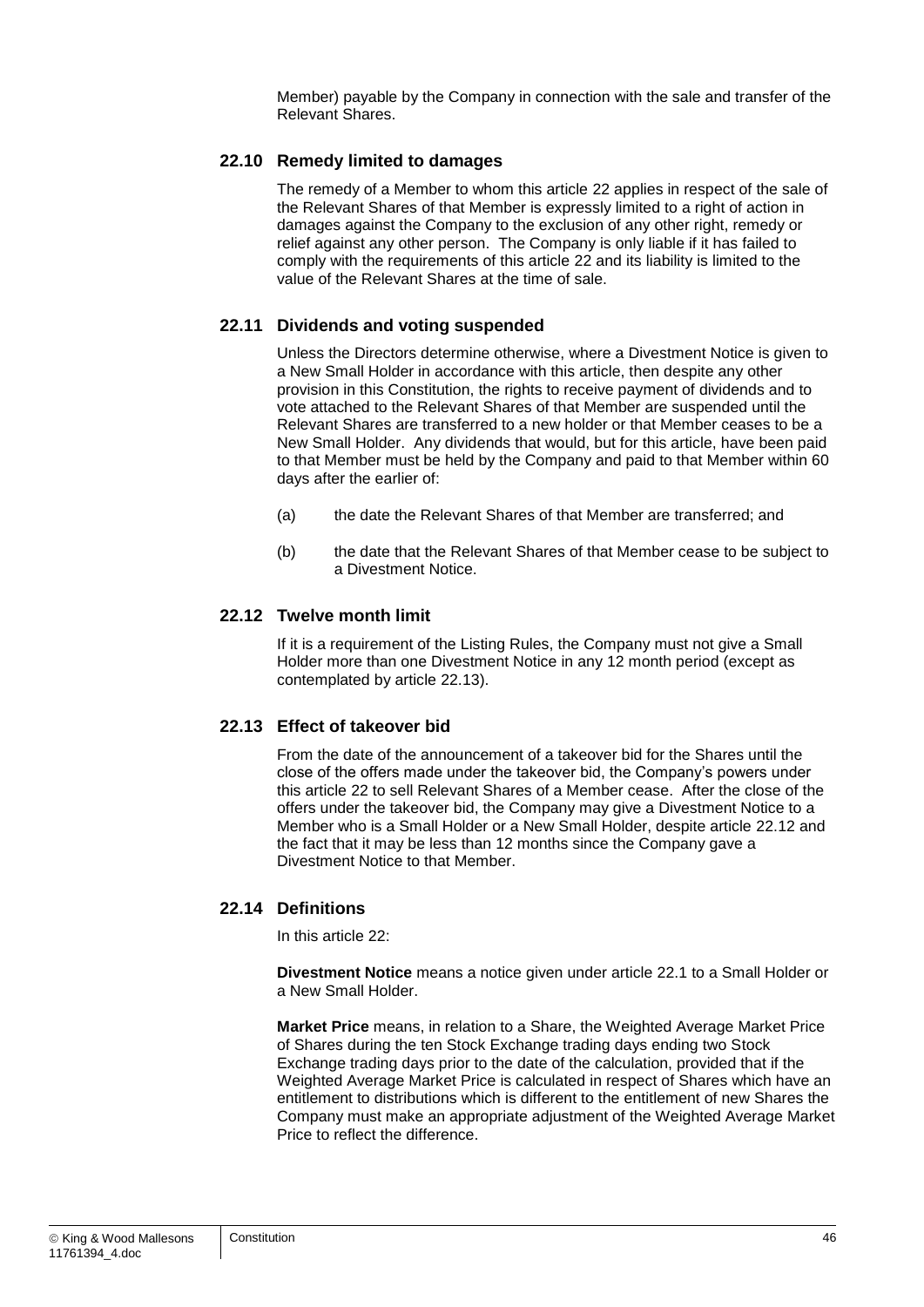**New Small Holder** is a Member who is the holder or a joint holder of a New Small Holding.

**New Small Holding** means a holding of Shares (created by the transfer of a parcel of Shares) created after the date on which article [22](#page-43-1) came into effect, the aggregate Market Price of which at the time a proper transfer was initiated or a paper based transfer was lodged, was less than a marketable parcel of Shares, as provided under the Listing Rules.

**Relevant Period** means the period specified in a Divestment Notice under article [22.2.](#page-44-0)

**Relevant Shares** are the Shares specified in a Divestment Notice.

**Shares** for the purposes of article [22](#page-43-1) are shares in the Company all of the same class.

**Small Holder** is a Member who is the holder or a joint holder of a Small Holding.

**Small Holding** means a holding of Shares the aggregate Market Price of which at the relevant date is less than a marketable parcel of Shares as provided under the Listing Rules.

**Stock Exchange** means the securities market operated by ASX and each and every other stock exchange and marketing institution in Australia on which for the time being Shares are listed for quotation with the approval of the Directors.

#### **Weighted Average Market Price** means:

- (a) the aggregate of the prices at which each Relevant Share was sold during the relevant period divided by the number of sold during that period, in the case of both the sales prices and numbers, as reported by the Stock Exchange but excluding sales that occur otherwise than in the ordinary course of trading on ASX (such as special crossings, crossings prior to the commencement of normal trading, crossings during the closing phase and the after hours adjust phase, overseas sales, sales pursuant to the exercise of options over Shares and overnight crossings) and any other sales which the Company reasonably considers may not be fairly reflective of natural supply and demand; or
- (b) if no such sale occurred, the price at which the last recorded sale of a Relevant Share occurred prior to the commencement of the relevant period.

## **23 Definitions and Interpretation**

#### <span id="page-47-0"></span>**23.1 Definitions**

In this Constitution unless the contrary intention appears:

**Alternate Director** means a person appointed as an alternate director under article [12.6\)](#page-31-0).

**ASX** means ASX Limited (ACN 008 624 691) or the market operated by it as the context requires.

**Committee** means a committee of Directors constituted under article [12.19.](#page-33-0)

**Company** means Scentre Group Limited (ABN 66 001 671 496).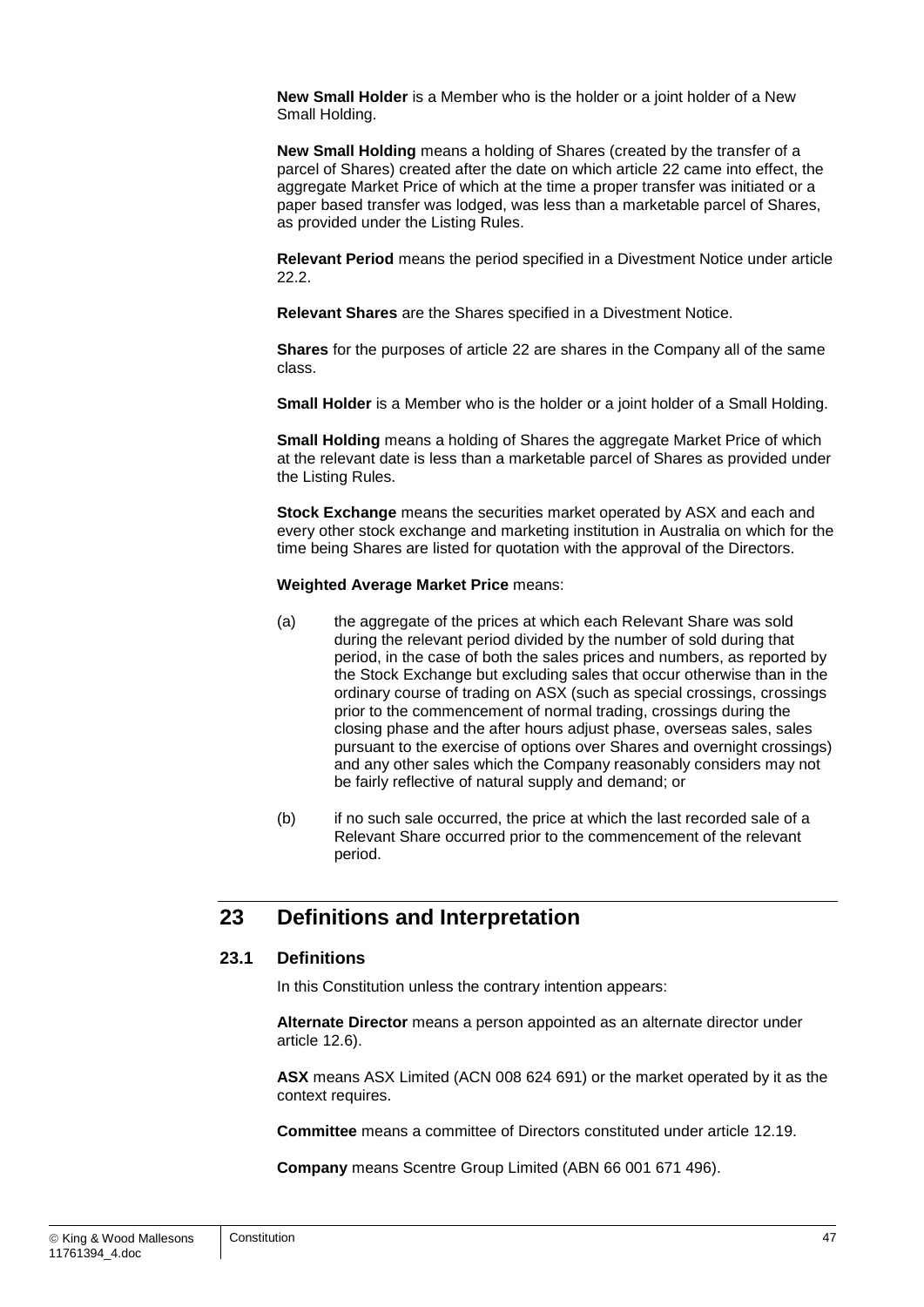**Constitution** means this constitution as amended from time to time, and a reference to an article is a reference to an article of this Constitution.

**Corporations Act** means the Corporations Act 2001 (Cwlth).

**CS Facility** has the same meaning as prescribed CS facility in the Corporations Act.

**CS Facility Operator** means the operator of a CS Facility.

**Director** means a person holding office as a director of the Company, and where appropriate includes an Alternate Director.

**Directors** means all or some of the Directors acting as a board.

**Executive Director** means a person appointed as an executive director under article [12.27.](#page-34-0)

**Issuer Sponsored Holding** means a holding on an electronic sub-register maintained by the Company in accordance with the Listing Rules.

**Listing Rules** means the Listing Rules of ASX and any other rules of ASX which are applicable to the Company while the Company is admitted to the official list of ASX, each as amended or replaced from time to time, except to the extent of any express written waiver by ASX.

**Managing Director** means a person appointed as a managing director under article [12.27.](#page-34-0)

**Member** means a person entered in the Register as the holder of shares in the capital of the Company.

**Officially Quoted** means quotation as the official list of ASX, including when quotation is suspended for a continuous period of not more than 60 days.

**Operating Rules** means the operating rules of a CS Facility regulating the settlement, clearing and registration of uncertificated shares as amended, varied or waived (whether in respect of the Company or generally) from time to time.

**Ordinary Shares** means ordinary voting shares in the capital of the Company having the rights and being subject to the restrictions specified in this Constitution or by the Directors. **Ordinary Share** has a corresponding meaning.

**Prescribed Interest Rate** means the rate determined by the Directors for the purpose of this Constitution and in the absence of a determination means 10% per annum, calculated daily.

**Register** means the register of Members of the Company under the Corporations Act and if appropriate includes a branch register.

**Registered Office** means the registered office of the Company.

**Related Body Corporate** has the same meaning as related body corporate has in the Corporations Act.

**Representative** means a person appointed to represent a corporate Member at a general meeting of the Company in accordance with the Corporations Act.

**Restriction Agreement** means a restriction agreement within the meaning and for the purposes of the Listing Rules.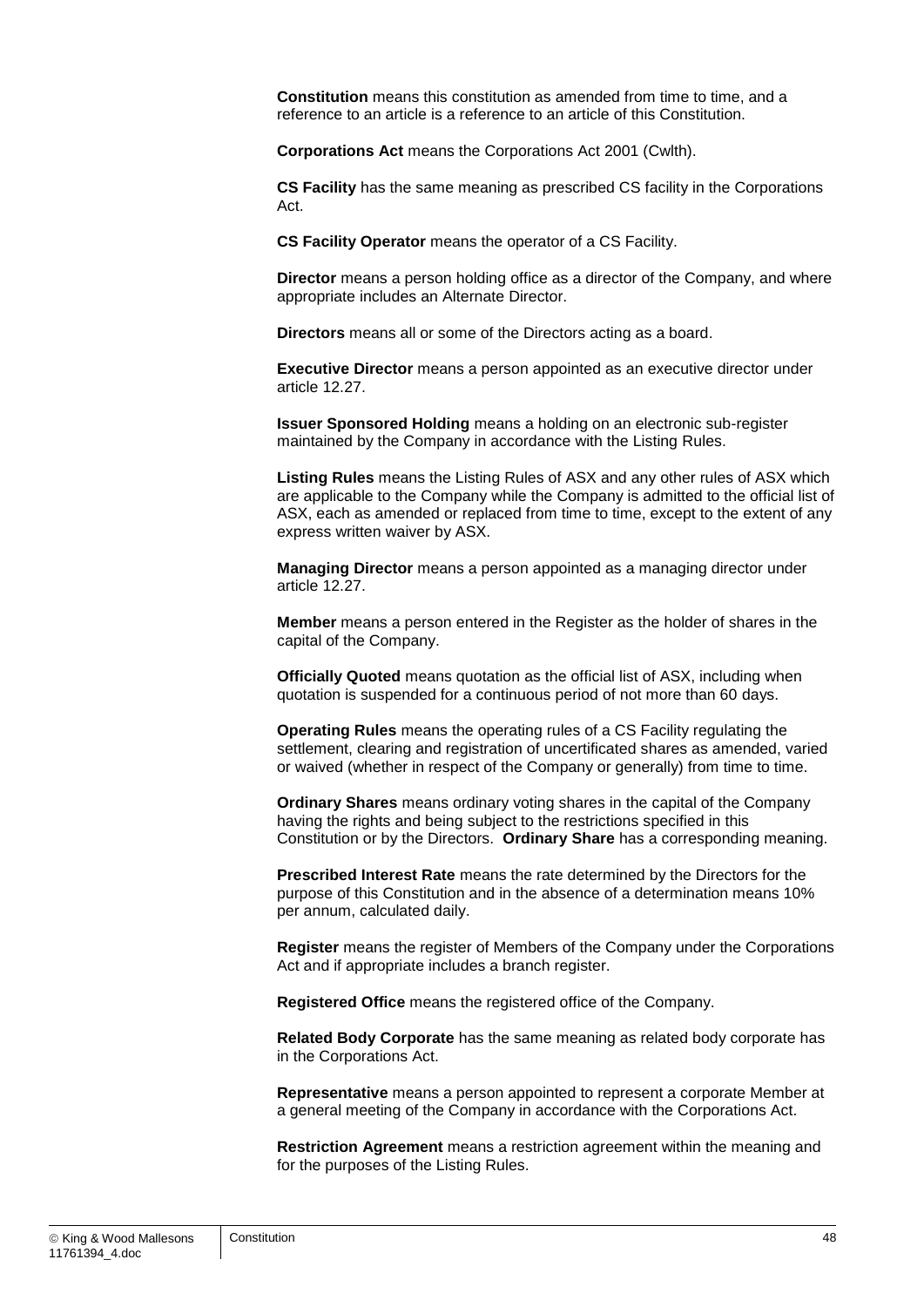**Secretary** means a person appointed under article [13.1](#page-35-1) as secretary of the Company and, where appropriate, includes an acting secretary and a person appointed by the Directors to perform all or any of the duties of a secretary of the Company.

**share** means a share in the capital of the Company.

**Special Resolution** has the same meaning as in the Corporations Act.

**State** means the State or Territory in which the Company is for the time being registered.

#### **23.2 Interpretation**

In this Constitution unless the contrary intention appears:

- (a) **(gender)** words importing any gender include all other genders;
- (b) **(person)** the word person includes a firm, a body corporate, a partnership, a joint venture, an unincorporated body or association or an authority;
- (c) **(singular includes plural)** the singular includes the plural and vice versa;
- (d) **(regulations)** a reference to a law includes regulations and instruments made under the law;
- (e) **(amendments to statutes)** a reference to a law or a provision of a law includes amendments, re-enactments or replacements of that law or the provision, whether by the State or the Commonwealth of Australia or otherwise;
- (f) **(from time to time)** a power, an authority or a discretion reposed in a Director, the Directors, the Company in general meeting or a Member may be exercised at any time and from time to time;
- (g) **(amount paid)** a reference to an amount paid on a share includes an amount credited as paid on that share;
- (h) **(signed)** where, by a provision of this Constitution, a document including a notice is required to be signed, that requirement may be satisfied in relation to an electronic communication of the document in any manner permitted by law or by any State or Commonwealth law relating to electronic transmissions or in any other manner approved by the Directors; and
- (i) **(writing)** "writing" and "written" includes printing, typing and other modes of reproducing words in a visible form including, without limitation, any representation of words in a physical document or in an electronic communication or form or otherwise.

#### **23.3 Corporations Act**

In this Constitution unless the contrary intention appears:

- (a) an expression has, in a provision of this Constitution that deals with a matter dealt with by a particular provision of the Corporations Act, the same meaning as in that provision of the Corporations Act; and
- (b) "section" means a section of the Corporations Act.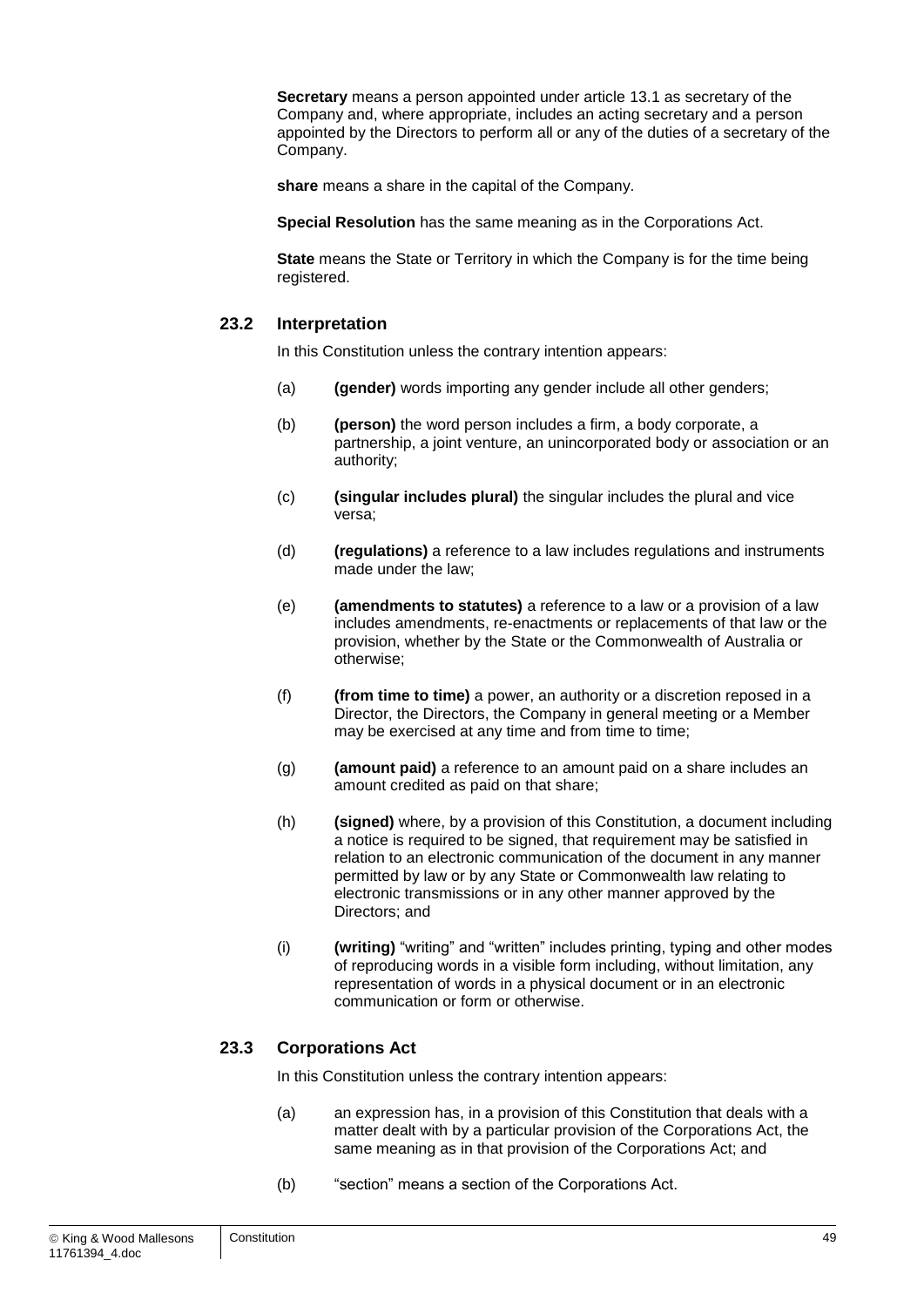#### **23.4 Headings**

Headings are inserted for convenience and are not to affect the interpretation of this Constitution.

#### <span id="page-50-0"></span>**23.5 Replaceable rules not to apply**

The provisions of the Corporations Act that apply as replaceable rules are displaced by this Constitution and accordingly do not apply to the Company.

#### **23.6 Currency**

The Directors may:

- (a) differentiate between Members as to the currency in which any amount payable to a Member is paid (whether by way of or on account of dividends, repayment of capital, participation in surplus property of the Company or otherwise);
- (b) determine to pay a distribution in a currency other than Australian and the amount payable will be converted from Australian currency in any manner, at any time and at any exchange rate as the Directors think fit; and
- (c) in deciding the currency in which a payment is to be made to a Member, have regard to the registered address of the Member, the register on which a Member's shares are registered and any other matters as the Directors consider appropriate.

#### <span id="page-50-1"></span>**23.7 Application of Listing Rules**

In this Constitution a reference to the Listing Rules only applies while the Company is admitted to the official list of ASX. While the Company is on the official list of ASX the following clauses apply:

- (a) notwithstanding anything contained in this Constitution, if the Listing Rules prohibit an act being done, the act shall not be done;
- (b) nothing contained in this Constitution prevents an act being done that the Listing Rules require to be done;
- (c) if the Listing Rules require an act to be done or not to be done, authority is given for that act to be done or not to be done (as the case may be);
- (d) if the Listing Rules require this Constitution to contain a provision and it does not contain such a provision, this Constitution is deemed to contain that provision;
- (e) if the Listing Rules require this Constitution not to contain a provision and it contains such a provision, this Constitution is taken not to contain that provision; and
- (f) If any provision of this Constitution is or becomes inconsistent with the Listing Rules, this Constitution is deemed not to contain that provision to the extent of the inconsistency.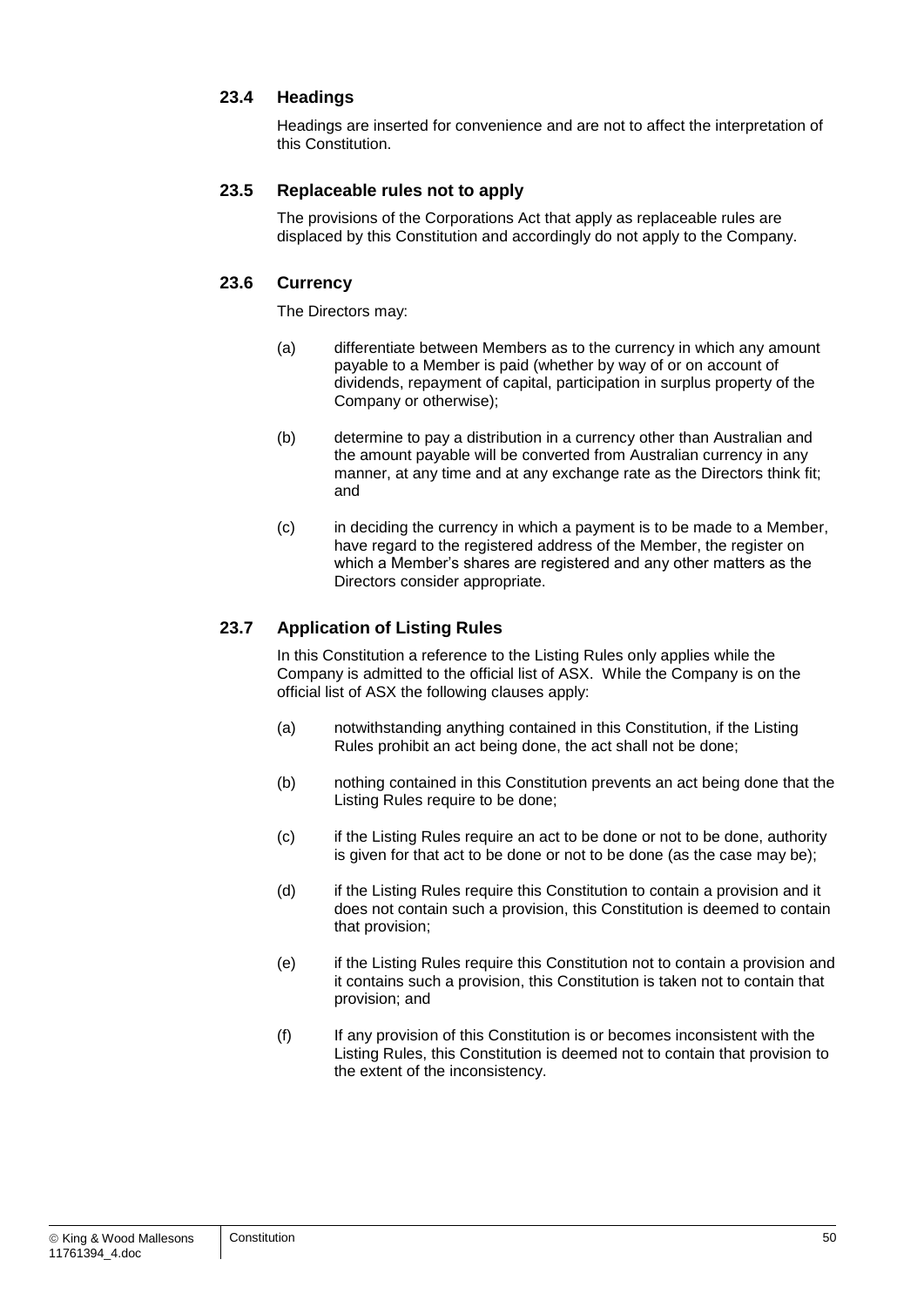## **Constitution**

## Schedule 1 - Terms of preference shares

The Company may issue preference shares under article [1.2](#page-6-0) on the following terms.

## **1 Dividend rights and priority of payment**

- (a) Each preference share confers on the holder a right to receive a dividend ("**Dividend**") at the rate or in the amount and on the conditions decided by the Directors under the terms of issue unless, and to the extent that, the Directors decide under the terms of issue that there is no right to receive a Dividend.
- (b) Without limiting the conditions which, under the terms of issue, the Directors may impose upon any right to receive a Dividend, the Directors may under the terms of issue, impose conditions upon the right to receive a Dividend which may be changed or reset at certain times or upon certain events and in the manner and to the extent the Directors decide under the terms of issue.
- (c) Any Dividend:
	- (i) is non-cumulative unless, and to the extent that, the Directors decide otherwise under the terms of issue; and
	- (ii) will rank for payment:
		- (A) in priority to Ordinary Shares unless, and to the extent that, the Directors decide otherwise under the terms of issue;
		- (B) in priority to shares in any other class of shares or class of preference shares expressed under the terms of issue to rank behind for the payment of dividends;
		- (C) equally with shares in any other class of shares or class of preference shares expressed under the terms of issue to rank equally for the payment of dividends; and
		- (D) behind shares in any other class of shares or class of preference shares expressed under the terms of issue to rank in priority for the payment of dividends.
- (d) If, and to the extent that, the Directors decide under the terms of issue, each preference share may, in addition to any right to receive a Dividend, participate equally with the Ordinary Shares in distribution of profits available as dividends.
- (e) Each preference share confers on its holder:
	- $(i)$  if, and to the extent that the Dividend is cumulative, the right in a winding up or on redemption to payment of the amount of any Dividend accrued but unpaid on the share at the commencement of the winding up or the date of redemption, whether earned or determined or not; and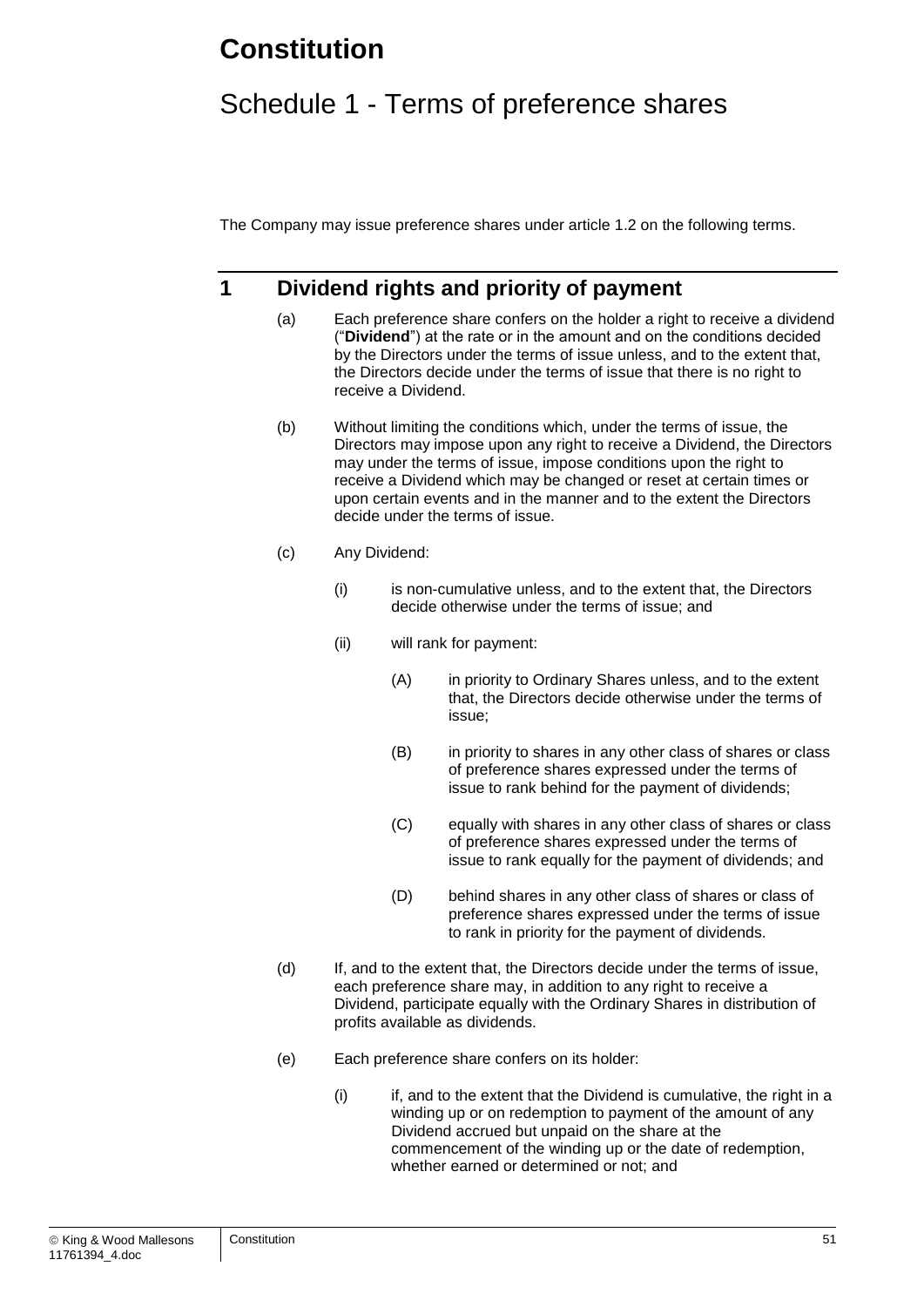(ii) if, and to the extent that the Dividend is non-cumulative, and if, and to the extent that, the Directors decide under the terms of issue, the right in a winding up or on redemption to payment of the amount of any Dividend accrued but unpaid for the period commencing on the dividend payment date which has then most recently occurred and ending on the commencement of the winding up or the date of redemption, whether earned or determined or not,

with the same priority in relation to each other class of shares as the priority that applies in relation to the payment of the Dividend.

## **2 Entitlement to payment of capital sum**

- (a) Each preference share confers on its holder the right in a winding up or on a redemption to payment of:
	- (i) any amount paid on the share, or any amount fixed by the Directors under the terms of issue or capable of determination pursuant to a mechanism adopted by the Directors under the terms of issue; and
	- (ii) a further amount out of the surplus assets and profits of the Company on the conditions decided by the Directors under the terms of issue unless, and to the extent that, the Directors decide under the terms of issue that there is no right to any payment of a further amount out of the surplus assets and profits of the Company,

in priority to Ordinary Shares and, unless the Directors decide otherwise under the terms of issue, in priority to shares in any other class of shares or class of preference shares expressed to rank behind on a winding up, equally with shares in any other class of shares or class of preference shares expressed to rank equally on a winding up, and behind shares in any other class of shares or class of preference shares expressed to rank in priority on a winding up.

(b) Unless otherwise decided by the Directors under the terms of issue, a preference share does not confer on its holder any right to participate in the profits or property of the Company except as set out in this schedule 1.

## **3 Bonus issues and capitalisation of profits**

If, and to the extent that the Directors decide under the terms of issue, a preference share may confer a right to a bonus issue or capitalisation of profits in favour of holders of those shares only.

## **4 Voting rights**

- (a) A preference share does not entitle its holder to vote at any general meeting of the Company except on the questions, proposals or resolutions or during periods of time or in circumstances identified by the Directors in the terms of issue, which, unless the Directors decide otherwise under the terms of issue, are as follows:
	- (i) a proposal: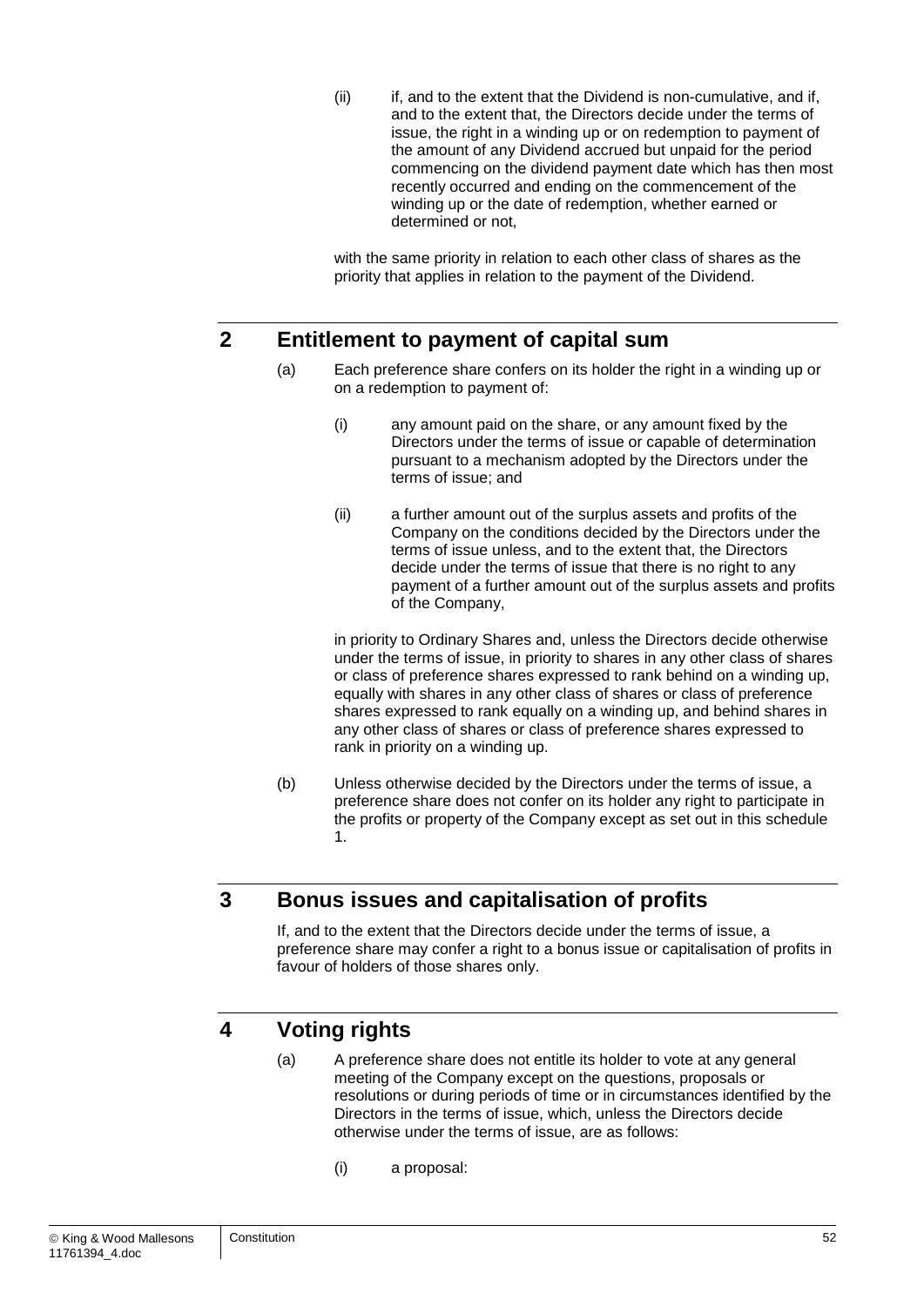- (A) to reduce the share capital of the Company;
- (B) that affects rights attached to the share;
- (C) to wind up the Company; or
- (D) for the disposal of the whole of the property, business and undertaking of the Company;
- (ii) a resolution to approve the terms of a buy-back agreement;
- (iii) during a period in which a Dividend or part of a Dividend on the share is in arrears; and
- (iv) during the winding up of the Company.
- (b) Each holder of a preference share who has a right to vote on a resolution is entitled to the number of votes specified in article [9.17](#page-23-0) of the Constitution.

## **5 Meeting**

Each preference share confers on its holder the same rights as those conferred by the Constitution upon the holders of Ordinary Shares in relation to receiving notices (including notices of general meetings), reports, balance sheets and audited accounts and of attending and being heard at all general meetings of the Company.

## **6 Foreign currency**

Where any amount is payable by the Company to the holder of a preference share in a currency other than Australian dollars, and the amount is not paid when due or the Company has commenced winding up, the holder may give notice to the Company requiring payment of an amount in Australian dollars equal to the foreign currency amount calculated by applying the reference rate on the date of payment for the sale of the currency in which the payment is to be made for Australian dollars. Reference rate means the rate applicable in the market and at the time determined by the Directors before allotment of those preference shares and specified in the terms of issue for those preference shares.

## **7 Conversion to Ordinary Shares**

Subject to the Corporations Act, any other applicable laws and the terms of issue of a preference share as determined by the Directors:

- (a) a preference share which may be converted into an Ordinary Shares in accordance with its terms of issue, at the time of conversion and without any further act:
	- (i) has the same rights as a fully paid Ordinary Shares; and
	- (ii) ranks equally with other fully paid Ordinary Shares on issue,

however, the terms of issue of the preference share may provide otherwise including for the issue of additional Ordinary Shares on conversion as determined by the Directors; and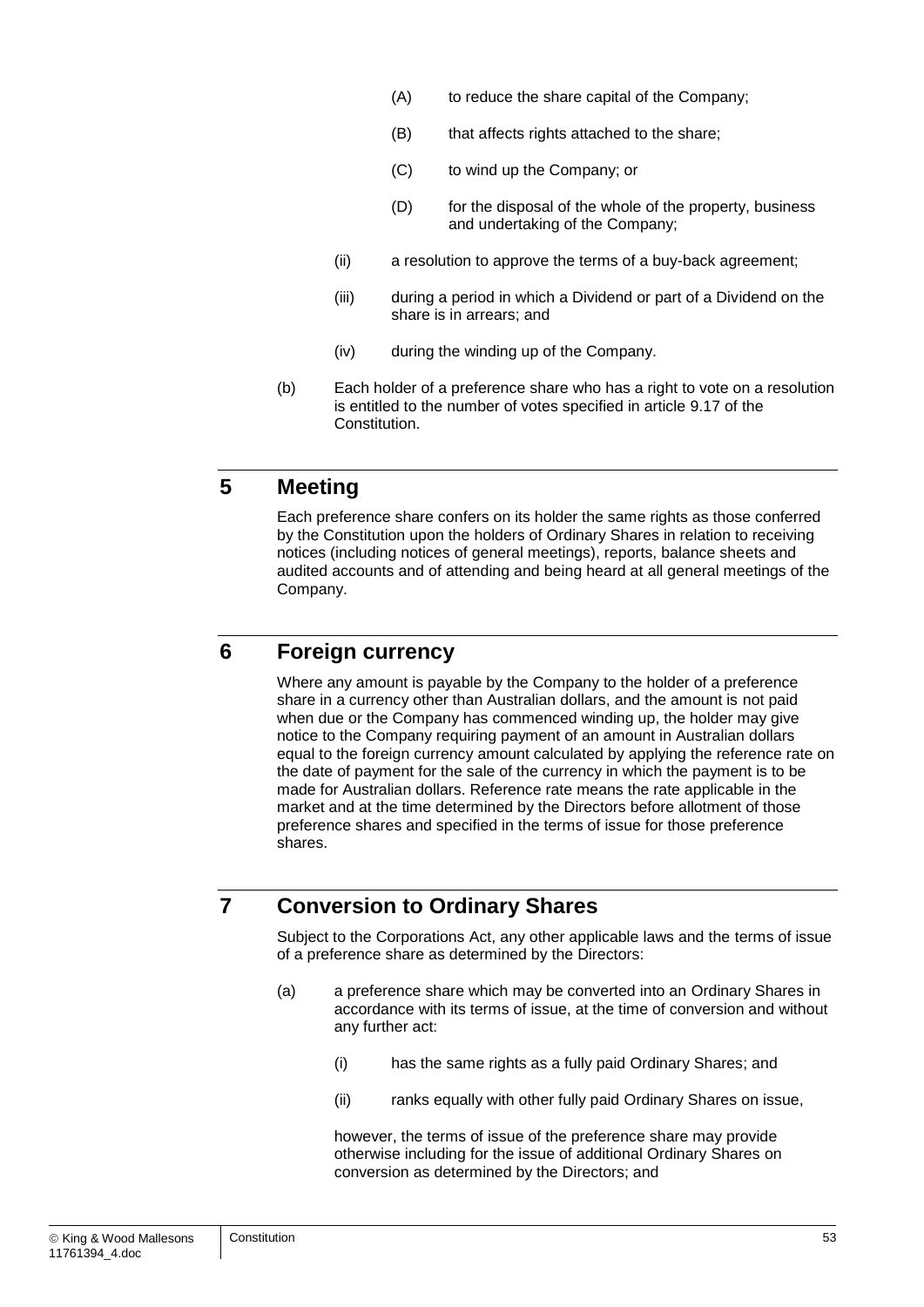(b) the conversion does not constitute a cancellation, redemption or termination of the preference share or the issue, allotment or creation of new shares, but has the effect of varying the status of, and the rights attaching to, the preference share so that it becomes an Ordinary Share.

## <span id="page-54-0"></span>**8 Amendment to the terms**

Subject to complying with all applicable laws, the Company may, without the consent of preference shareholders, amend or add to the terms of the preference shares if, in the opinion of the Company, the amendment or addition is:

- (a) of a formal, minor or technical nature;
- (b) to correct a manifest error;
- (c) made to comply with any applicable law, Listing Rule or requirement of ASX;
- (d) convenient for the purpose of obtaining or maintaining the listing of the Company or quotation of the preference shares; or
- (e) is not likely to be or become materially prejudicial to the preference shareholders.

## **9 Variation of rights**

Subject to paragraph [8](#page-54-0) and the terms of issue of a preference share as determined by the Directors, the rights attaching to a preference share may only be varied or cancelled:

- (a) by a special resolution passed at a meeting of preference shareholders entitled to vote and holding shares in that class; or
- (b) with the written consent of holders of at least 75% of the issued shares of that class.

## **10 Further issue of shares**

If the Company issues new preference shares that rank equally with existing preference shares, the issue will not be taken to vary the rights attached to the existing preference shares unless otherwise determined by the Directors in the terms of issue of the existing shares**.**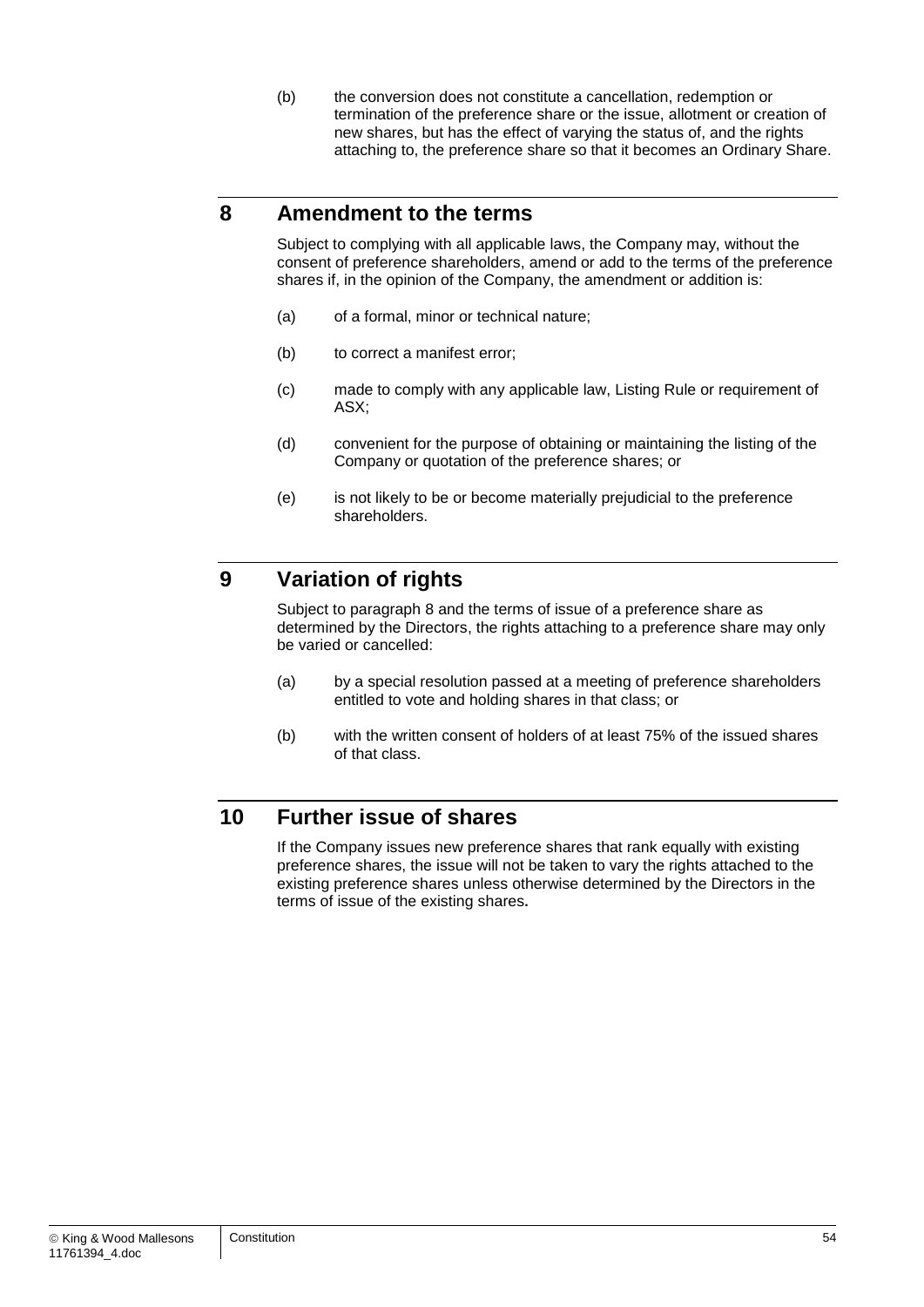## **Constitution**

## Schedule 2 – Stapling provisions

On and from any Stapling Commencement Time, these Stapling Provisions:

- (a) apply to each Issuer in respect of its respective Stapled Entity and its Attached Securities:
- (b) apply to each Constituent Document and prevail over all other provisions of the Constituent Documents, except to the extent provided in the Constituent Documents or where this would result in a breach of the Corporations Act, the Listing Rules or other law; and
- (c) apply until they cease to apply in accordance with the Constituent Documents.

Unless the contrary intention appears, in this schedule a reference to a "**paragraph"** is a reference to a numbered provision of this schedule.

### **1 Definitions and interpretation**

#### <span id="page-55-0"></span>**1.1 Definitions**

Unless the contrary intention appears, in this schedule capitalised terms not defined in this paragraph [1.1](#page-55-0) have the same meaning as in the Constitution, and:

**Accession Deed** means the deed of that name between each Issuer and any issuer of a New Attached Security by which that issuer of a New Attached Security accedes to the Stapling Deed.

**ASIC** means the Australian Securities and Investments Commission or any regulatory body which replaces it or performs its functions.

**ASIC Relief** means an exemption or declaration granted by ASIC which gives relief from certain requirements of the Corporations Act.

**Attached Securities** means any Securities an identical number of which are from time to time Stapled together to form a Stapled Security but does not include any Unstapled Security.

**Constituent Documents** means the constituent documents of a Stapled Entity and includes the Constitution.

**Controlled Entity** means any subsidiary or any trust or other entity, whether or not a legal entity, which is owned or controlled by an entity for accounting purposes.

**Corporate Action** means any issues, bonus and rights issues, placements and redemptions and buy-backs of a Stapled Security.

**Group** means the Stapled Entities and any Controlled Entity of a Stapled Entity.

**Intra-Group Loan** means a loan or financial assistance provided by a Stapled Entity to any entity in the Group including guaranteeing or indemnifying or granting security in favour of that entity.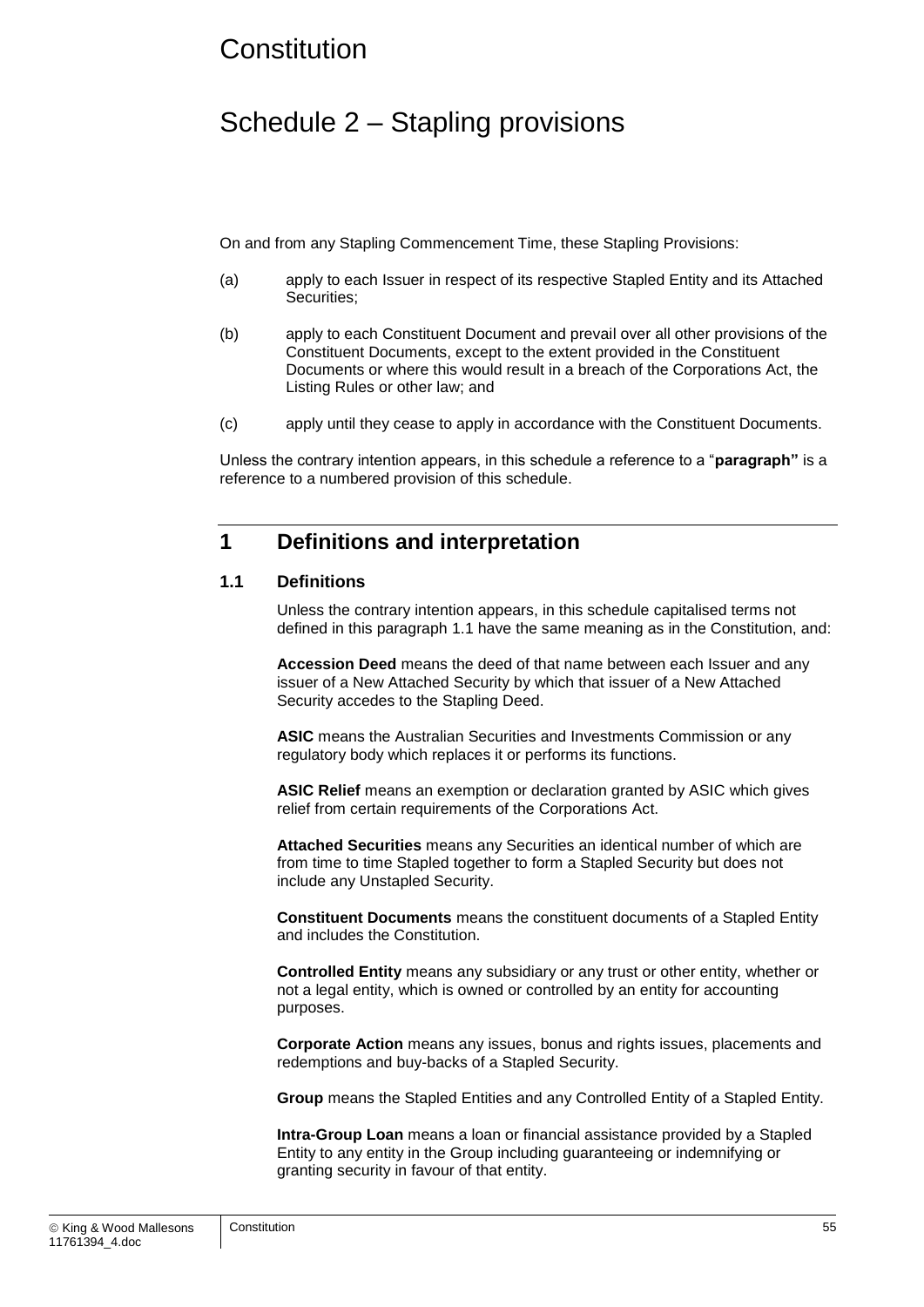**Investor** means a holder of a Stapled Security.

**Issuer** means:

- (a) in the context of the Constitution, means the Company; and
- (b) in the context of the Constituent Document of any other Attached Security, means the issuer of the Attached Security.

**New Attached Security** means a Security that the Directors have determined be Stapled to shares, options, debentures or other securities issued by the Company and, if applicable, to the other Securities which are Stapled to such shares, options, debentures or other securities issued by the Company at that time.

#### **Other Attached Security** means:

- (a) in respect of a share, option, debenture or other security issued by the Company, an identical number of each Attached Security other than the share, option, debenture or other security issued by the Company; and
- (b) in respect of any New Attached Security, an identical number of each Attached Security other than a New Attached Security.

#### **Other Issuer** means:

- (a) in respect of the Company, each Issuer other than the Company; and
- (b) in respect of the issuer of any New Attached Security, each Issuer other than the issuer of the New Attached Security.

**Register** means the register of Investors kept or caused to be kept by the Stapled Entities under paragraph [4](#page-60-1) and the Corporations Act.

**Registered** means recorded in the Register.

**Registrar** means the person appointed to maintain the Register.

**Restapling** means a determination by the Issuer of an Unstapled Security that Stapling should recommence in respect of that Unstapled Security.

**Security** means any right or interest in a managed investment scheme, unit, share, note, debenture or any right or interest or option to acquire a share, note or debenture, and includes any share, option, debenture or other security issued by the Company.

**Stapled Entity** means an Australian or overseas company, trust, corporation or managed investment scheme whose Securities are Attached Securities and who has executed the Stapling Deed or an Accession Deed.

**Stapled Security** means the Stapled security created by the Stapling together of the Attached Securities.

**Stapling** means the linking together of Securities so that one Attached Security may not be transferred or otherwise dealt with without the Other Attached Securities. "Stapled" has a corresponding meaning.

**Stapling Commencement Time** means 30 June 2014 and, after that time, the most recent time and date on which the Directors determine that the Stapling Provisions commence to apply.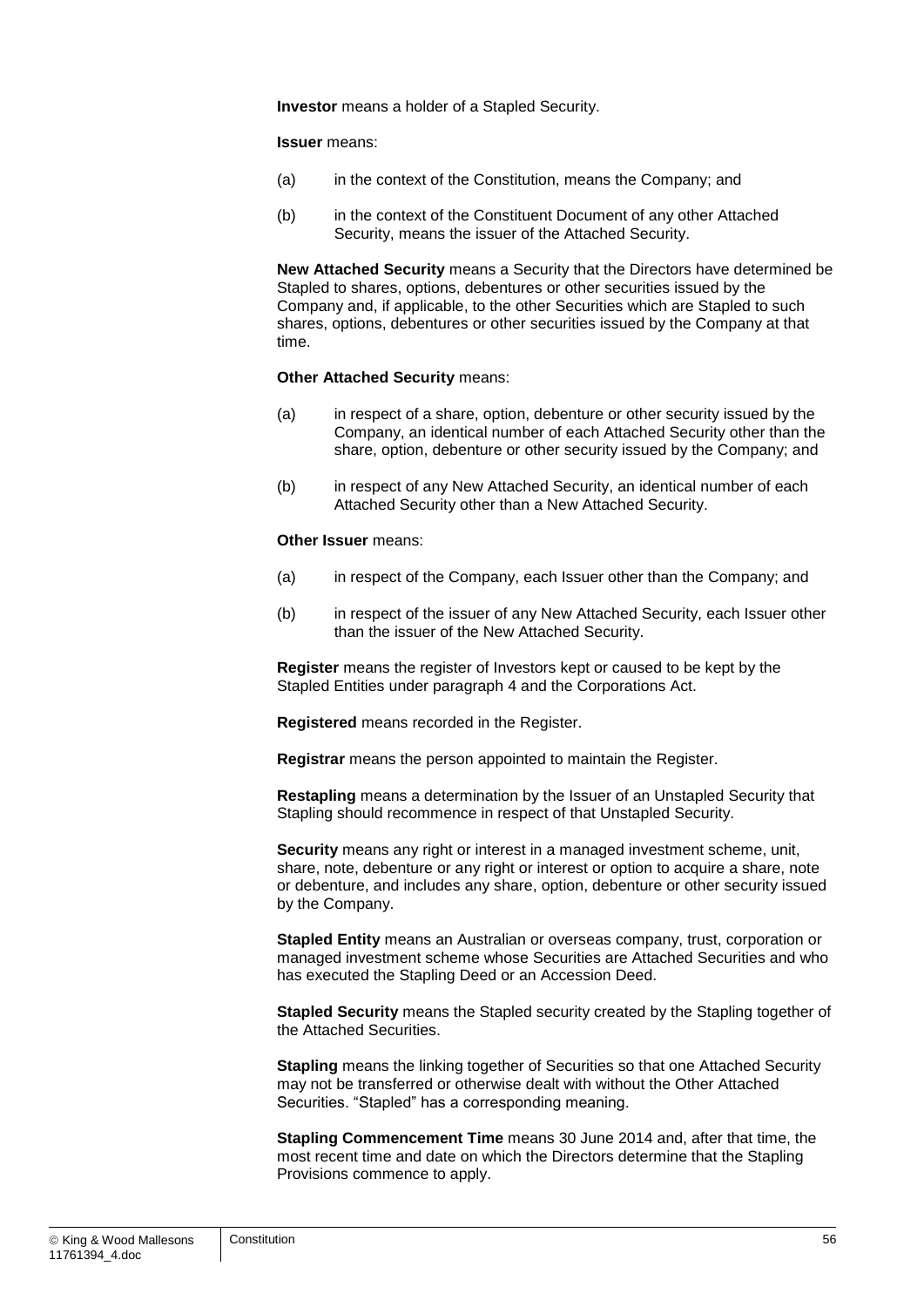**Stapling Provisions** means the provisions contained in article [2](#page-7-0) and in this schedule 2.

**Stapling Deed** means a deed entered into between the Company and the Other Issuers setting out how they will co-operate in the conduct of the Stapled Entities as if they were one economic entity and the Stapled Securities were one security.

**Stapling Proposal** means a proposal to cause the:

- (a) Stapling of any other Securities to the shares, options, debentures or other securities issued by the Company;
- (b) Unstapling of one or more Attached Securities; or
- (c) Restapling of one or more Unstapled Securities.

**Transaction Documents** means all regulatory, structuring, operational, finance and ancillary documents required to effect and maintain the Listing of the Stapled Entities and the Official Quotation of the Stapled Securities and to achieve the investment objectives of the Group, and any amending, supplemental and other document that the Issuer and the Other Issuers consider necessary or desirable in connection with those objectives.

**Unstapled Security** means a Security which was an Attached Security and ceases to be Stapled to a share, option, debenture or other security issued by the Company.

**Unstapling** means the process that results in one or more of the Attached Securities ceasing to be Stapled to a share, option, debenture or other security issued by the Company. **Unstapled** has a corresponding meaning.

**Unstapling Event** means one or more of the following events:

- (a) a special resolution of the members of each Stapled Entity is passed to Unstaple the Stapled Securities;
- (b) Stapling becomes unlawful or prohibited under the Listing Rules; or
- (c) a winding-up is commenced in respect of a Stapled Entity.

## **2 Stapling - general intention**

#### **2.1 Stapled Securities - general intention**

The Attached Securities are intended to be Stapled to form a Stapled Security from the Stapling Commencement Time. Subject to paragraph [6](#page-61-0) it is intended that:

- (a) the holders of one Attached Security will be identical to the holders of each Other Attached Security;
- (b) as far as the law permits, the Stapled Securities will be treated as one security;
- (c) the number of each Attached Security on issue at any time must equal the number of each Other Attached Security on issue;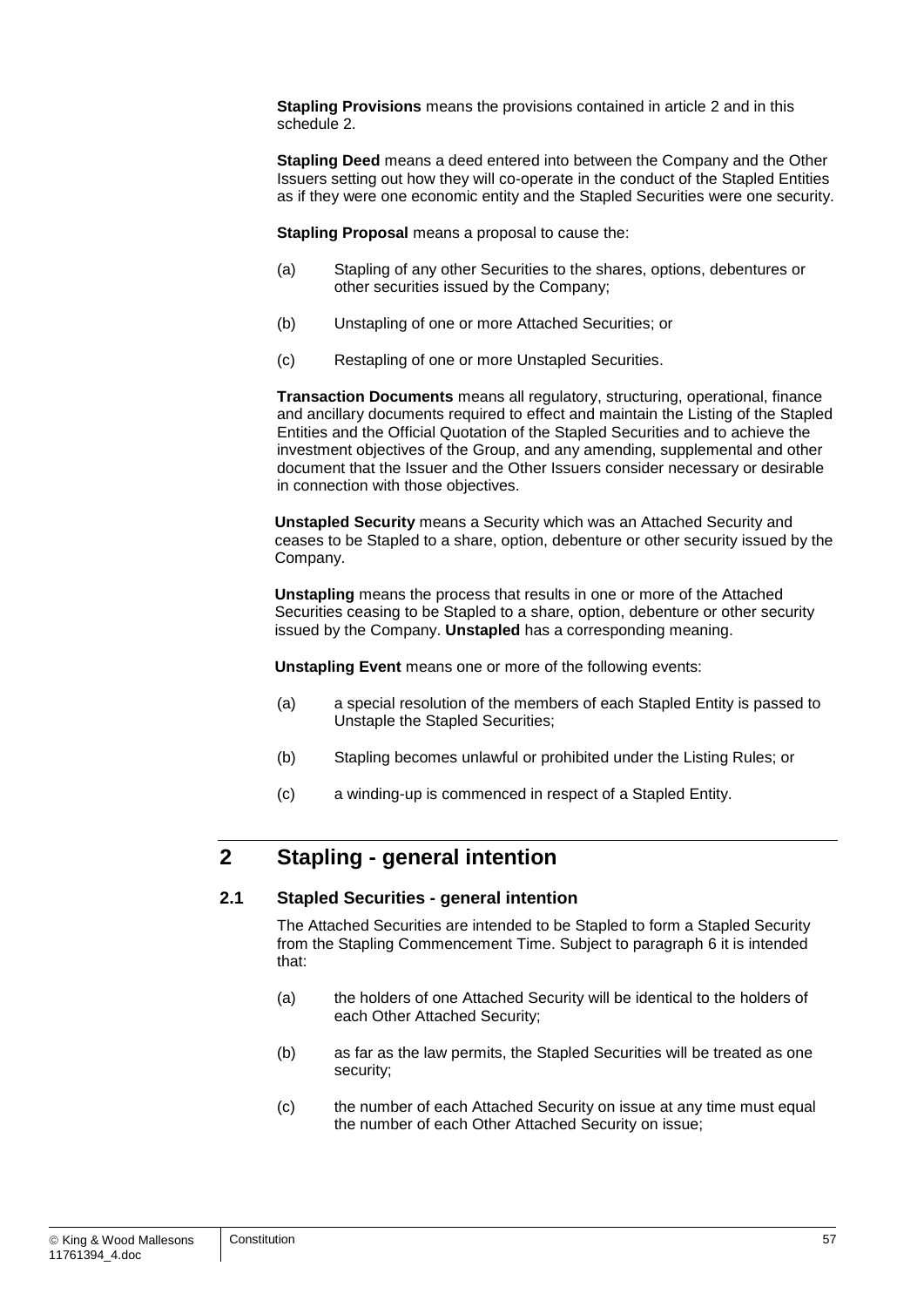- (d) no transfer of an Attached Security is to occur without each Other Attached Security being transferred at the same time from the same transferor to the same transferee; and
- (e) no Attached Security is to be issued unless each Other Attached Security is issued at the same time to the same person.

#### **2.2 Transaction Documents**

Without limiting the Constituent Documents, the Issuer is authorised to enter into the Transaction Documents and to perform its obligations under the Transaction **Documents** 

#### **2.3 Stapling matters**

- (a) The rights and obligations attaching to each Attached Security are set out in the relevant Constituent Document.
- (b) Each Investor, by acquiring a Stapled Security will be taken to have consented to the Stapling of the Stapled Security and to each provision in the Constituent Documents.

## **3 Dealing in Stapled Securities**

#### **3.1 Stapling**

Subject to paragraph [6,](#page-61-0) on and from the Stapling Commencement Time, each Attached Security must be Stapled to each Other Attached Security to form a Stapled Security and the Issuer must not:

- (a) offer an Attached Security for subscription or sale unless an offer is made at the same time and to the same person for each Other Attached Security for issue or sale;
- (b) offer an Attached Security for subscription or sale unless the terms of that offer require each offeree to subscribe for or buy each Other Attached Security;
- (c) accept an application for an Attached Security if the applicant does not at the same time apply for the Other Attached Securities or if the Other Attached Securities will not be issued to the applicant at the same time as the issue of the Attached Securities to the applicant;
- (d) issue or sell an Attached Security to any person unless each Other Attached Security is also issued or sold to the same person at the same time;
- (e) issue any rights or options to acquire an Attached Security unless corresponding rights or options to acquire each Other Attached Security are issued at the same time and to the same person;
- (f) without the prior written consent of each Other Issuer, issue any Security or class of Security other than an Attached Security or any right or option to acquire any such Attached Security; and
- (g) permit a reinvestment by Investors in an Attached Security unless at the same time the Investor acquires each Other Attached Security which when issued or acquired are Stapled to the Attached Security. The Issuer may make provisions governing the amount of the reinvested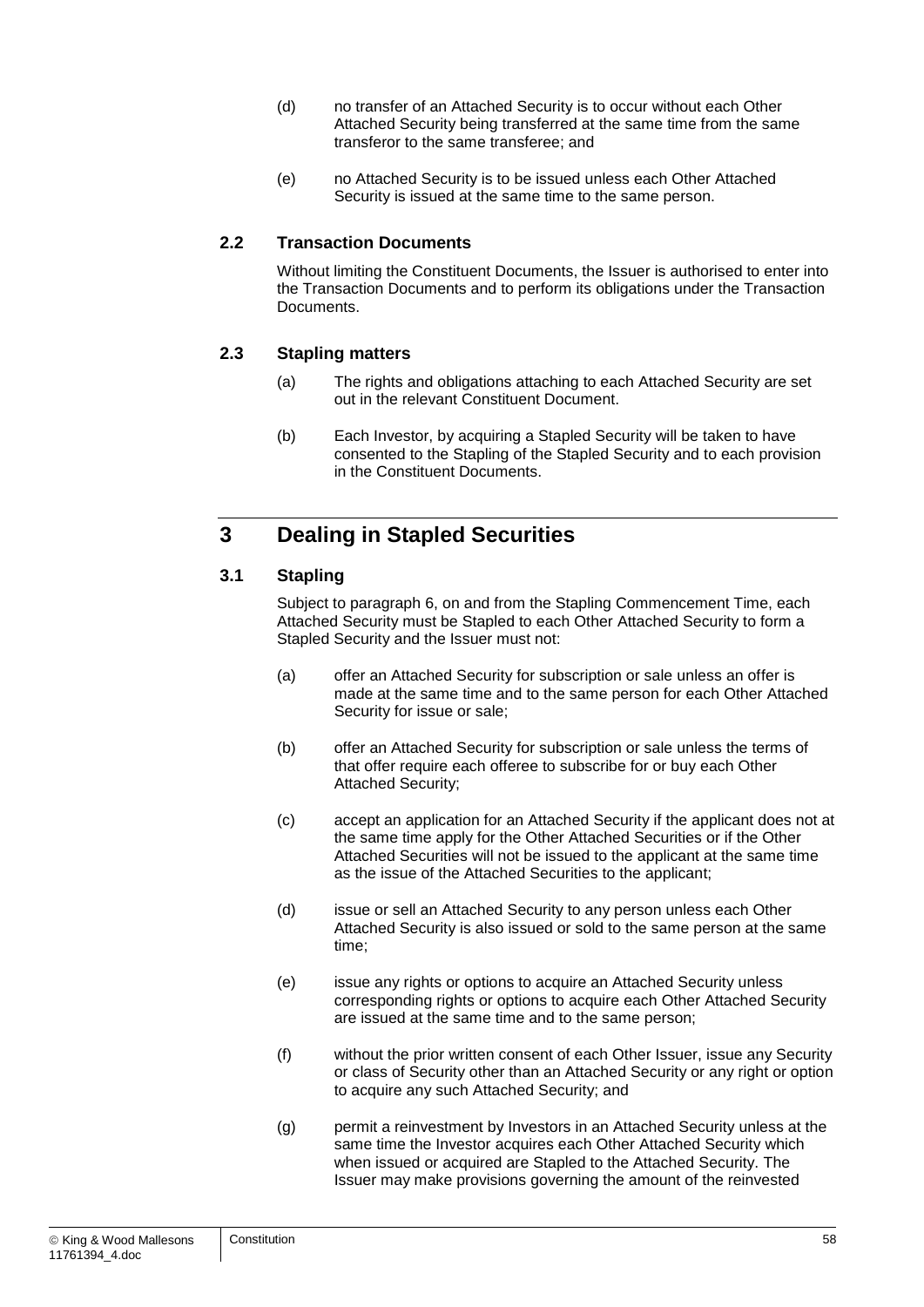dividends/distributions to be used to subscribe for or acquire the Attached Security and the amount to be used to subscribe for or acquire the Other Attached Securities having regard to the application price of the Attached Securities.

Each Security issued by a Stapled Entity after the Stapling Commencement Time must be Stapled to each Other Attached Security immediately on the date of issue of the new Security.

#### **3.2 Dealing in Attached Securities**

- (a) (**No Unstapling**) On and from the Stapling Commencement Time, the Issuer must not:
	- (i) do any act, matter or thing (including registering any transfer of any Attached Security); or
	- (ii) refrain from doing any act, matter or thing,

if it would result directly or indirectly in any Attached Security no longer being Stapled to form a Stapled Security, other than in accordance with paragraph [6.](#page-61-0)

- (b) (**Attached Securities**) Subject to paragraph [6,](#page-61-0) on and from the Stapling Commencement Time, the Issuer must not:
	- (i) cancel, buy-back or redeem an Attached Security unless at the same time there is a corresponding cancellation, buy-back or redemption of each Other Attached Security;
	- (ii) implement a Stapling Proposal involving an Attached Security unless at the same time there is a corresponding implementation of a Stapling Proposal involving each Other Attached Security; or
	- (iii) register any transfer of an Attached Security to any person unless each Other Attached Security is also transferred to the same person at the same time in a single instrument of transfer of Stapled Securities.
- (c) (**Exercise options**) The Issuer must not permit an Investor to exercise any rights or options to acquire an Attached Security unless the Investor exercises the corresponding rights or options to acquire each Other Attached Security at the same time.
- (d) (**Request for holding lock**) The Issuer must not request any applicable CS Facility Operator or the Registrar, as the case may be, to apply a holding lock to prevent a transfer of an Attached Security from being registered on the CS Facility's sub register or registered on an issuersponsored sub register, as the case may be, unless a corresponding request is made in respect of each Other Attached Security.
- (e) (**Small Holdings**) The Issuer must not dispose of a Small Holding of an Attached Security unless at the same time the Small Holding of each Other Attached Security is also disposed of in the same manner and to the same person. A Small Holding must be disposed of in accordance with the Listing Rules and the Constituent Documents.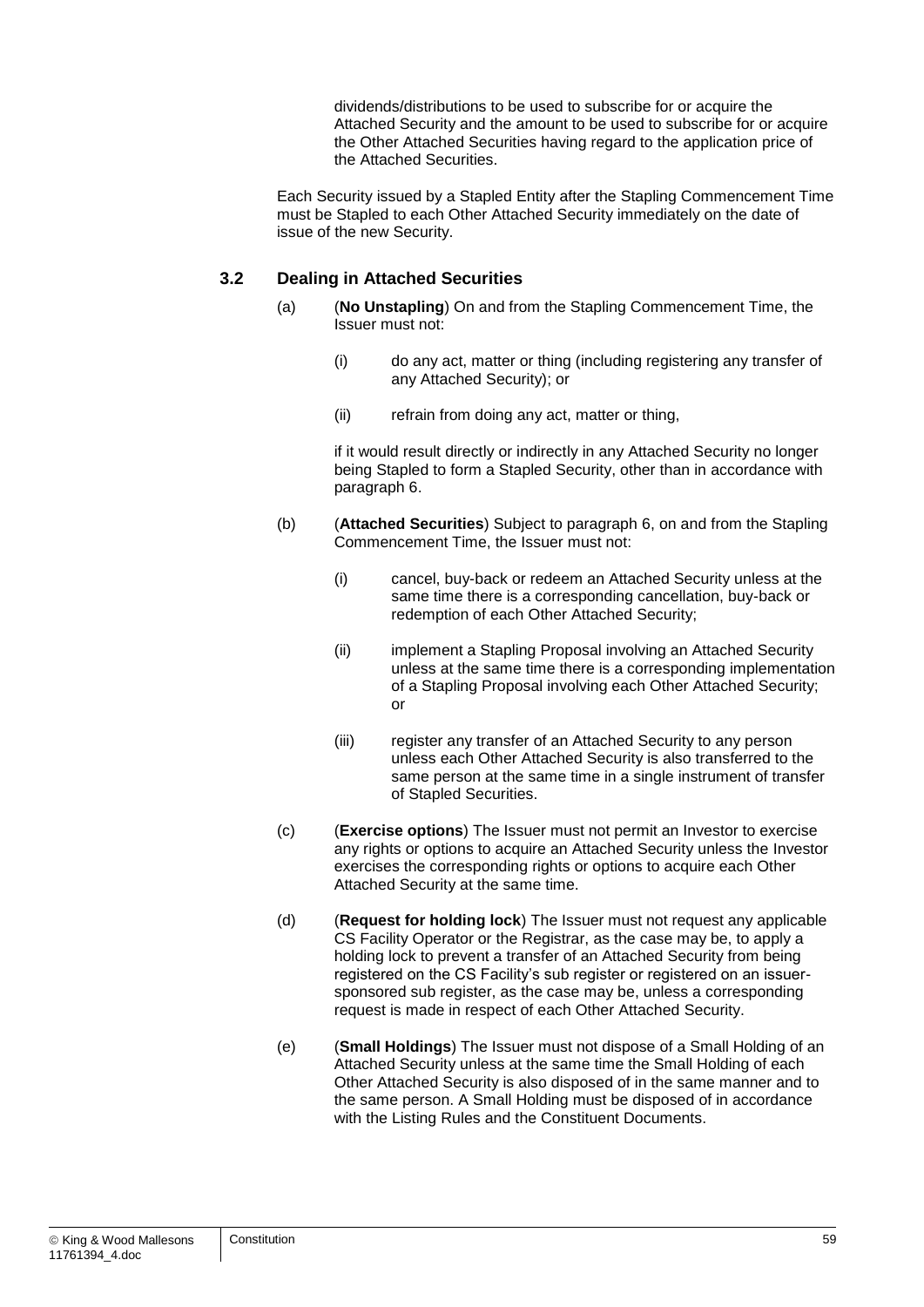- (f) (**Disposal**) The Issuer must not dispose of, or cause the disposal of, an Attached Security unless at the same time each Other Attached Security is also disposed of in the same manner and to the same person.
- (g) (**Compliance with law**) The Issuer is not obliged to effect a buy-back, cancellation, redemption, transfer, issue or other Corporate Action in a manner inconsistent with any constitutional, contractual or fiduciary obligation or law by which it is bound, or if it does not have any necessary consent or approval.

#### **3.3 Consistency with the Constituent Documents**

The Issuer must use every reasonable endeavour to procure that each Attached Security is dealt with under the Constituent Document of their respective Stapled Entity in a manner consistent with the provisions relating to Stapled Securities in the Constituent Documents of each other Stapled Entity.

#### **3.4 Joint quotation as Stapled Securities**

Until all Attached Securities are Unstapled in accordance with provisions of this schedule, the Issuer must use reasonable endeavours to ensure that each Stapled Security which is Officially Quoted continues to be jointly Officially Quoted as a Stapled Security.

#### **3.5 Joint certificates or joint holding statements**

Subject to the Corporations Act, the Issuer may procure that joint certificates or joint holding statements are issued to evidence the holding of Stapled Securities comprising Attached Securities and Other Attached Securities.

#### **3.6 Stapling and separate entities**

Despite any other provision of this schedule, each Stapled Entity remains a separate legal entity, separately admitted to the official list of ASX (if applicable), although the Attached Securities may be jointly Officially Quoted as Stapled Securities.

### <span id="page-60-1"></span>**4 Single Register**

Subject to the Corporations Act, a single Register may be kept in which details of the holders of the Attached Securities and the Other Attached Securities are recorded.

## <span id="page-60-0"></span>**5 Stapling of New Attached Securities**

A determination under article [2.2](#page-7-1) that a Security is a New Attached Security may only be made if:

- (a) while the Stapled Securities are Officially Quoted, the New Attached Security is also Officially Quoted and the ASX has indicated in writing that it will grant permission for the New Attached Security to be Officially Quoted;
- (b) while the Stapled Securities are Officially Quoted, ASX has indicated in writing that it will approve the addition of the New Attached Security to the Stapled Securities;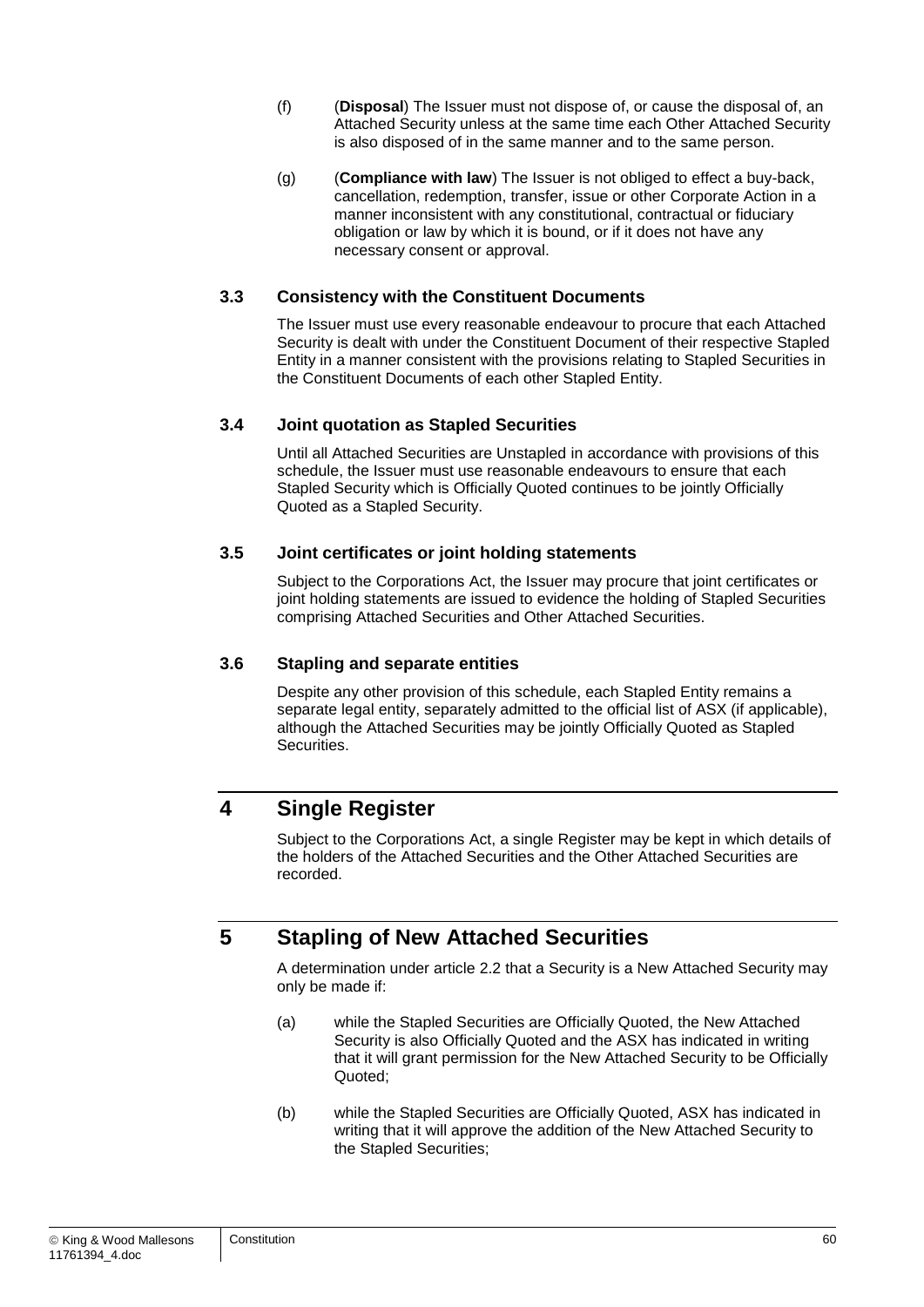- (c) each Other Issuer (including the issuer of the New Attached Security) has agreed:
	- (i) to the Stapling of the New Attached Security to the Stapled Security; and
	- (ii) that the Stapling of the New Attached Security is in the best interest of Investors as a whole and is consistent with the then investment objectives of the Group; and
- (d) the Constituent Documents of the Issuer of the New Attached Security will have provisions giving effect to the Stapling (including provisions in substantially the form of this schedule);
- (e) the issuer of the New Attached Security has agreed to enter into the Accession Deed;
- (f) where the New Attached Security is partly-paid, or approval from Investors is required to the transaction, any required approval of the members of each Stapled Entity has been obtained; and
- (g) the number of New Attached Securities to be allocated is identical to the number of Stapled Securities on issue.

## <span id="page-61-0"></span>**6 Unstapling**

#### **6.1 Procedure for Unstapling**

Subject to this paragraph [6,](#page-61-0) from the Stapling Commencement Time each Attached Security will remain Stapled to each other Attached Security for so long as the Stapled Securities remain on issue.

#### **6.2 Unstapling an Attached Security**

- (a) A determination under article [2.2](#page-7-1) to Unstaple one or more Attached Securities from the Stapled Security may only be made:
	- (i) while the Stapled Securities are Officially Quoted, if ASX has indicated in writing that it will grant permission for the Unstapling of the Attached Security or Attached Securities from the Share and the Share and any remaining Attached Securities will remain Officially Quoted as a Share or a Stapled Security;
	- (ii) if each Other Issuer has agreed:
		- (A) to the Unstapling; and
		- (B) that the Unstapling of the Attached Security from the Stapled Security is not contrary to the interests of Investors as a whole; and
	- (iii) if the Stapling Provisions will cease to apply in respect of each Attached Security which is to be Unstapled.
- (b) After the Unstapling, the references to the Unstapled Security will be removed from the Register.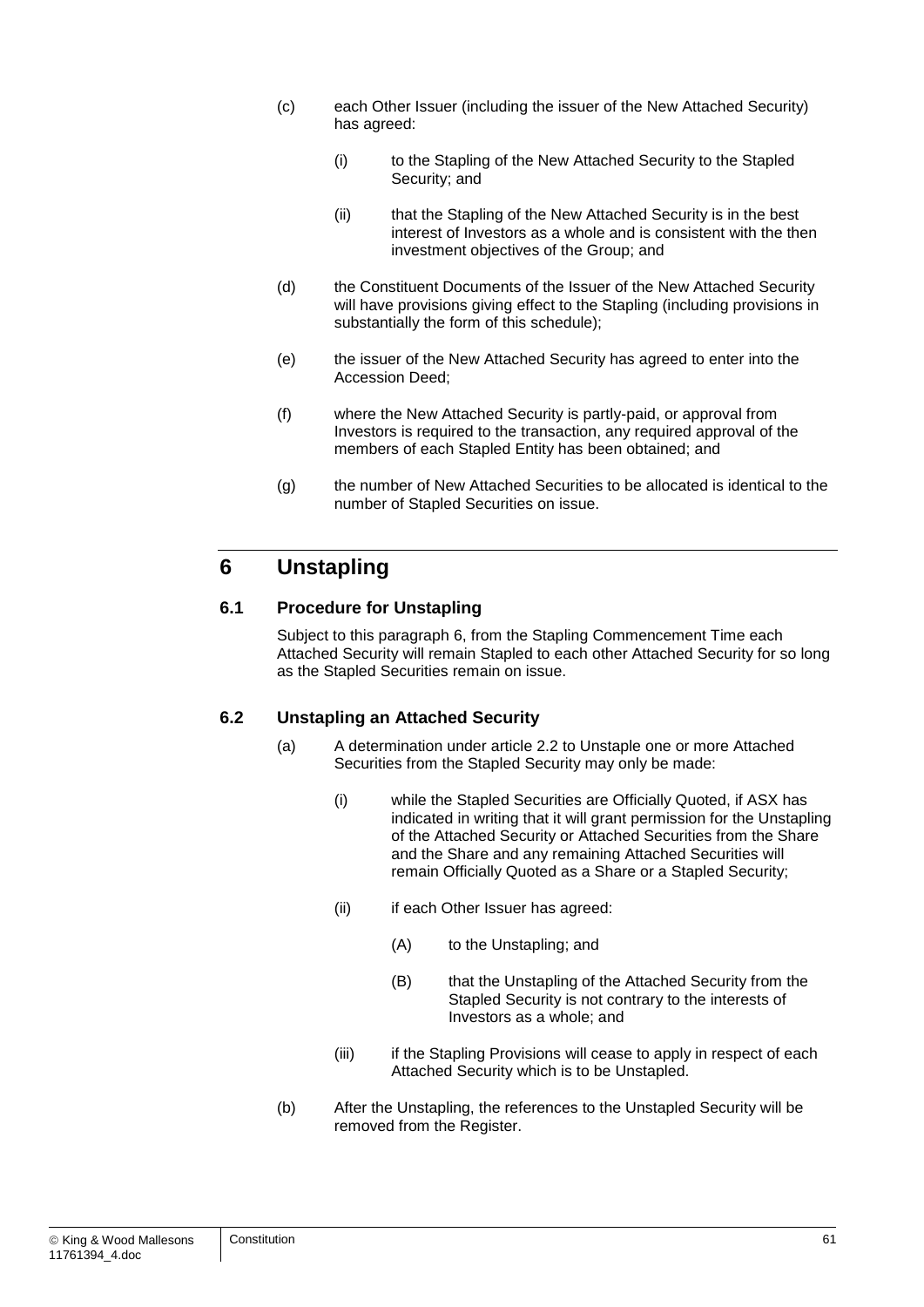#### <span id="page-62-0"></span>**6.3 Unstapling the Stapled Securities**

- (a) Subject to paragraph [6.3\(b\),](#page-62-1) the Corporations Act, the Listing Rules and the relevant Constituent Document, the Issuer must determine that an Attached Security or the Attached Securities (as applicable) will be Unstapled on the occurrence of an Unstapling Event.
- <span id="page-62-1"></span>(b) A determination under paragraph [6.3\(a\)](#page-62-0) may only be made if:
	- (i) ASX has indicated in writing that it will grant permission for the Unstapling of the Attached Security; and
	- (ii) each Other Issuer has agreed:
		- (A) to the Unstapling of the Attached Security; and
		- (B) that the Unstapling of the Attached Security is not contrary to the interest of Investors as a whole.
- (c) On and from any date determined under paragraph [6.3\(a\),](#page-62-0) the Issuer must procure that the Attached Security is Unstapled and that the Stapling Provisions cease to have effect in respect of that Attached Security.

## **7 Duties and obligations of Issuer**

#### **7.1 Duties in relation to Stapling**

Despite any provision of the Constituent Documents, or any rule of law (but subject to the Corporations Act as modified by any applicable ASIC Relief) while Stapling applies, in exercising any power or discretion, the Issuer may have regard to the interests of Investors as a whole and not only to the interests of the holders of the relevant Attached Securities considered separately.

#### **7.2 Reference to power or discretion**

References in the Constituent Documents to the exercise of any powers or discretion includes the carrying out of the Issuer's functions and duties and identifying the Investor's rights and interests.

## **8 Meetings of Investors**

#### **8.1 Meetings**

While Stapling applies, meetings of holders of Attached Securities may be held in conjunction with meetings of holders of the Other Attached Securities. Subject to the Corporations Act, the Issuer may make such rules for the conduct of such meetings as the Issuer determines.

#### **8.2 Representatives form while Stapling applies**

Subject to the Corporations Act, the form of proxy used to appoint a proxy to vote on behalf of an Investor in respect of an Attached Security may be the same form as they use to appoint a proxy in respect of the Other Attached Securities which they hold.